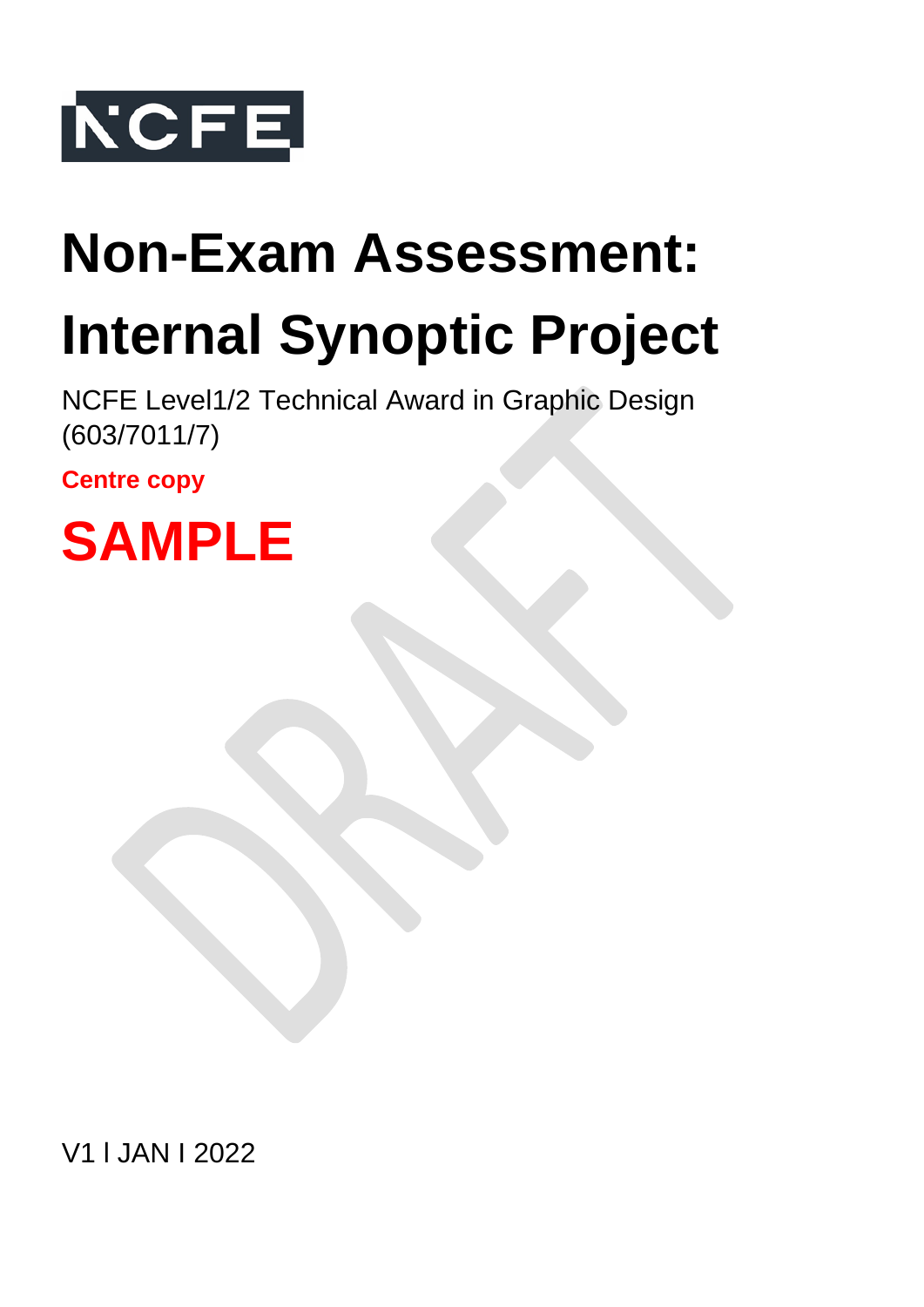# **Contents**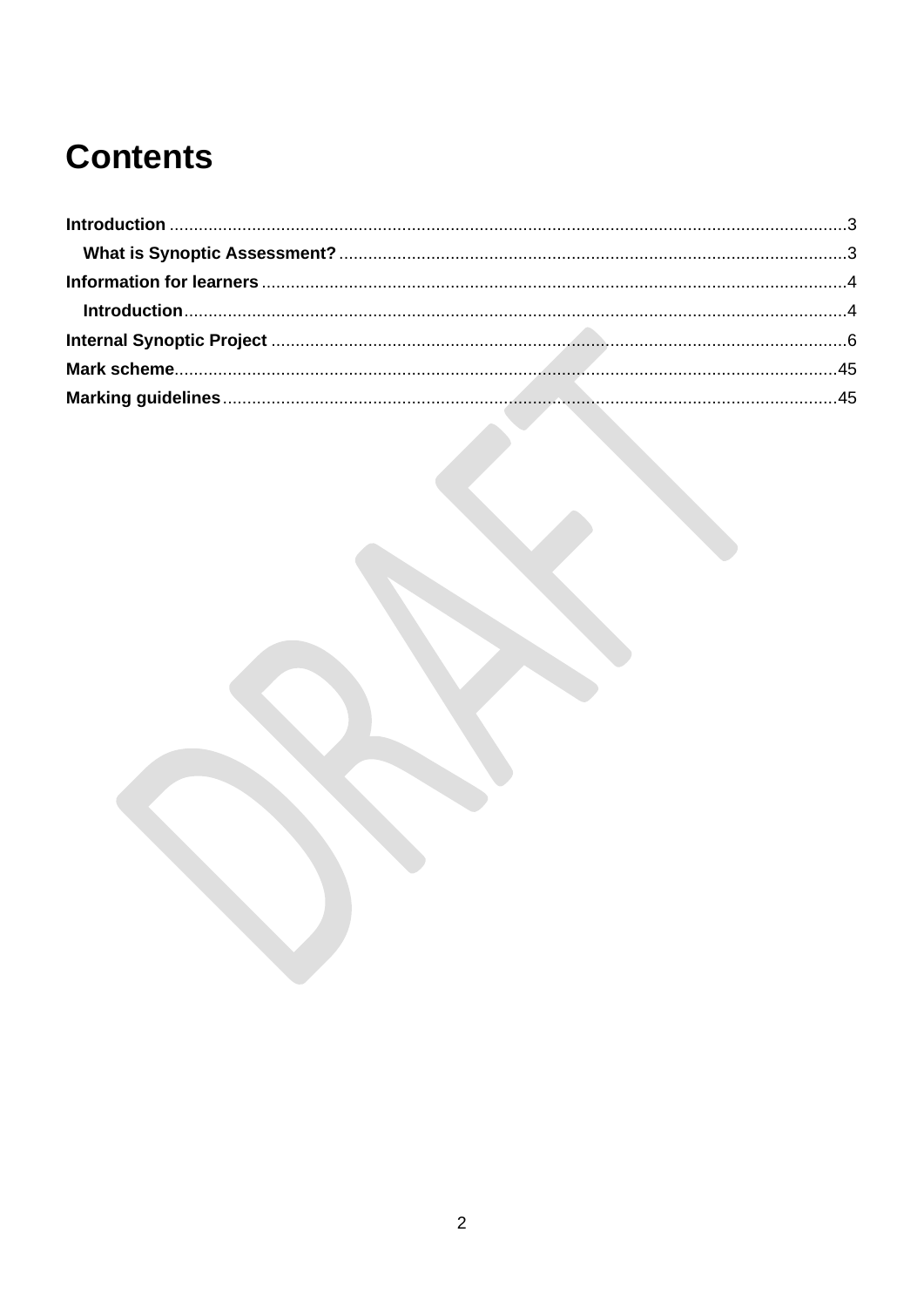# <span id="page-2-0"></span>**Introduction**

The internal non-exam assessment (NEA) is a formal internal synoptic assessment that requires the learner to independently apply an appropriate selection of knowledge, understanding, skills and techniques, developed through the full course of study, in response to a real-world situation, to enable them to demonstrate an integrated connection and coherence between the different elements of the qualification.

The NEA will contribute 60% towards the overall qualification grade and therefore it is important that the learner produces work to the highest standard that they can. The learner, therefore, should not be entered for the internal synoptic project until they have been taught the full course of study, to ensure that they are in the best position to complete the internal synoptic project successfully.

# <span id="page-2-1"></span>**What is synoptic assessment?**

Synoptic assessment is an important part of a high-quality vocational qualification because it shows that learners have achieved a holistic understanding of the sector and that they can make effective connections between different aspects of the subject content and across the breadth of the assessment objectives in an integrated way. The Department for Education (DfE) has consulted with awarding organisations and agreed the following definition for synoptic assessment:

"**A form of assessment which requires a candidate to demonstrate that s/he can identify and use effectively in an integrated way an appropriate selection of skills, techniques, concepts, theories, and knowledge from across the whole vocational area, which are relevant to a key task.**"

Synoptic assessment enables learners to show that they can transfer knowledge and skills learnt in one context to resolve problems raised in another. To support the development of a synoptic approach, the qualification encourages learners to make links between elements of the course and to demonstrate how they have integrated and applied their increasing knowledge and skills.

As learners progress through the course, they will use and build upon knowledge and skills learnt across units. The internal synoptic project will test the learners' ability to respond to a real-world situation.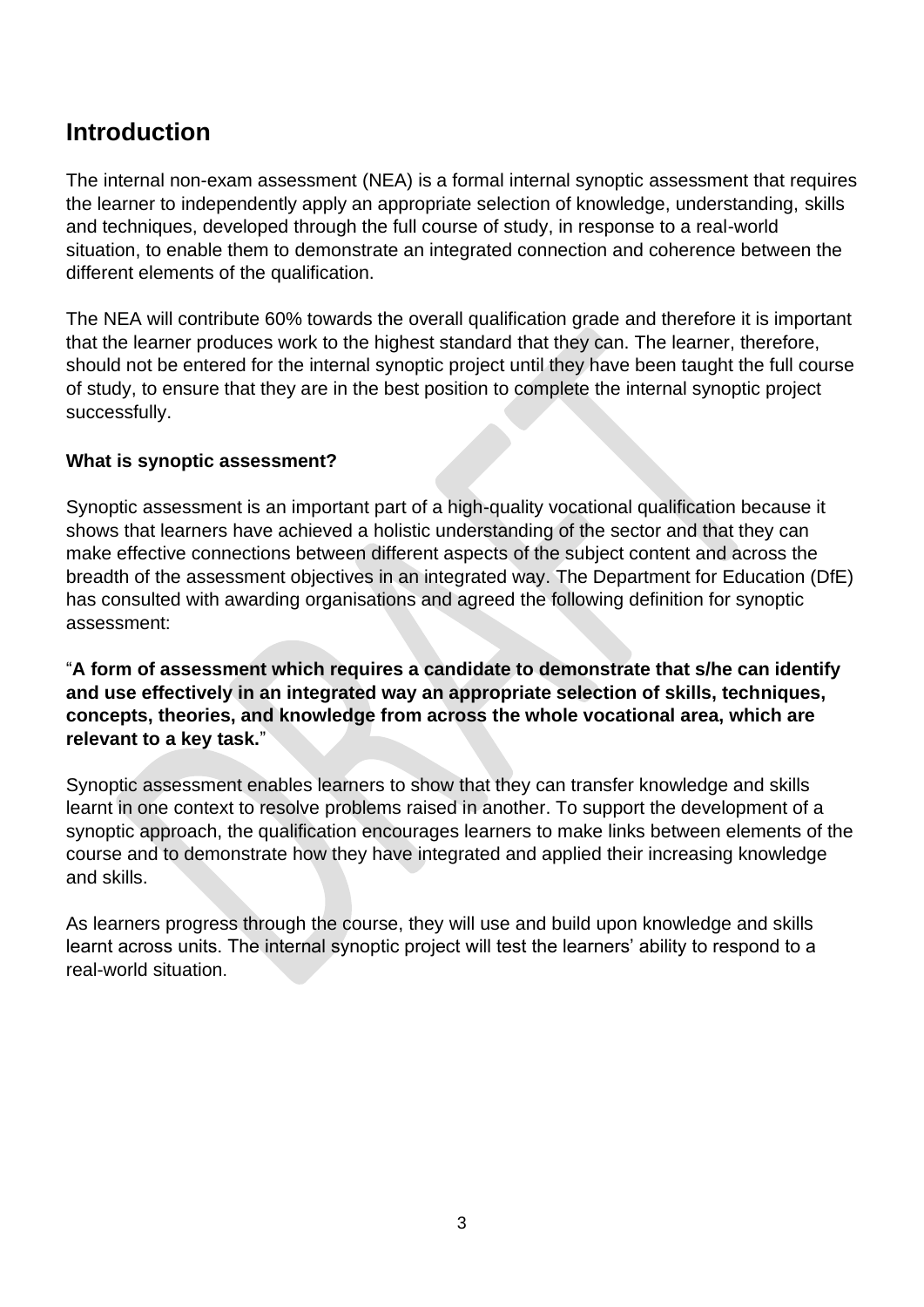# <span id="page-3-0"></span>**Information for learners**

# <span id="page-3-1"></span>**Introduction**

The internal non-exam assessment is a formal assessment that will contribute **60%** towards your overall qualification grade. It takes the form of a synoptic project that will requires you to draw on your knowledge and understanding of the entire qualification, it is therefore important that you produce work to the highest standard that you can.

You will be assessed on your ability to independently select, apply and bring together the appropriate knowledge, understanding, skills and techniques you have learnt throughout your course of study, in response to a brief, set in a real-world-situation.

The non-exam assessment will be assessed holistically using a levels of response mark grid and against five integrated assessment objectives. These assessment objectives and their weightings are shown below.

# **Suggested completion time**

You have been provided with a total of **17.5** hours to complete this non-examined assessment. You may use some or all of the time provided for each task.

You are allowed to use time allocated to one task on another task should you require.

You are not allowed to exceed the total number of hours.

#### **Assessment Objective**

# **AO1 – Recall knowledge and show understanding**

The emphasis here is for learners to recall and communicate the fundamental elements of knowledge and understanding.

#### **16 marks (13.33%)**

# **AO2 – Apply knowledge and understanding**

The emphasis here is for learners to apply their knowledge and understanding to real-world contexts and novel situations.

# **24 marks (20%)**

# **AO3 – Analyse and evaluate knowledge and understanding**

The emphasis here is for learners to develop analytical thinking skills to make reasoned judgements and reach conclusions.

# **8 marks (6.67%)**

# **AO4 – Demonstrate and apply relevant technical skills, techniques, and processes**

The emphasis here is for learners to demonstrate the essential technical skills relevant to the vocational sector, by applying the appropriate processes, tools, and techniques.

# **44 marks (36.67%)**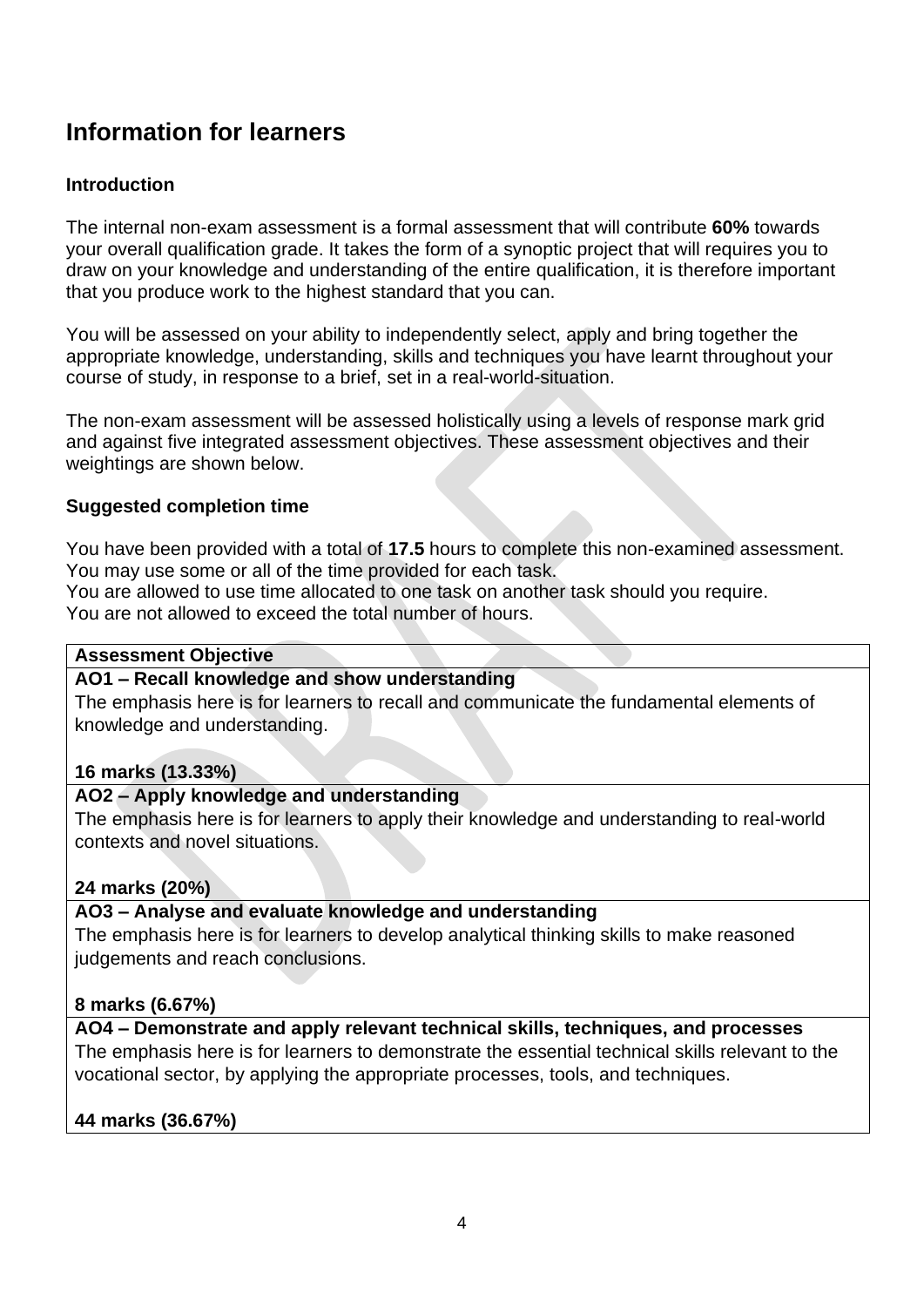**AO5 – Analyse and evaluate the demonstration of relevant skills and techniques**. The emphasis here is for learners to analyse and evaluate the essential technical skills, processes, tools and techniques relevant to the vocational sector.

**28 marks (23.33%)**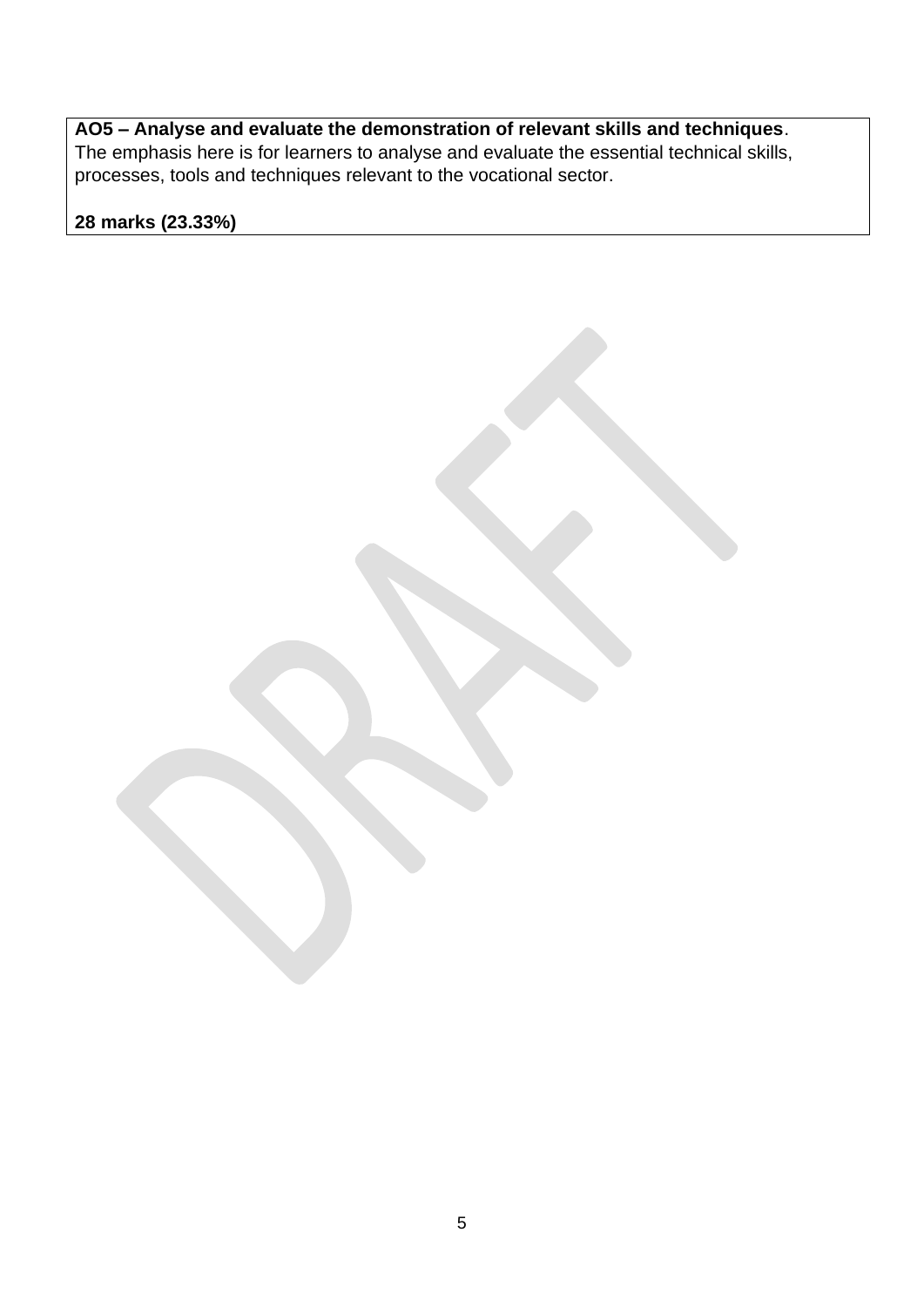# **NCFE Level 1/2 Technical Award in Graphic Design (603/7011/7)**

# <span id="page-5-0"></span>**Non-Exam Assessment: Internal Synoptic Project**

# Sample

**To be given to learners on or after 5 January 2022**

# **Learner instructions**

- Read the project brief carefully before you start the work.
- You **must** clearly identify and label all of the work you produce during the supervised time.
- You **must** hand in all of your work to the supervisor at the end of each timed session.

# **Learner information**

- This non-exam assessment will assess your knowledge and understanding from across the qualification.
- Total marks **120**.
- The suggested completion time for this internal synoptic project is **17.5 hours**.
- All of the work you submit **must** be your own.

Please complete the details below clearly and in BLOCK CAPITALS.

| Learner name      |                |  |
|-------------------|----------------|--|
| Centre name       |                |  |
| Centre number     | Learner number |  |
| Learner signature |                |  |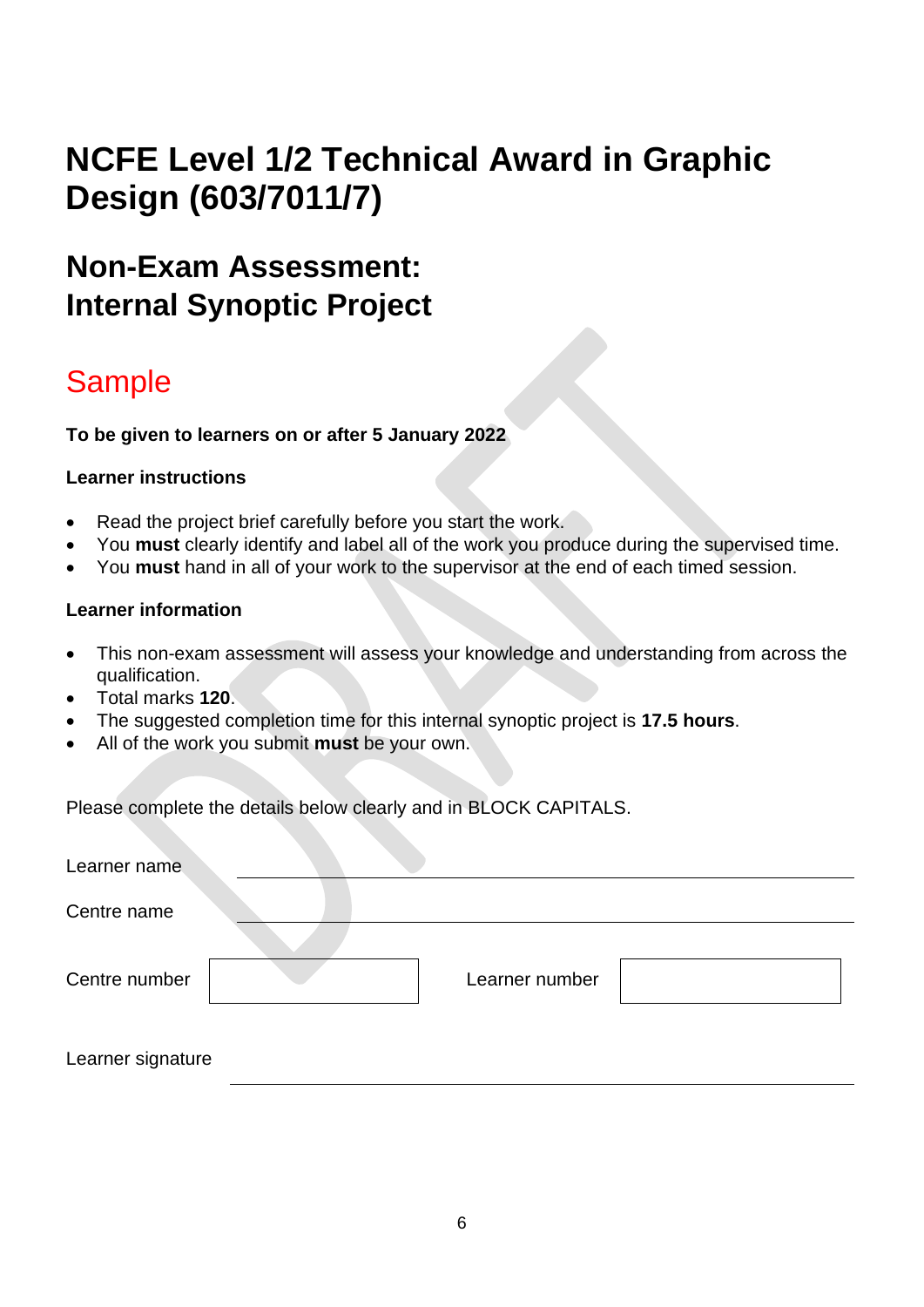# **Client brief**

# **Camino Hostels – travel, explore and dream big!**

Camino Hostels have commissioned you, as a graphic designer, to produce a graphic design solution.

Camino Hostels is a new and exciting travel agent that helps people plan trips safely across the world. They will have travel shops across the UK as well as a website.

Camino Hostels wants to target 18 to 24 year olds and encourage them to book with them in 2021.

Camino Hostels' key values are that their accommodation should be basic, affordable, and safe.

The company wants their key values to be communicated in a stylish and innovative way for their launch in 2021.

Camino Hostels want you to produce a portfolio of work that responds to **one** of the following:

- a landing page for the new website
- a printed or digital poster to promote Camino Hostels
- graphic design(s) that can be used on promotional product giveaways at the launch
- front cover designs that can be used on the printed or digital monthly magazine.

# **Client requirements:**

The final graphic design solution must:

- include the title and tagline Camino Hostels travel, explore and dream big!'
- use visual language appropriate for the target audience
- communicate the company's key values in a stylish and innovate way.

You may submit your proposed ideas in a printed or digital portfolio.

# **Project instructions:**

You must include evidence of the following in your portfolio:

- 1. primary and secondary research in response to your chosen solution from the client brief
- 2. developed ideas informed by your research
- 3. plans for a final graphic design solution appropriate to the needs of the client brief
- 4. final graphic design solution
- 5. portfolio presented in an appropriate format
- 6. evaluation of your final graphic design solution.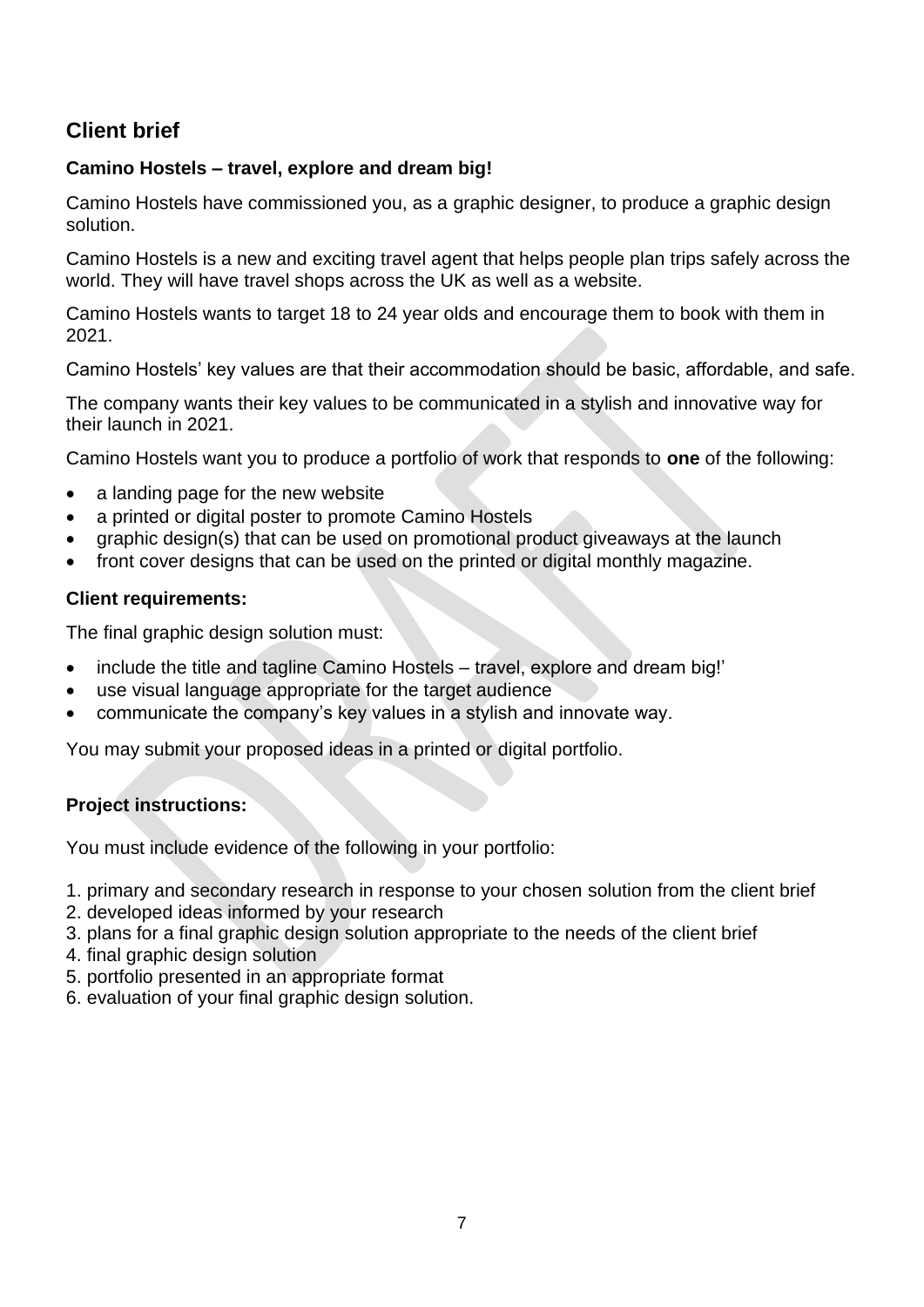# **Assessment tasks**

| Task 1 – Initial design ideas       |                                                                                                                   |                                                                                                                                                                              |
|-------------------------------------|-------------------------------------------------------------------------------------------------------------------|------------------------------------------------------------------------------------------------------------------------------------------------------------------------------|
| <b>Recommended time</b>             |                                                                                                                   | 3 hours                                                                                                                                                                      |
|                                     | <b>Content areas assessed</b>                                                                                     | 1. Components of graphic design<br>2. Work of graphic designers<br>3. Requirements of a graphic design brief                                                                 |
|                                     | <b>Assessment objectives</b>                                                                                      | $AO1 - 4$ marks<br>$AO2 - 4$ marks<br>$AO3 - 4$ marks                                                                                                                        |
|                                     | Using the brief, you are required to:                                                                             |                                                                                                                                                                              |
|                                     | chosen graphic design solution.                                                                                   | carry out both primary and secondary research before you develop any ideas for your                                                                                          |
|                                     | requirements in the brief.                                                                                        | Your research must be focused on both your chosen graphic design solution and the client's                                                                                   |
| $\bullet$<br>$\bullet$<br>research. |                                                                                                                   | Using your research and your research findings, create some initial design ideas.<br>You should indicate where you have drawn inspiration from other designers' work in your |
|                                     |                                                                                                                   | Justify how your initial ideas meet the requirements of the brief.<br>$[12 \text{ marks}]$                                                                                   |
| Evidence                            | <b>Portfolio</b><br>You must provide:                                                                             |                                                                                                                                                                              |
|                                     | initial design ideas<br>$\bullet$<br>$\bullet$                                                                    | justification for your initial designs<br>your internet browsing history used for research and planning purposes.                                                            |
|                                     | This could be presented as:                                                                                       |                                                                                                                                                                              |
|                                     | journal/diary<br>sketch pad<br>research sheets<br>blog or vlog<br>$\bullet$<br>video(s)<br>$\bullet$<br>$\bullet$ | written report with diagrams and/or illustrations<br>visuals with audio commentary.                                                                                          |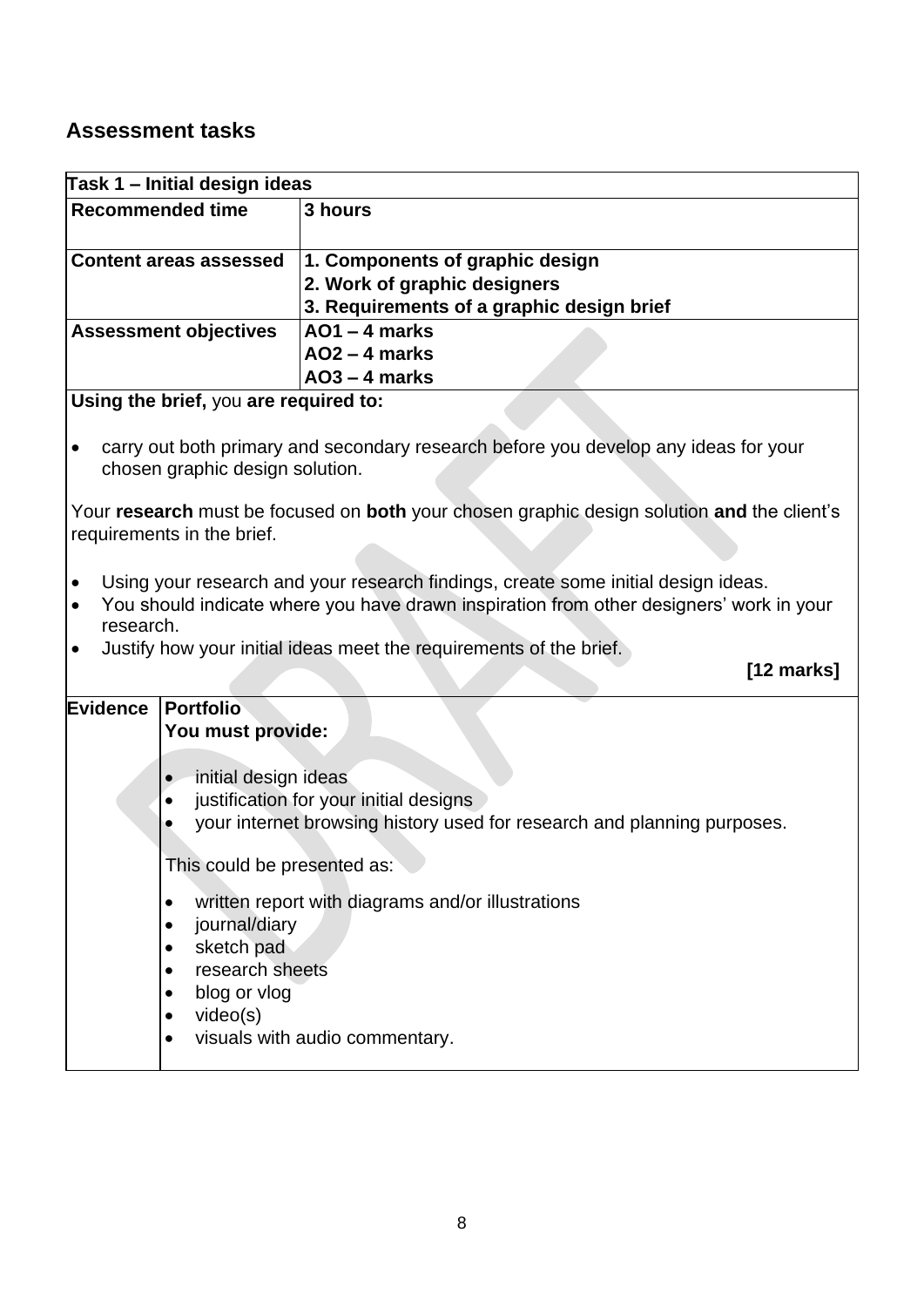|              | Task 1 - Initial design ideas                                                                                                                                                                                                                                                                                                                                                                 |
|--------------|-----------------------------------------------------------------------------------------------------------------------------------------------------------------------------------------------------------------------------------------------------------------------------------------------------------------------------------------------------------------------------------------------|
| <b>Marks</b> | <b>Descriptors</b>                                                                                                                                                                                                                                                                                                                                                                            |
| $10 - 12$    | AO3 - Excellent analysis and evaluation of how the initial designs meet the<br>requirements of the brief, that is highly detailed and highly relevant, showing<br>analytical thinking skills, with highly reasoned judgments and decisions. Learner has<br>offered well considered approaches in order to meet the brief.                                                                     |
|              | AO2 - Excellent application of knowledge and understanding of components of<br>graphic design in creating initial designs that meet the requirements of the brief.<br>Learner has produced highly comprehensive, clear and highly detailed initial<br>ideas that are highly relevant to the brief.                                                                                            |
|              | AO1 - Excellent recall of knowledge and understanding of graphic design<br>components that is comprehensive and highly detailed.                                                                                                                                                                                                                                                              |
|              | Technical terminology used is fully accurate and appropriate.                                                                                                                                                                                                                                                                                                                                 |
| $7 - 9$      | AO3 - Good analysis and evaluation of how the initial designs meet the<br>requirements of the brief that is mostly detailed and mostly relevant, showing<br>analytical thinking skills, with mostly reasoned judgments and decisions. Learner<br>has offered considered approaches in order to meet the brief.                                                                                |
|              | AO2 - Good application of knowledge and understanding of components of graphic<br>design in creating initial designs that meet the requirements of the brief. Learner has<br>produced comprehensive and mostly detailed initial ideas that are mostly relevant<br>to the brief.                                                                                                               |
|              | AO1 - Good recall of knowledge and understanding of graphic design components<br>relation that is mostly comprehensive and mostly detailed.                                                                                                                                                                                                                                                   |
|              | Technical terminology used is mostly accurate and appropriate.                                                                                                                                                                                                                                                                                                                                |
| $4 - 6$      | AO3 - Reasonable analysis and evaluation of how the initial designs meet the<br>requirements of the brief that has some detail and some relevance, with some<br>reasoned judgments and decisions. Learner has offered some considered<br>approaches in order to meet the brief.                                                                                                               |
|              | AO2 – Reasonable application of knowledge and understanding of components of<br>graphic design in creating initial designs that meet the requirements of the brief.<br>Learner has produced some detailed initial ideas that have some relevance to the<br>brief.                                                                                                                             |
|              | AO1 – Good recall of knowledge and understanding of graphic design components<br>relation that is mostly comprehensive and mostly detailed.                                                                                                                                                                                                                                                   |
| $1 - 3$      | Technical terminology used is mostly accurate and appropriate.<br>AO3 - Limited analysis and evaluation of how the initial ideas meet the requirements<br>of the brief that has limited detail and minimal relevance, with limited judgments<br>and decisions. Learner has offered limited consideration of the approaches in order<br>to meet the brief that will be <b>underdeveloped</b> . |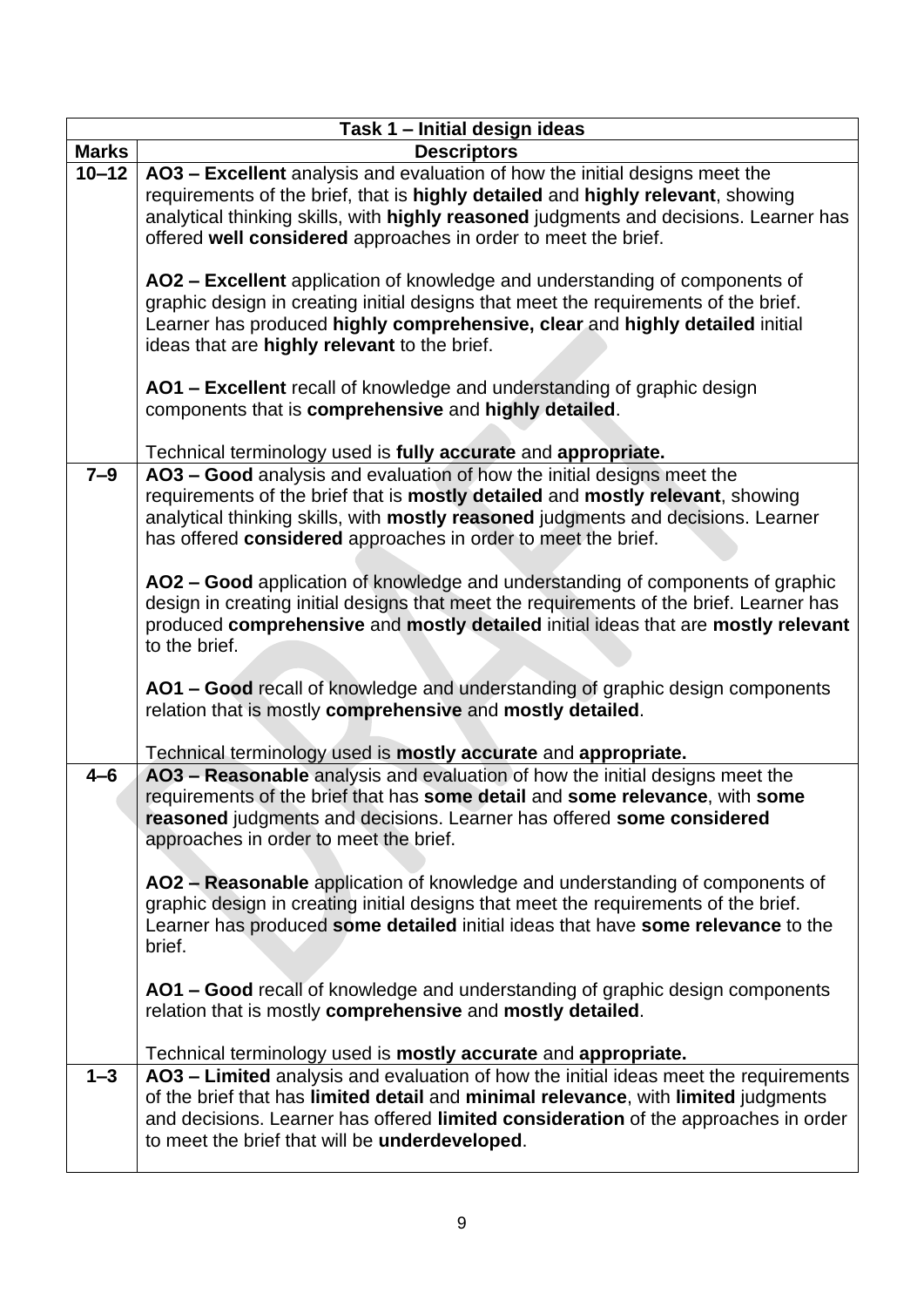| AO2 – Limited application of knowledge and understanding of the components of<br>graphic designs in creating initial ideas to meet to the requirements of the brief.<br>Learner has produced limited detailed in initial ideas that have minimal relevance<br>to the brief. |  |  |
|-----------------------------------------------------------------------------------------------------------------------------------------------------------------------------------------------------------------------------------------------------------------------------|--|--|
| AO1 – Limited recall of knowledge and understanding of the components of graphic<br>designs that has limited detail.                                                                                                                                                        |  |  |
| Technical terminology used is limited in accuracy and appropriateness.                                                                                                                                                                                                      |  |  |
| No rewardable material.                                                                                                                                                                                                                                                     |  |  |

**AO1 – Learners will recall knowledge and understanding of the component parts of graphic designs that may include the following:**

# **Component parts of graphic design:**

- components:
	- o line
	- o colour
	- o tone
	- o composition
	- o typography
	- o imagery
- visual language of graphic design
- graphic design principles.

**AO2 – Learners will apply knowledge and understanding of the components of graphic design in creating initial ideas to meet to the requirements of the brief that may include the following:**

# **Requirements of a brief:**

- the client's design requirements:
	- o purpose
- research and analysis:
	- o design trends
	- o target market
	- o competitor research
- copyright considerations:
	- o images:
		- use of stock images
		- **·** licensing
	- o text:
		- content
		- typography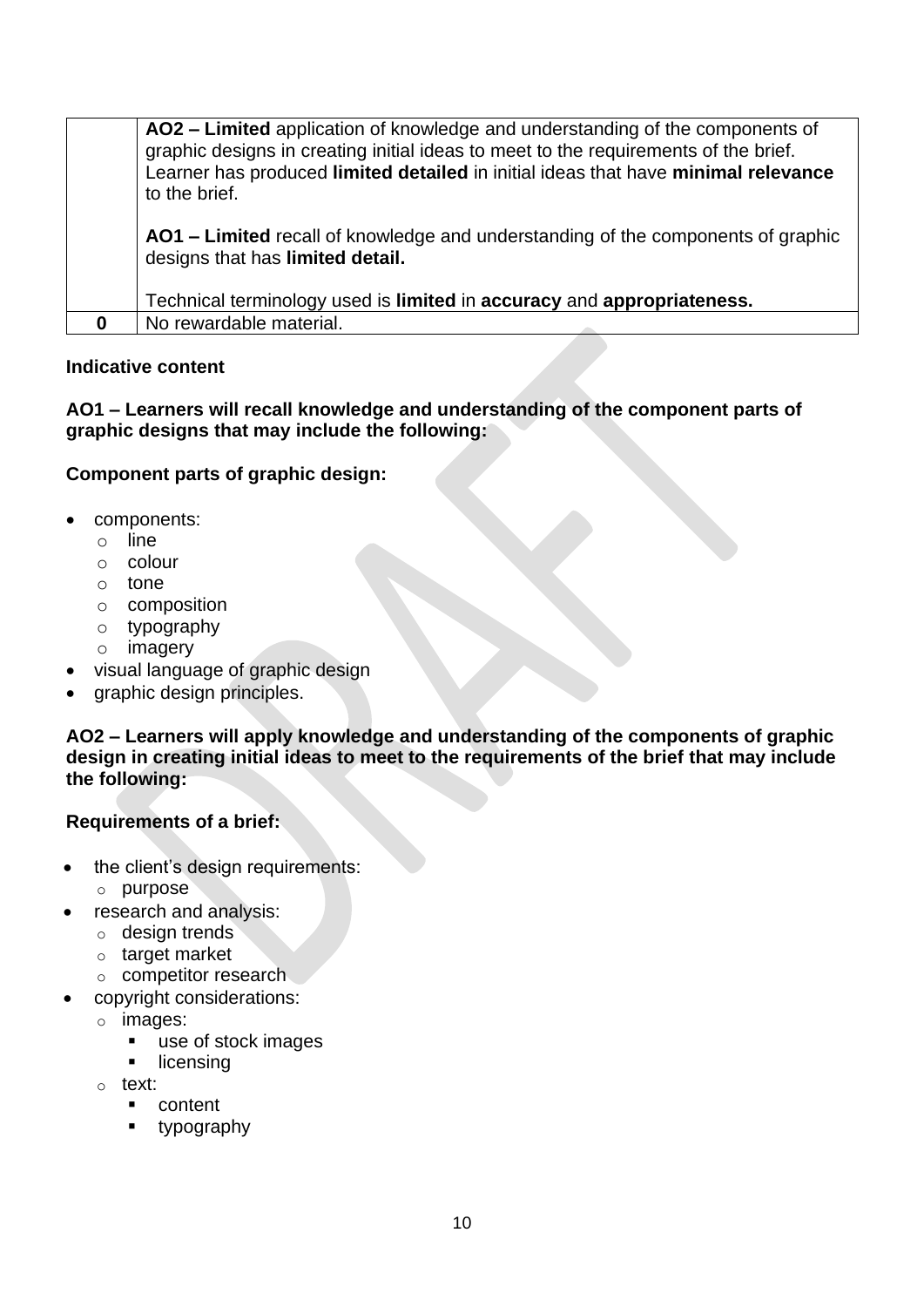- target audience:
	- o primary
	- o secondary
	- o demographic
- contextual factors:
	- o personal
	- o social
	- o cultural
	- o economic
	- o political.

# **Component parts of graphic design:**

- components:
	- o line
	- o colour
	- o tone
	- o composition
	- o typography
	- o imagery
- visual language of graphic design
- graphic design principles.

**AO3 –** Learners will analyse and evaluate knowledge and understanding of how the initial designs meet the requirements of brief that may include the following:

# **Component parts of graphic design:**

- components:
	- o line
	- o colour
	- o tone
	- o composition
	- o typography
	- o imagery
- visual language of graphic design
- graphic design principles.

#### **Requirements of a brief that the components meet:**

- the client's design requirements:
	- o purpose
- research and analysis:
	- o design trends
	- o target market
- competitor research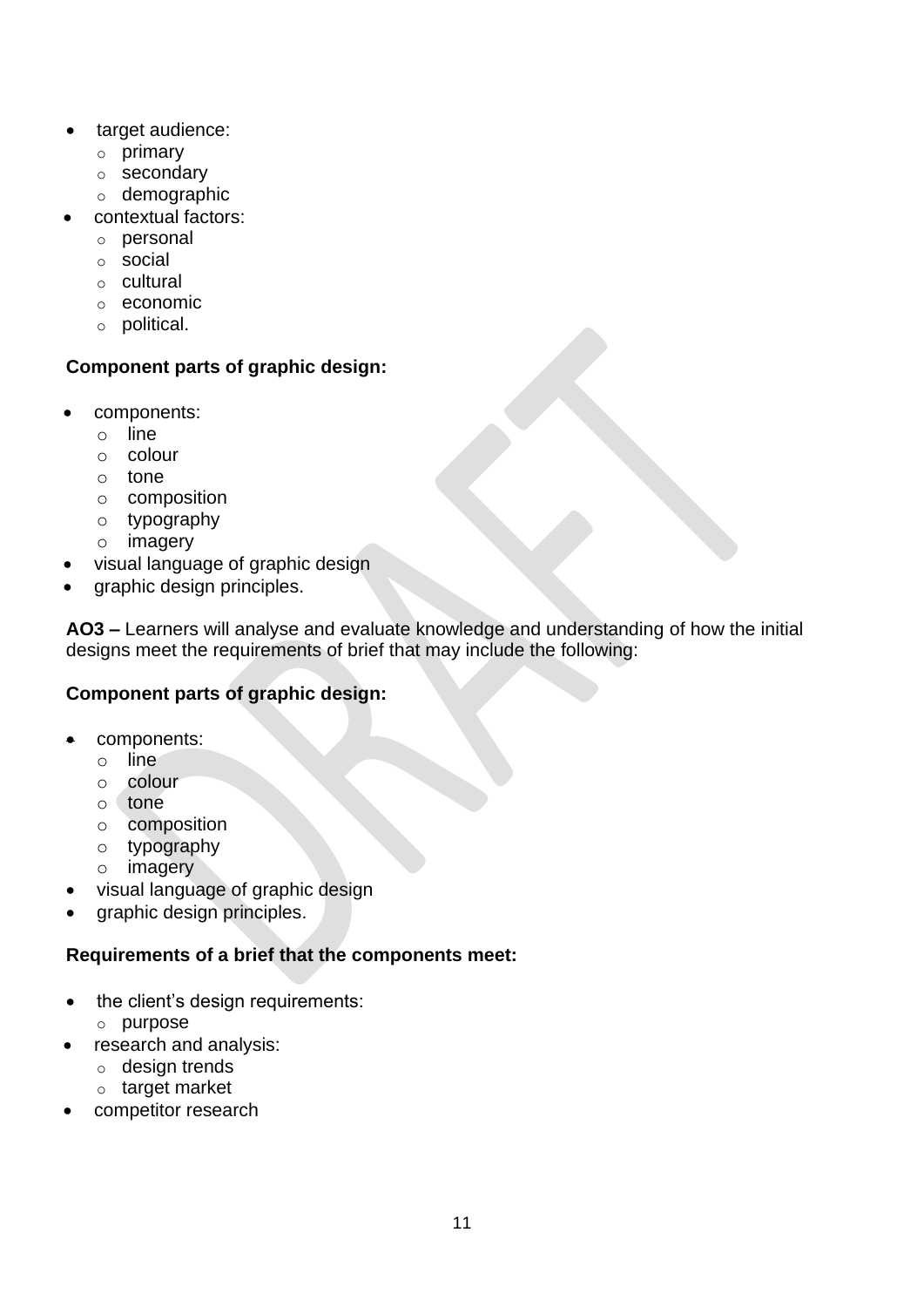- copyright considerations:
	- o images:
		- use of stock images
		- **·** licensing
	- o text:
		- content
		- typography
- target audience:
	- $\circ$  primary
	- o secondary
	- o demographic
- contextual factors:
	- o personal
	- o social
	- o cultural
	- o economic
	- o political.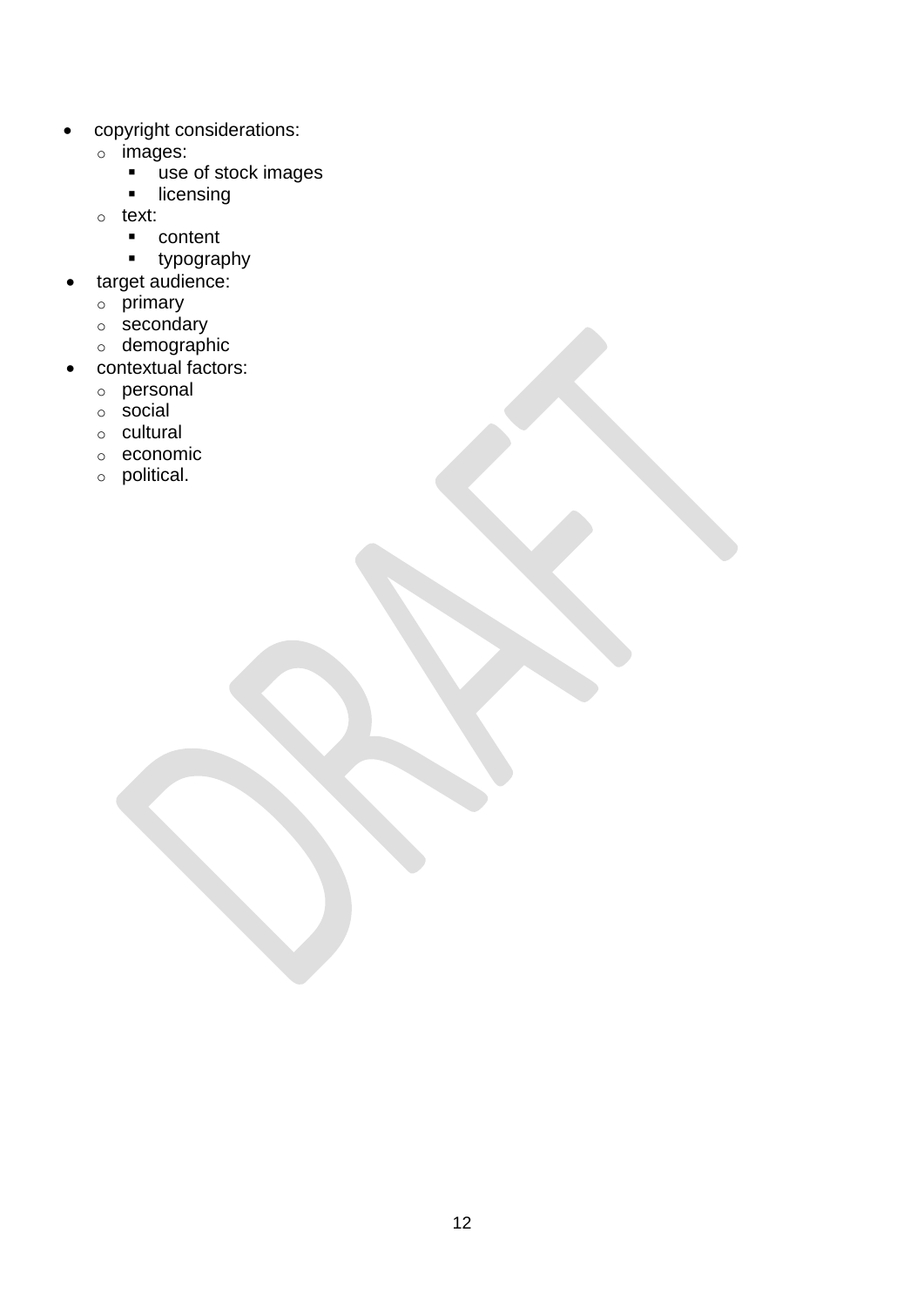|                      | Task 2 - Development                                                                                                             |                                                                                                                                                                                                                                                   |
|----------------------|----------------------------------------------------------------------------------------------------------------------------------|---------------------------------------------------------------------------------------------------------------------------------------------------------------------------------------------------------------------------------------------------|
|                      | <b>Recommended time</b><br>3 hours                                                                                               |                                                                                                                                                                                                                                                   |
|                      | <b>Content areas assessed</b>                                                                                                    | 1. Components of graphic design<br>3. Requirements of a graphic design brief<br>4. Planning, development and experimentation                                                                                                                      |
|                      | <b>Assessment objectives</b>                                                                                                     | $AO1 - 8$ marks<br>$AO2 - 8$ marks<br><b>AO4-12 marks</b>                                                                                                                                                                                         |
|                      | You are required to:                                                                                                             |                                                                                                                                                                                                                                                   |
| further<br>$\bullet$ |                                                                                                                                  | use your initial ideas and research the requirements of the brief to develop your ideas<br>provide evidence of your development work in a portfolio (digital or physical).<br>$[28$ marks]                                                        |
| Evidence   Portfolio |                                                                                                                                  |                                                                                                                                                                                                                                                   |
|                      |                                                                                                                                  | You must evidence the following areas within your development work:                                                                                                                                                                               |
|                      | ٠<br>$\bullet$<br>visualisation)<br>$\bullet$<br>$\bullet$                                                                       | select and use appropriate tools, materials and techniques<br>ideas generation (for example, mood boards, sketches, mind maps and<br>experimentations, tests and refinement of ideas<br>applying graphic design language in the development work. |
|                      | This could be presented as:                                                                                                      |                                                                                                                                                                                                                                                   |
|                      | sketch pad<br>$\bullet$<br>journal/diary<br>development sheets<br>blog or vlog<br>video(s)<br>presentation<br>planning purposes. | visuals with audio commentary.<br>You must also submit your internet browsing history used for research and                                                                                                                                       |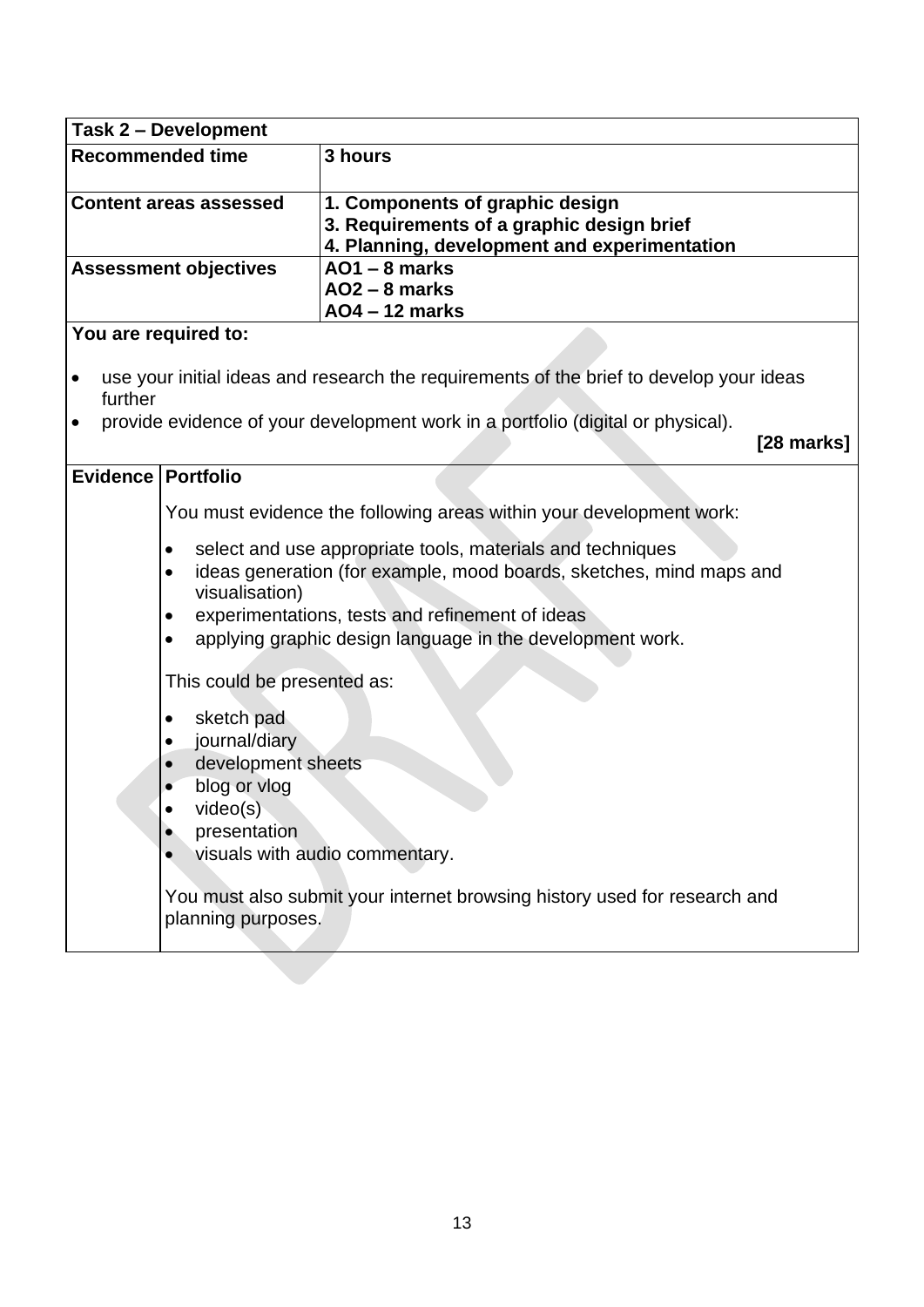|              | <b>Task 2 - Development</b>                                                      |  |  |
|--------------|----------------------------------------------------------------------------------|--|--|
| <b>Marks</b> | <b>Descriptors</b>                                                               |  |  |
| $7 - 8$      | AO1 - Excellent recall of knowledge and understanding of graphic design          |  |  |
|              | components and principles that is comprehensive and highly detailed and highly   |  |  |
|              | relevant.                                                                        |  |  |
|              |                                                                                  |  |  |
|              | AO1 - Excellent recall of knowledge and understanding of tools, materials and    |  |  |
|              | techniques that is comprehensive, highly detailed and highly relevant.           |  |  |
|              | Technical terminology used is fully accurate and appropriate.                    |  |  |
| $5-6$        | AO1 - Good recall of knowledge and understanding of graphic design components    |  |  |
|              | and principles that is mostly comprehensive and mostly detailed and is mostly    |  |  |
|              | relevant.                                                                        |  |  |
|              |                                                                                  |  |  |
|              | AO1 - Good recall of knowledge and understanding of graphic design tools,        |  |  |
|              | materials and techniques that is mostly comprehensive and mostly detailed and is |  |  |
|              | mostly relevant.                                                                 |  |  |
|              |                                                                                  |  |  |
|              | Technical terminology used is mostly accurate and appropriate.                   |  |  |
| $3 - 4$      | AO1 - Reasonable recall of knowledge and understanding of graphic design         |  |  |
|              | components and principles that has some detail and is of some relevance.         |  |  |
|              |                                                                                  |  |  |
|              | AO1 - Reasonable recall of knowledge and understanding of graphic design tools,  |  |  |
|              | materials and techniques that some detail and is of some relevance.              |  |  |
|              | Technical terminology used is mostly accurate and appropriate.                   |  |  |
| $1 - 2$      | AO1 - Limited recall of knowledge and understanding of the graphic design        |  |  |
|              | components and principles that has limited detail and of limited relevance.      |  |  |
|              |                                                                                  |  |  |
|              | AO1 - Limited recall of knowledge and understanding of graphic design tools,     |  |  |
|              | materials and techniques that has limited detail and of limited relevance.       |  |  |
|              |                                                                                  |  |  |
|              | Technical terminology used is limited in accuracy and appropriateness.           |  |  |
| $\mathbf 0$  | No rewardable material.                                                          |  |  |

**AO1 – Learner will recall knowledge and understanding of experimental application of techniques in graphic design that may include the following:**

**Recall knowledge and understanding of components of graphic design:**

- components
	- o line
	- o colour
	- o tone
	- o composition
	- o typography
	- o imagery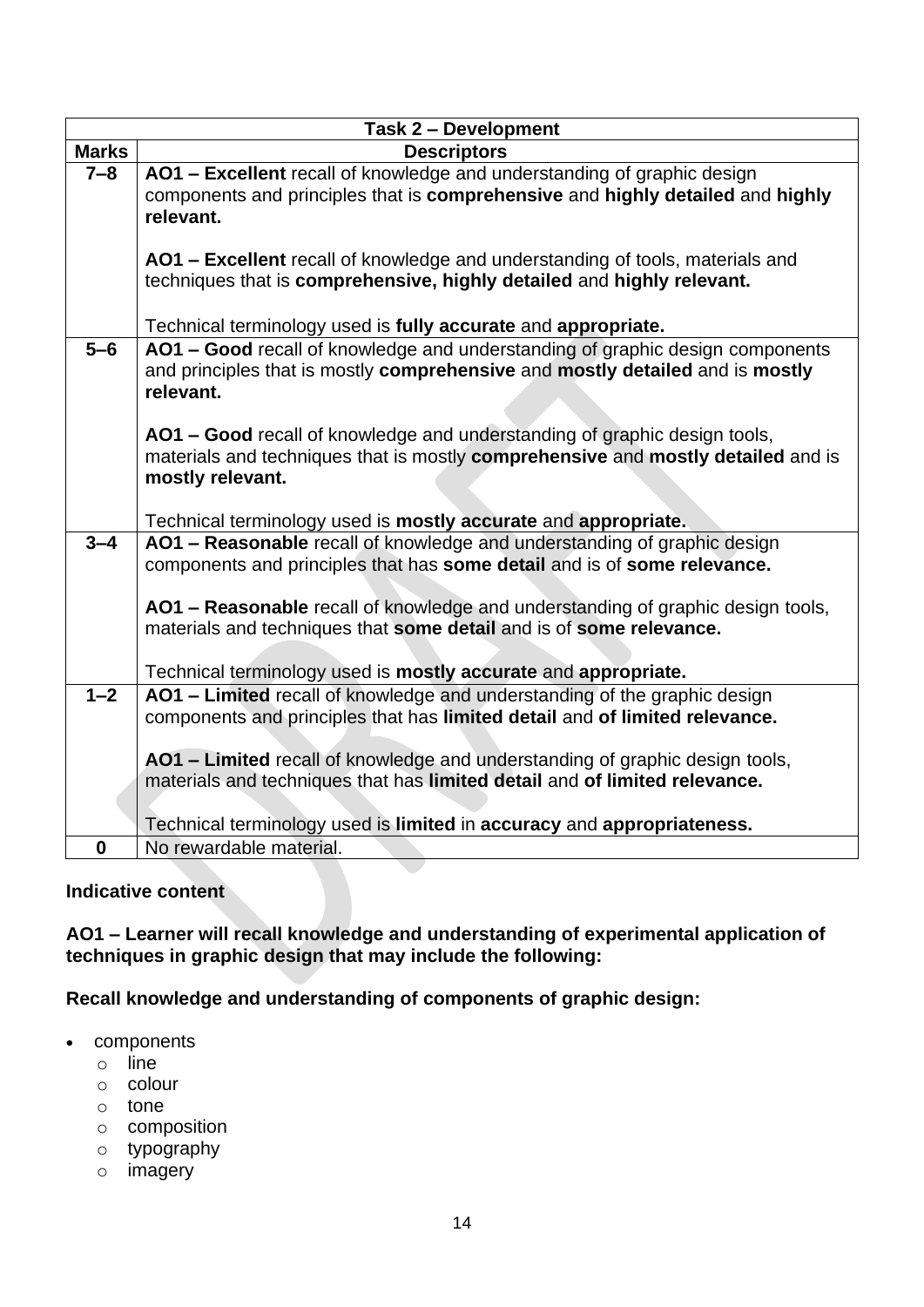• visual language of graphic design.

# **Recall knowledge and understanding of graphic design principles:**

- hierarchy
- alignment
- balance
- contrast
- repetition
- proximity
- positive and negative space.

# **Experimental application of materials in graphic design:**

- paints
- inks
- paper
- marker pens
- charcoal
- card
- acetate.

# **Experimental application of materials in graphic design:**

- pens
- brushes
- pencils
- tablet
- scanner or scanner apps
- software applications
- camera
- computer.

# **Experimental application of techniques in graphic design:**

- colour mixing
- sketching
- gradients
- contrast
- alignment
- digital image manipulation
- digital illustration
- photography
- mono print
- lino print
- stencil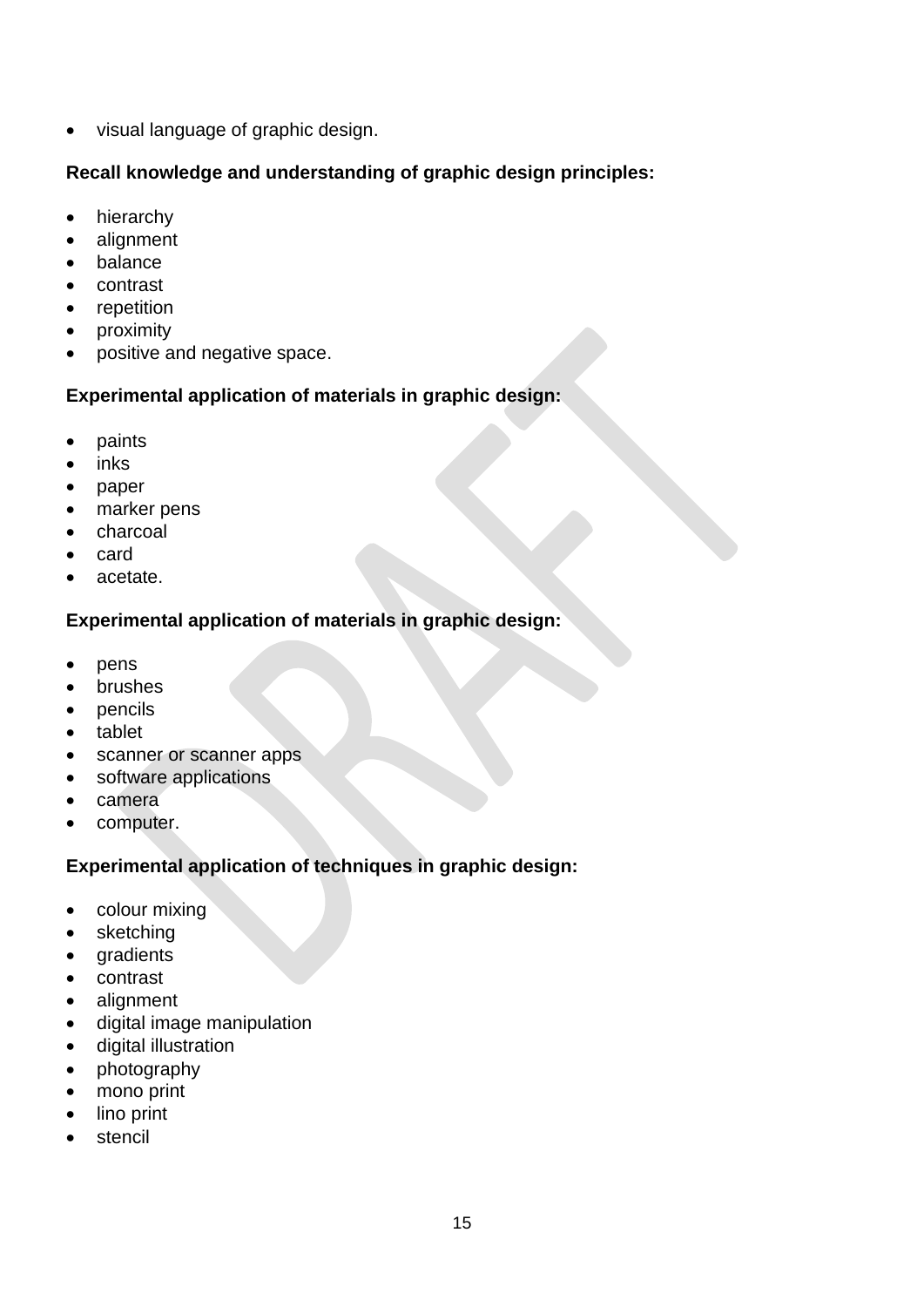- freehand drawing:
	- o digital
	- o hand-drawn
- scanning
- collage.

|              | <b>Task 2 - Development</b>                                                                                                                                                                                                                                                                                                                                                                                                                                                                                                                                                                                                 |
|--------------|-----------------------------------------------------------------------------------------------------------------------------------------------------------------------------------------------------------------------------------------------------------------------------------------------------------------------------------------------------------------------------------------------------------------------------------------------------------------------------------------------------------------------------------------------------------------------------------------------------------------------------|
| <b>Marks</b> | <b>Descriptors</b>                                                                                                                                                                                                                                                                                                                                                                                                                                                                                                                                                                                                          |
| $7 - 8$      | AO2 - Excellent application of knowledge and understanding of principles and<br>components of graphic design that are highly effective in creating initial designs that<br>fully meet the requirements of the brief. Learner has produced highly<br>comprehensive, clear and highly detailed initial ideas that are highly relevant to<br>the brief.                                                                                                                                                                                                                                                                        |
|              | AO2 - Excellent application of knowledge and understanding through the highly<br>effective experimentation and use of tools, materials, and techniques that is highly<br>comprehensive, and highly relevant in response to the brief and to their chosen<br>graphic design solution.                                                                                                                                                                                                                                                                                                                                        |
| $5-6$        | AO2 - Good application of knowledge and understanding of principles and<br>components of graphic design that are mostly effective in creating initial designs that<br>mostly meet the requirements of the brief. Learner has produced mostly<br>comprehensive, clear and mostly detailed initial ideas that are mostly relevant to<br>the brief.                                                                                                                                                                                                                                                                            |
|              | AO2 - Good application of knowledge and understanding through the mostly<br>effective experimentation and use of tools, materials, and techniques that is mostly<br>comprehensive, and mostly relevant in response to the brief and to their chosen<br>graphic design solution.                                                                                                                                                                                                                                                                                                                                             |
| $3 - 4$      | AO2 - Reasonable application of knowledge and understanding of principles and<br>components of graphic design that has some effectiveness in creating initial<br>designs that in some parts meets the requirements of the brief. Learner has<br>produced some detailed initial ideas that have some relevance to the brief.<br>AO2 - Reasonable application of knowledge and understanding through the<br>experimentation and use of tools, materials, and techniques that is effective in some<br>parts, with some detail, and has some relevance in response to the brief and to<br>their chosen graphic design solution. |
| $1 - 2$      | AO2 - Limited application of knowledge and understanding of the principles and<br>components of graphic designs has limited effectiveness in creating initial ideas<br>that minimally meet the requirements of the brief. Learner has produced limited<br>detail in initial ideas that have minimal relevance to the brief.                                                                                                                                                                                                                                                                                                 |
|              | AO2 - Limited application of knowledge demonstrated through the very limited and<br>often <b>inappropriate</b> use of tools, materials, and techniques in response to the brief<br>and to their chosen graphic design solution.                                                                                                                                                                                                                                                                                                                                                                                             |
| $\bf{0}$     | No rewardable material.                                                                                                                                                                                                                                                                                                                                                                                                                                                                                                                                                                                                     |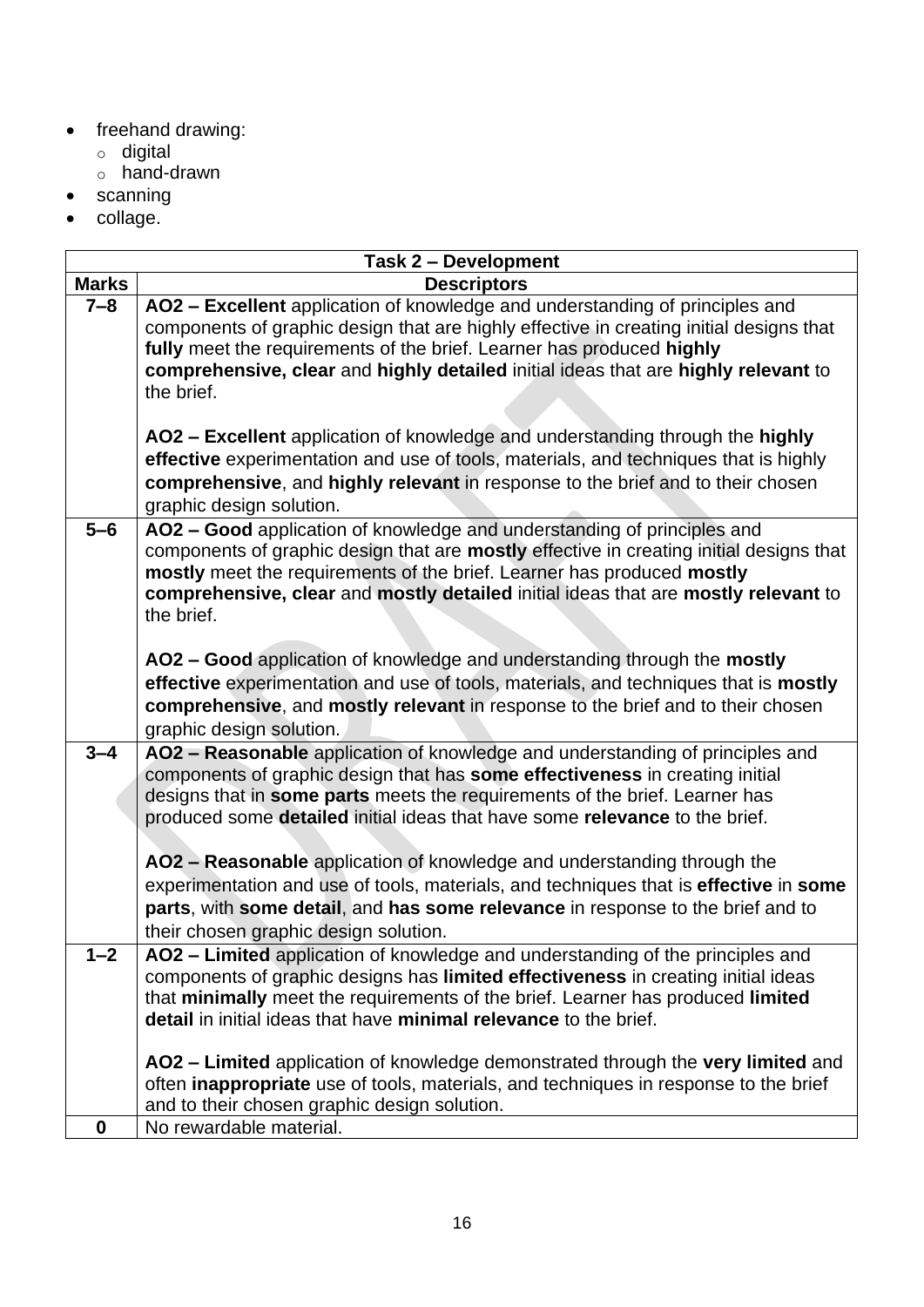**AO2 – Learners will apply knowledge and understanding of the application of experimentation of tools, processes and techniques to develop graphic design components and principles that may include:**

Apply components of graphic design:

- line
- colour
- tone
- composition
- typography
- imagery
- visual language of graphic design.

Apply principles of graphic design:

- hierarchy
- alignment
- balance
- contrast
- repetition
- proximity
- positive and negative space.

Experimental application of materials in graphic design:

- paints
- inks
- paper
- marker pens
- charcoal
- card
- acetate.

Experimental application of tools in graphic design:

- pens
- brushes
- pencils
- tablet
- scanner or scanner apps
- software applications
- camera
- computer.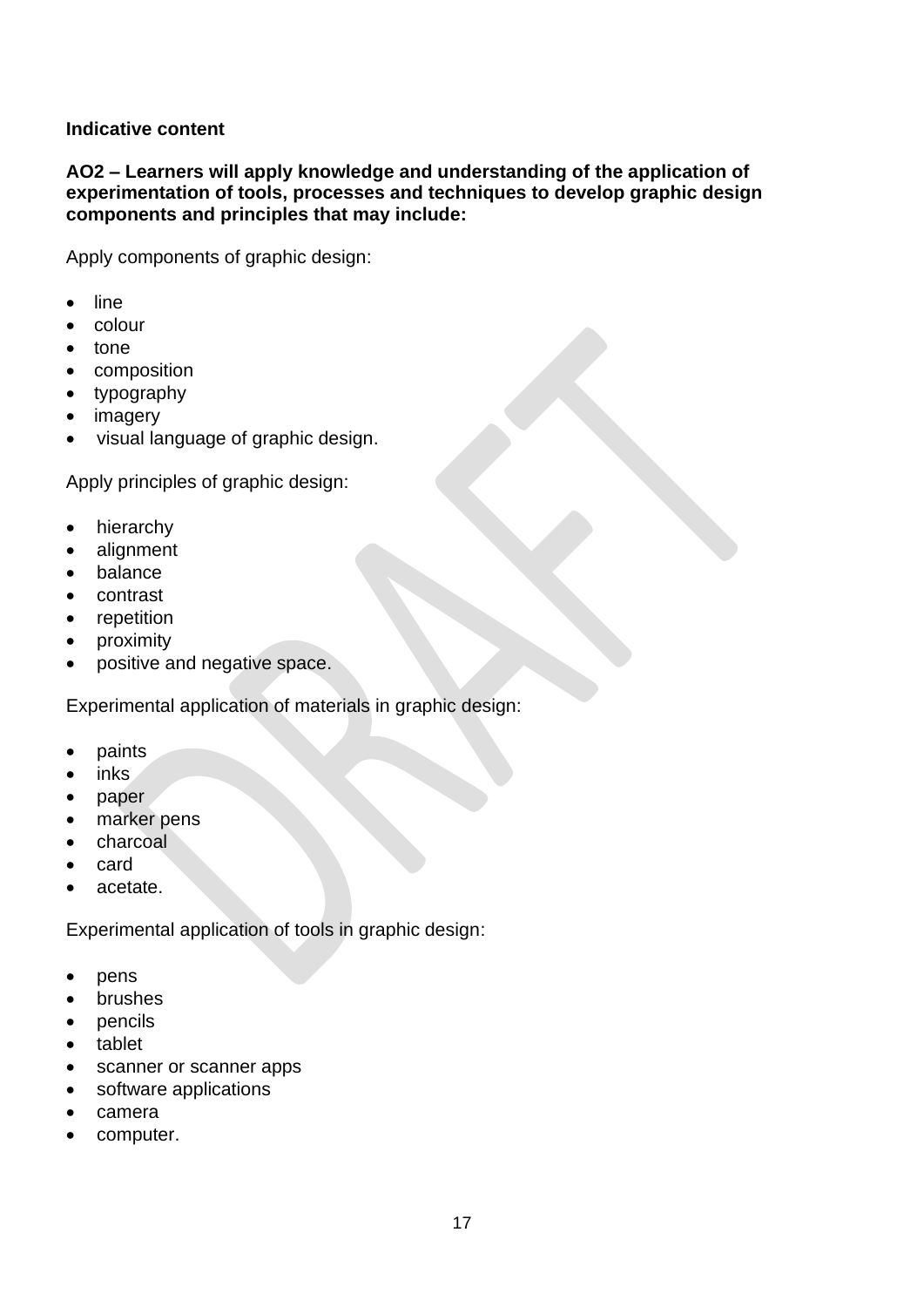Experimental application of techniques in graphic design:

- colour mixing
- sketching
- gradients
- contrast
- alignment
- digital image manipulation
- digital illustration
- photography
- mono print
- lino print
- stencil
- freehand drawing:
	- o digital
	- o hand-drawn
- scanning
- collage.

|              | <b>Task 2 - Development</b>                                                                                                                                                                                                                                                                                                                                |
|--------------|------------------------------------------------------------------------------------------------------------------------------------------------------------------------------------------------------------------------------------------------------------------------------------------------------------------------------------------------------------|
| <b>Marks</b> | <b>Descriptors</b>                                                                                                                                                                                                                                                                                                                                         |
| $10 - 12$    | AO4 – Excellent demonstration of application of principles and components of<br>graphic design that are highly effective in the development of graphic designs that<br>fully meet the requirements of the brief. Learner has produced highly<br>comprehensive, clear and highly detailed developmental ideas that are highly<br>relevant to the brief.     |
|              | AO4 – Excellent demonstration of the application of tools, processes and techniques<br>for the development of graphic designs that meet the requirements of the brief, that<br>are highly detailed and highly relevant.                                                                                                                                    |
|              | AO4 - Imaginative and varied developmental work that demonstrates excellent skill<br>development that is fully informed by research and the requirements of the client<br>brief.                                                                                                                                                                           |
| $7 - 9$      | AO4 - Good demonstration of the application of the principles and components of<br>graphic design that are mostly effective in the development of graphic designs that<br>mostly meet the requirements of the brief. Learner has produced mostly<br>comprehensive, clear and mostly detailed developmental ideas that are mostly<br>relevant to the brief. |
|              | AO4 – Good demonstration of the application of tools, processes and techniques for<br>the development of graphic designs that meet the requirements of the brief, that are<br>mostly detailed and mostly relevant.                                                                                                                                         |
|              | AO4 - Effective and varied developmental work that demonstrates good skill<br>development that is <b>mostly</b> informed by research and the requirements of the client<br>brief.                                                                                                                                                                          |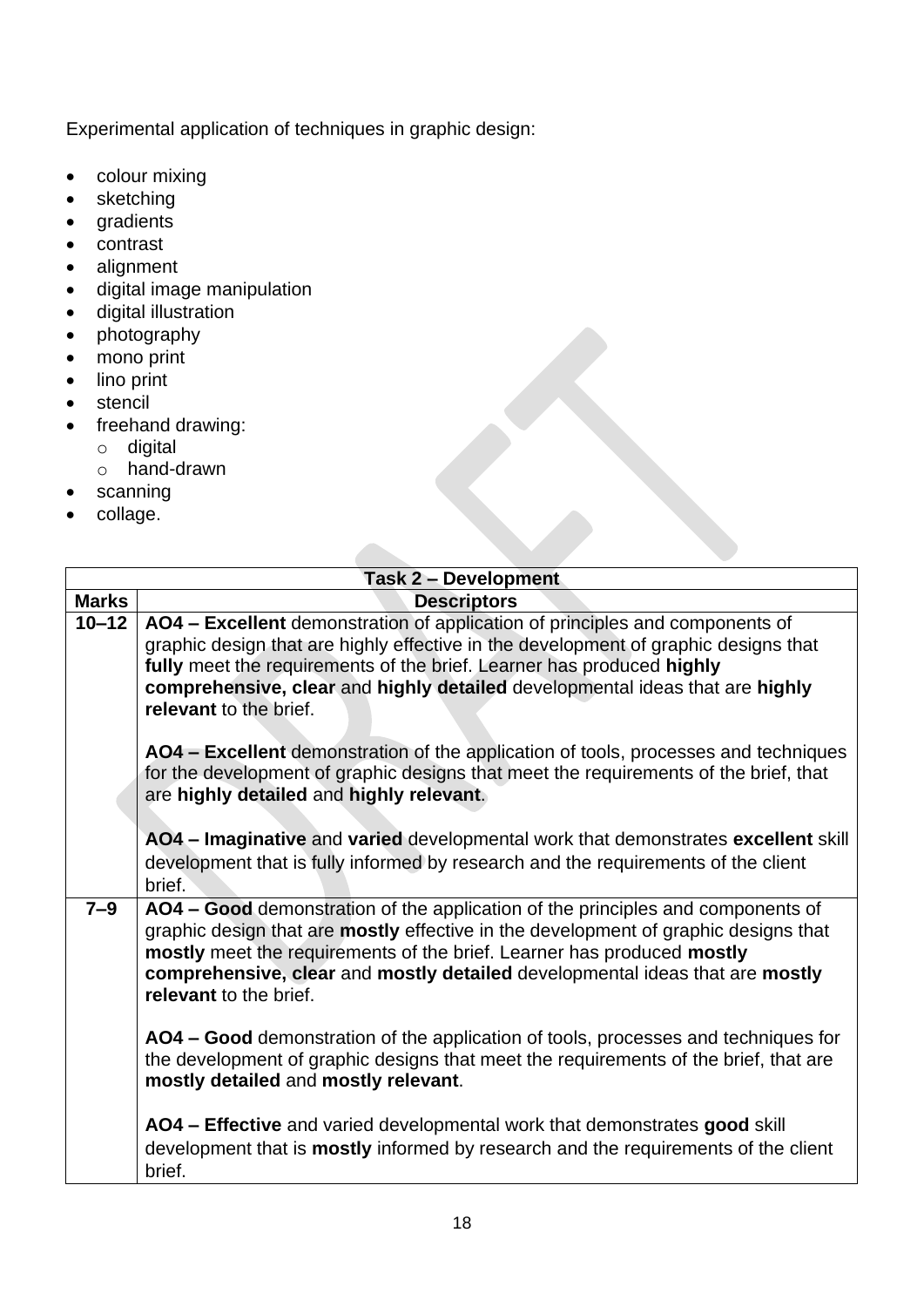| $4 - 6$  | AO4 – Reasonable demonstration of the application of principles and components of<br>graphic design that has some effectiveness in the development of graphic designs,<br>that in some parts meets the requirements of the brief. Learner has produced some<br>detailed developmental ideas that have some relevance to the brief.<br>AO4 – Reasonable demonstration of the application of tools, processes and<br>techniques for the development of graphic designs that meet the requirements of the<br>brief that has some detail and some relevance.<br>AO4 – Reasonable developmental work that demonstrates reasonable skill |
|----------|------------------------------------------------------------------------------------------------------------------------------------------------------------------------------------------------------------------------------------------------------------------------------------------------------------------------------------------------------------------------------------------------------------------------------------------------------------------------------------------------------------------------------------------------------------------------------------------------------------------------------------|
|          | development that is informed by some research and some requirements of the client<br>brief.                                                                                                                                                                                                                                                                                                                                                                                                                                                                                                                                        |
| $1 - 3$  | AO4 – Limited demonstration of the application of principles and components of<br>graphic design that has limited effectiveness in the development of graphic<br>designs, that in limited parts meets the requirements of the brief. Learner has<br>produced ideas that are minimal in development that have minimal relevance to the<br>brief.                                                                                                                                                                                                                                                                                    |
|          | AO4 - Limited demonstration of the application of tools, processes and techniques<br>for the development of graphic designs that meet the requirements of the brief that<br>has minimal detail and limited relevance.                                                                                                                                                                                                                                                                                                                                                                                                              |
|          | AO4 - Limited developmental work that demonstrates minimal skill development<br>that is very limited and tenuously informed by research and requirements of the<br>client brief.                                                                                                                                                                                                                                                                                                                                                                                                                                                   |
| $\bf{0}$ | No rewardable material.                                                                                                                                                                                                                                                                                                                                                                                                                                                                                                                                                                                                            |

**AO4 – Learners will demonstrate the application of the application of tools, processes and techniques to develop graphic design components and principles that may include:** 

**Application of tools, processes and techniques to develop:**

- line
- colour
- tone
- composition
- typography
- imagery
- visual language of graphic design.

# **Application of graphic design principles:**

- hierarchy
- alignment
- balance
- contrast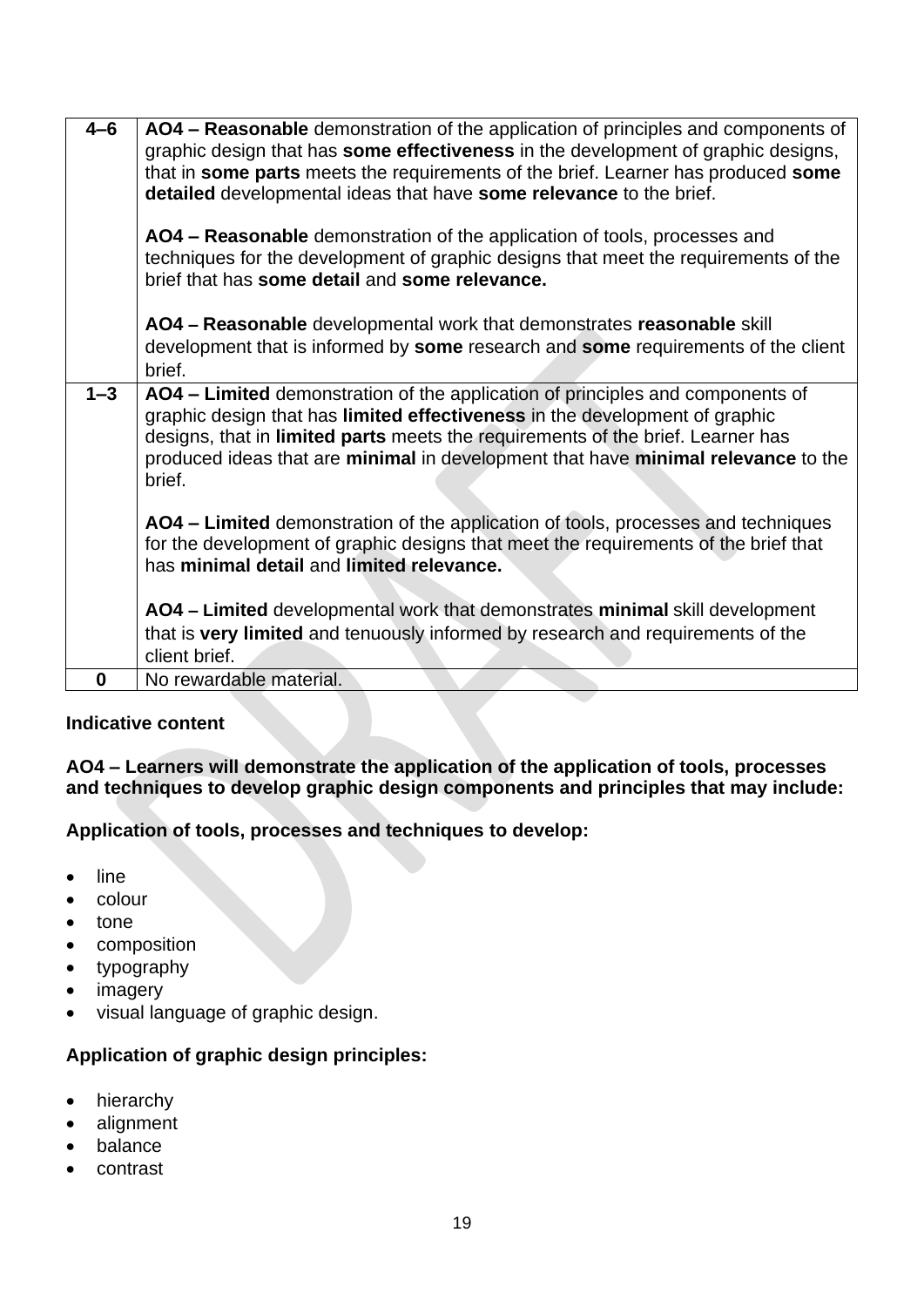- repetition
- proximity
- positive and negative space.

**Application of materials in graphic design:**

- paints
- inks
- paper
- marker pens
- charcoal
- card
- acetate.

# **Application of tools in graphic design:**

- pens
- brushes
- pencils
- tablet
- scanner or scanner apps
- software applications
- camera
- computer.

# **Application of techniques in graphic design:**

- colour mixing
- sketching
- gradients
- contrast
- alignment
- digital image manipulation
- digital illustration
- photography
- mono print
- lino print
- stencil
- freehand drawing:
	- o digital
	- o hand-drawn
- scanning
- collage.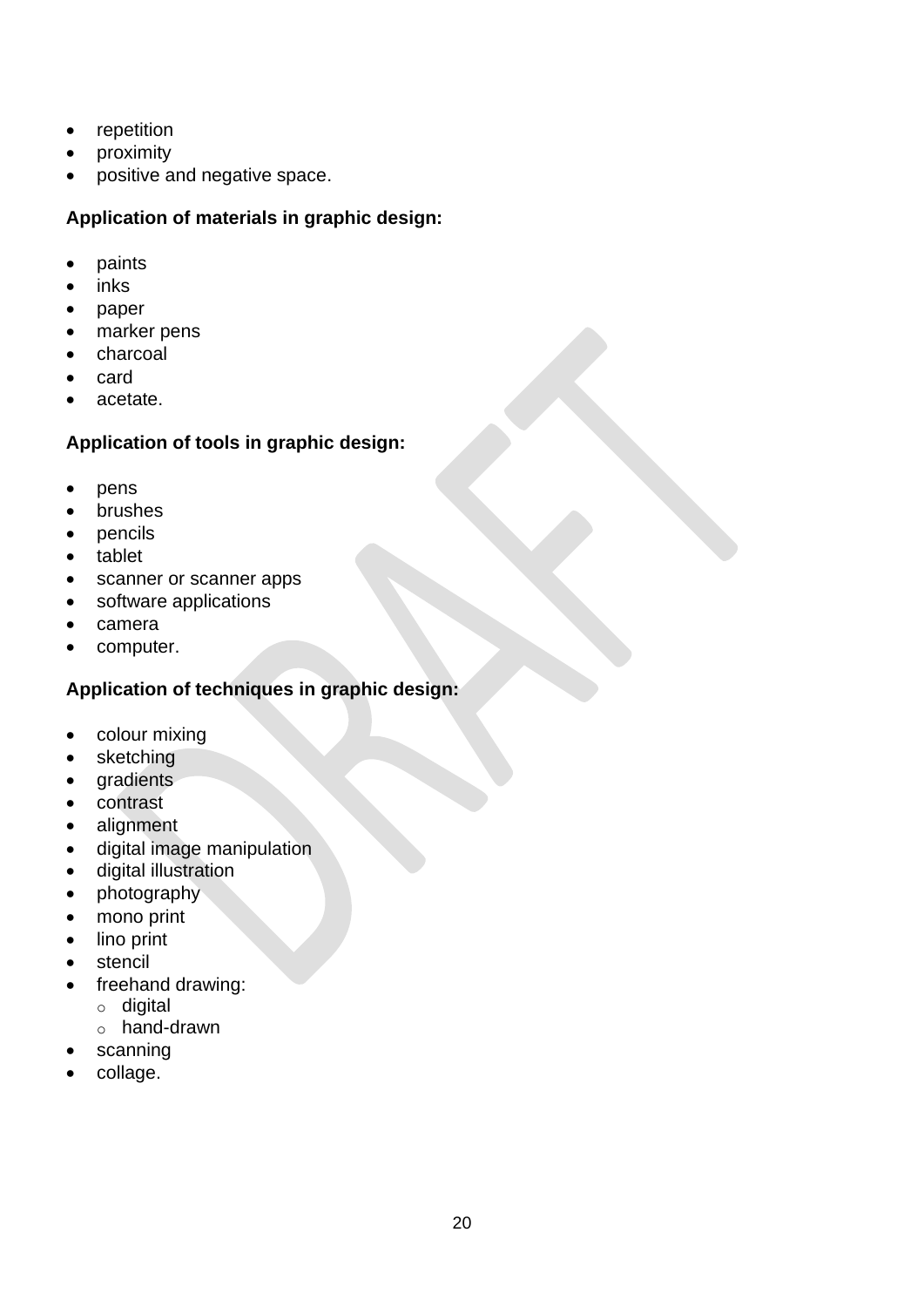| Task 3 - Review of development work |                                                                                                                                                                     |                                                                                                                                                                                                                                             |
|-------------------------------------|---------------------------------------------------------------------------------------------------------------------------------------------------------------------|---------------------------------------------------------------------------------------------------------------------------------------------------------------------------------------------------------------------------------------------|
| <b>Recommended time</b>             |                                                                                                                                                                     | 1 hour                                                                                                                                                                                                                                      |
|                                     | <b>Content areas assessed</b>                                                                                                                                       | 4. Planning, development and experimentation                                                                                                                                                                                                |
|                                     | <b>Assessment objectives</b>                                                                                                                                        | $AO3 - 4$ marks<br>$AO5 - 8$ marks                                                                                                                                                                                                          |
|                                     | creating your final graphic design solution:                                                                                                                        | The next stage is to review the development of your ideas before you move on to planning and                                                                                                                                                |
| You are required to:                |                                                                                                                                                                     |                                                                                                                                                                                                                                             |
|                                     |                                                                                                                                                                     | review the development of your work undertaken in task 2, in a portfolio (digital or physical).                                                                                                                                             |
|                                     |                                                                                                                                                                     | $[12 \text{ marks}]$                                                                                                                                                                                                                        |
| Evidence   Portfolio                |                                                                                                                                                                     |                                                                                                                                                                                                                                             |
|                                     | work:<br>client requirements<br>$\bullet$<br>communication of ideas<br>$\bullet$<br>time<br>$\circ$<br>resources<br>O<br>skills<br>∩<br>effective use of resources. | You must provide evidence of reviewing the following areas your development<br>appropriateness for target audience<br>potential problems and solutions:                                                                                     |
|                                     | This could be presented as:<br>development sheets<br>$\bullet$<br>blog or vlog<br>$\bullet$<br>$video(s)$ :<br>presentation<br>$\circ$<br>$\circ$<br>purposes.      | visuals with audio commentary.<br>You must also submit your internet browsing history used for research and planning<br>You must record the review process through annotation at key points in the<br>development work at different stages. |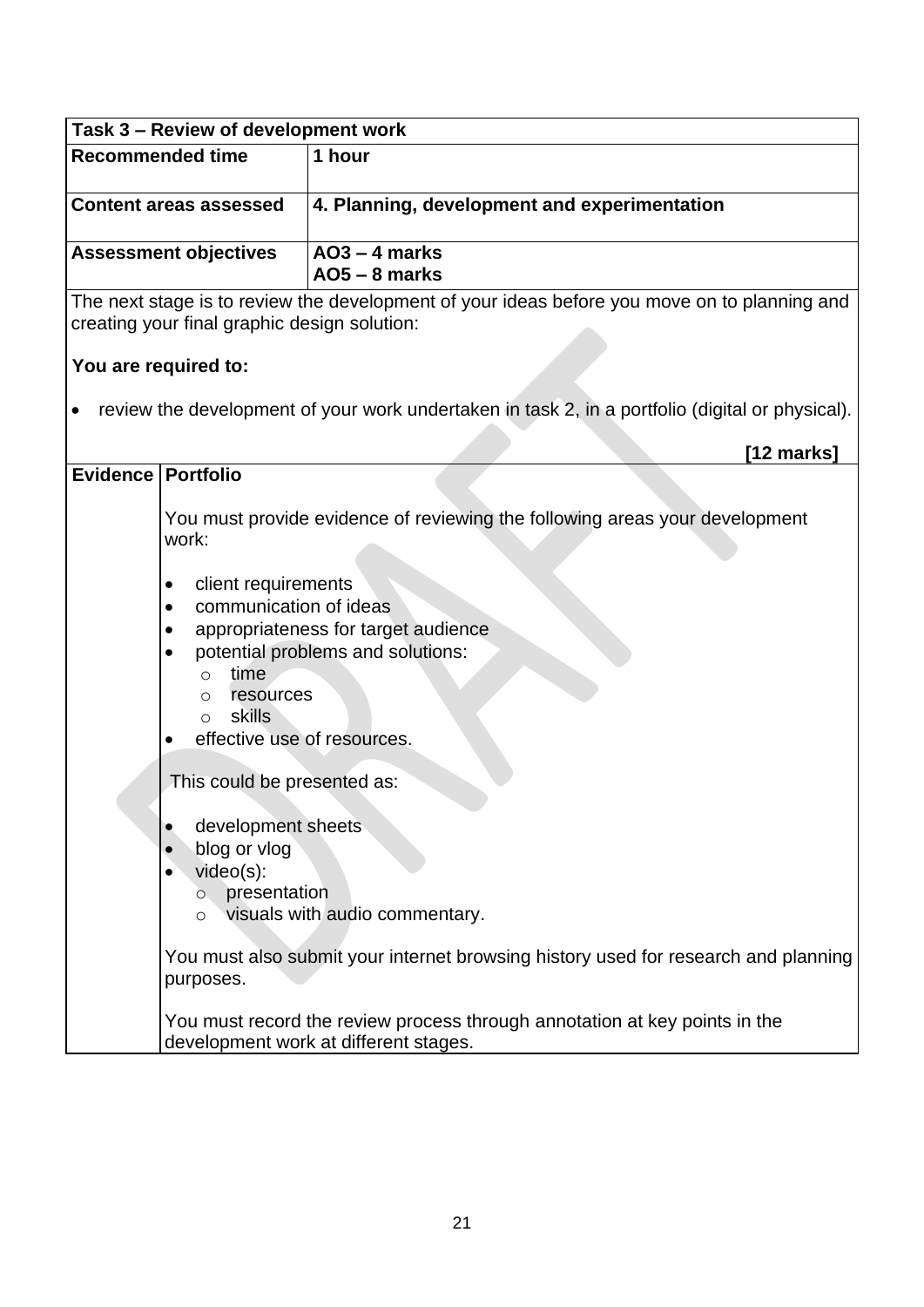| Task 3 - Review of development work |                                                                                                                                                                                                                                                                                                                                                  |  |  |
|-------------------------------------|--------------------------------------------------------------------------------------------------------------------------------------------------------------------------------------------------------------------------------------------------------------------------------------------------------------------------------------------------|--|--|
| <b>Marks</b>                        | <b>Descriptors</b>                                                                                                                                                                                                                                                                                                                               |  |  |
| $10 - 12$                           | AO3 - Excellent analysis of the development of the graphic design work in relation<br>to the brief, showing highly developed analytical thinking skills, with highly<br>reasoned judgments supported by well considered approaches, identifing all<br>potential problems and improvements in order to meet the brief throughout their<br>review. |  |  |
|                                     | AO5 - Excellent analysis and evaluation of the use of skills, processes, tools and<br>techniques and the communication of ideas to create their graphic design that is<br>highly detailed.                                                                                                                                                       |  |  |
|                                     | AO5 - Excellent analysis and evaluation of knowledge in relation to the brief. Fully<br>justified choices of the selected tools, materials, and techniques in response to their<br>chosen graphic design solution.                                                                                                                               |  |  |
| $7 - 9$                             | AO3 - Good analysis of the development of the graphic design work in relation to the<br>brief, showing developed analytical thinking skills, with mostly reasoned judgments<br>supported by mostly considered approaches, identifing all potential problems and<br>improvements in order to meet the brief throughout their review.              |  |  |
|                                     | AO5 - Good analysis and evaluation of the use of skills, processes, tools and<br>techniques and the communication of ideas to create their graphic design and is<br>mostly detailed.                                                                                                                                                             |  |  |
|                                     | AO5 - Good analysis and evaluation of the designs in relation to the brief which<br>offers mostly justified choices of the selected tools, materials, and techniques in<br>response to their chosen graphic design solution.                                                                                                                     |  |  |
| $4 - 6$                             | AO3 - Reasonable analysis of development work in relation to the brief, showing<br>some but limited analytical thinking skills, which contains some but limited reasoned<br>judgments supported by some considered approaches, identifying some potential<br>problems and improvements in order to meet the brief throughout their review.       |  |  |
|                                     | AO5 - Reasonable analysis and evaluation of the use of skills, processes, tools and<br>techniques and the communication of ideas to create their graphic design and has<br>some detail.                                                                                                                                                          |  |  |
|                                     | AO5 - Reasonable analysis and evaluation of the designs in relation to the brief<br>which offers a reasonable explanation with some justification of the selected tools,<br>materials, and techniques in response to their chosen graphic design solution.                                                                                       |  |  |
| $1 - 3$                             | AO3 - A limited analysis of development work in relation to the brief, showing very<br>basic analytical thinking skills, with very limited reasoned judgments. Supported<br>with very limited consideration of approaches identifying very few potential<br>problems and improvements in order to meet the brief throughout their review.        |  |  |
|                                     | AO5 - Limited analysis and evaluation of the use of skills, processes, tools and<br>techniques and the communication of ideas to create their graphic design and has<br>limited detail.                                                                                                                                                          |  |  |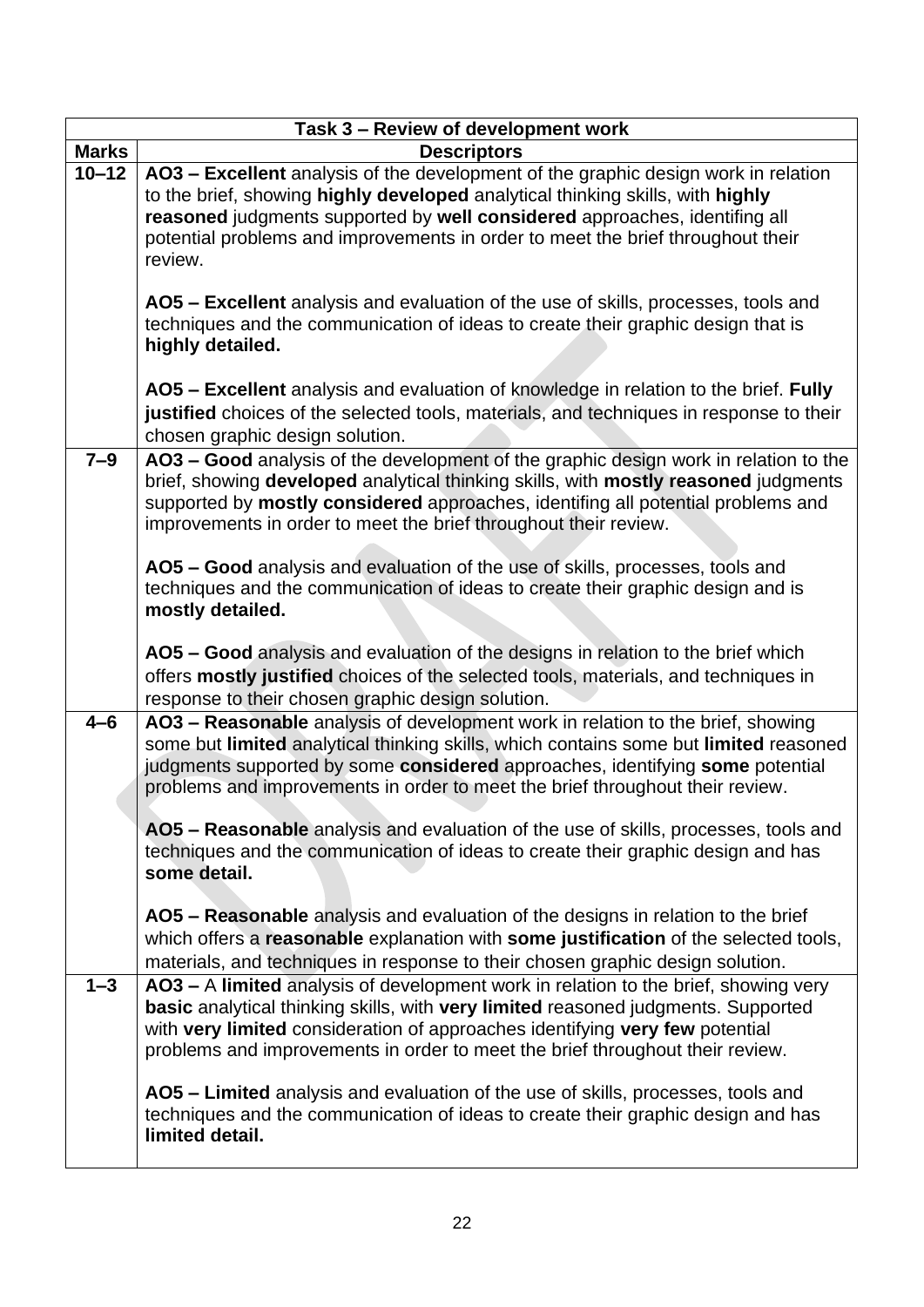| AO5 - Limited and basic analysis and evaluation of the selected tools, materials,  |
|------------------------------------------------------------------------------------|
| and techniques in response to their chosen graphic design solution. Any attempt to |
| justify the choices will be tenuous and inappropriate.                             |
| No rewardable material.                                                            |

# **AO3 – Learners will analyse and evaluate their graphic design in terms of problems and improvements in relation to the brief that may include the following:**

- client requirements
- communication of ideas
- appropriateness for target audience
- potential problems and solutions:
	- o time
	- o resources
	- o skills
- effective use of resources.

**AO5 – Learners will analyse and evaluate their demonstration of the application of tools, processes and techniques to develop graphic design components and principles to include reasoned justification for the selection of tools, processes and techniques that may include the following:** 

#### **Analysis and evaluation of:**

the communication of ideas.

**Analysis and evaluation of components of graphic design**:

- components:
	- o line
	- o colour
	- o tone
	- o composition
	- o typography
	- o imagery
- visual language of graphic design.

#### **Analysis and evaluation of graphic design principles:**

- hierarchy
- alignment
- balance
- contrast
- repetition
- proximity
- positive and negative space.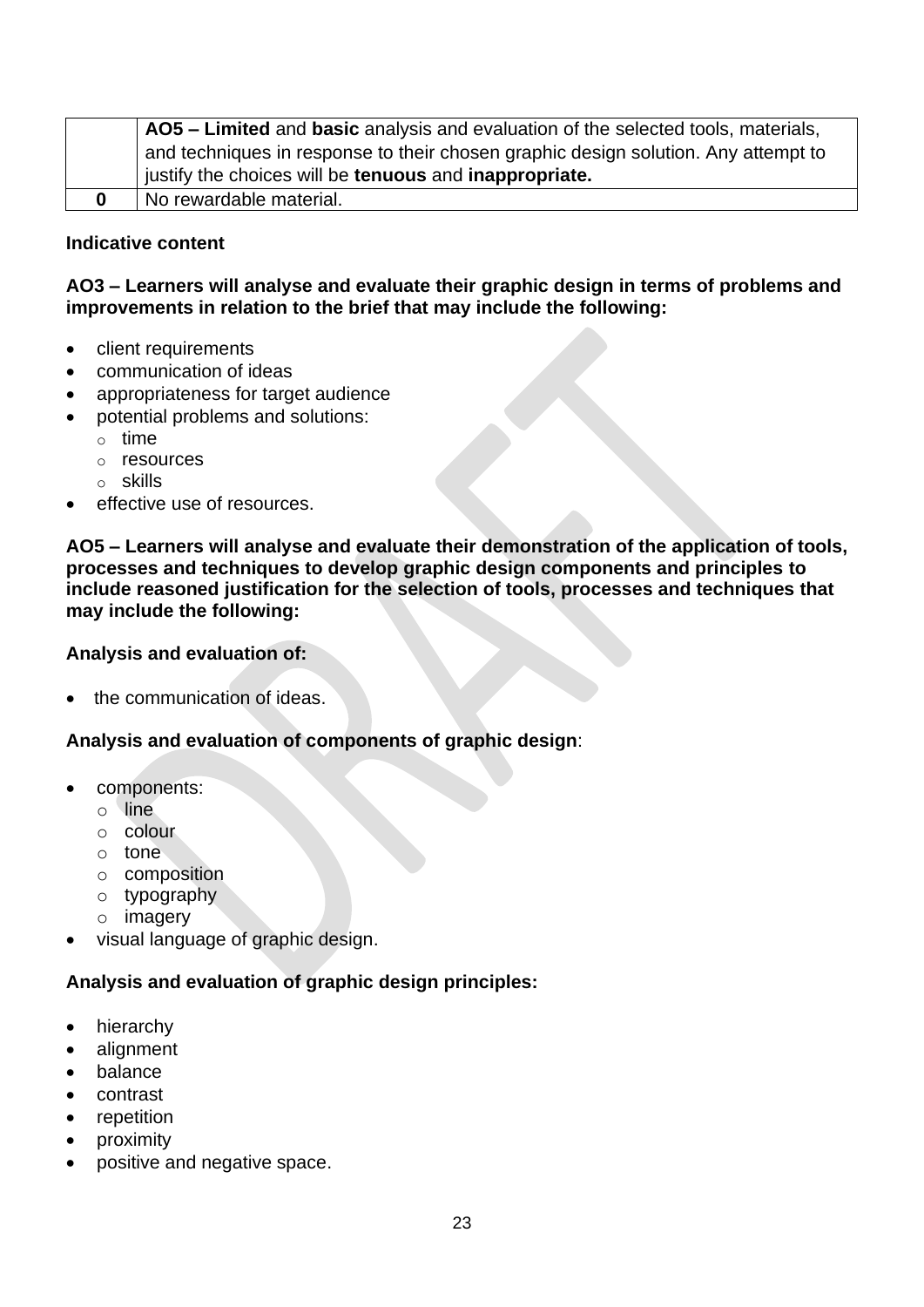# **Analysis and evaluation of application of materials in graphic design:**

- paints
- inks
- paper
- marker pens
- charcoal
- card
- acetate.

# **Analysis and evaluation of application of tools in graphic design:**

- pens
- brushes
- pencils
- tablet
- scanner or scanner apps
- software applications
- camera
- computer.

# **Analysis and evaluation of application of techniques in graphic design:**

- colour mixing
- sketching
- gradients
- contrast
- alignment
- digital image manipulation
- digital illustration
- photography
- mono print
- lino print
- stencil
- freehand drawing:
	- o digital
	- o hand-drawn
- scanning
- collage.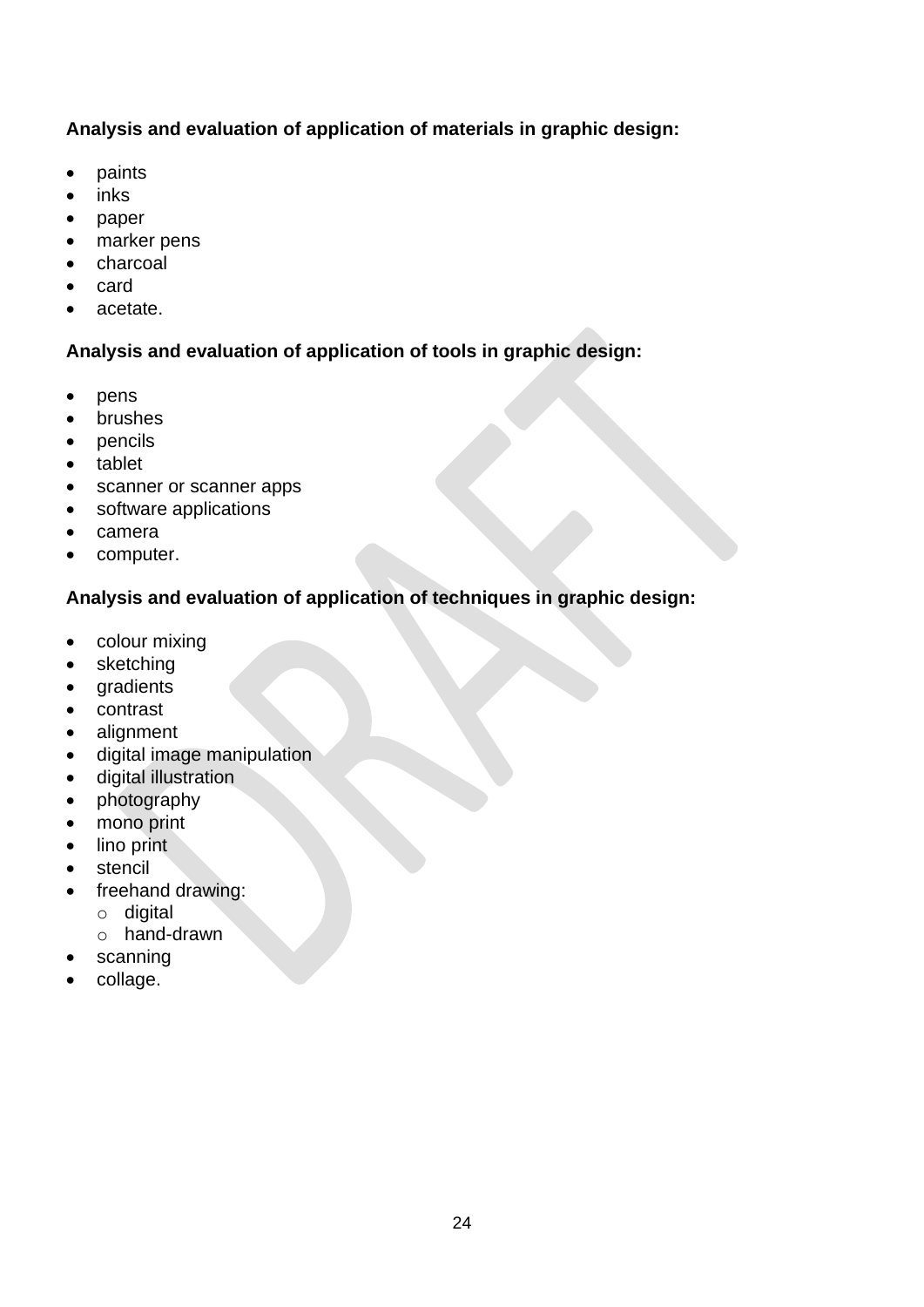| Task 4 - Planning     |                                                                                                                                                                                                                             |                                                                                                                                |
|-----------------------|-----------------------------------------------------------------------------------------------------------------------------------------------------------------------------------------------------------------------------|--------------------------------------------------------------------------------------------------------------------------------|
| Recommended time      |                                                                                                                                                                                                                             | 2 hours                                                                                                                        |
|                       | <b>Content areas assessed</b>                                                                                                                                                                                               | 4. Planning, development and experimentation                                                                                   |
|                       | <b>Assessment objectives</b>                                                                                                                                                                                                | $AO1 - 4$ marks<br>$AO2 - 8$ marks                                                                                             |
|                       | You are required to:                                                                                                                                                                                                        |                                                                                                                                |
| $\bullet$<br>Hostels. |                                                                                                                                                                                                                             | design a detailed production plan for your chosen graphic design solution for Camino                                           |
|                       |                                                                                                                                                                                                                             | [12 marks]                                                                                                                     |
| Evidence   Portfolio  |                                                                                                                                                                                                                             |                                                                                                                                |
|                       | physical).<br>This could include:<br>thumbnail sketches<br>$\bullet$<br>layout drawings<br>$\bullet$<br>journal/diary<br>$\bullet$<br>video(s).<br>$\bullet$<br>This could be presented as:<br>written plan<br>blog or vlog | You need to provide evidence of your production planning in a portfolio (digital or<br>presentation (for example, PowerPoint). |
|                       | planning purposes.                                                                                                                                                                                                          | You must also submit your internet browsing history used for research and                                                      |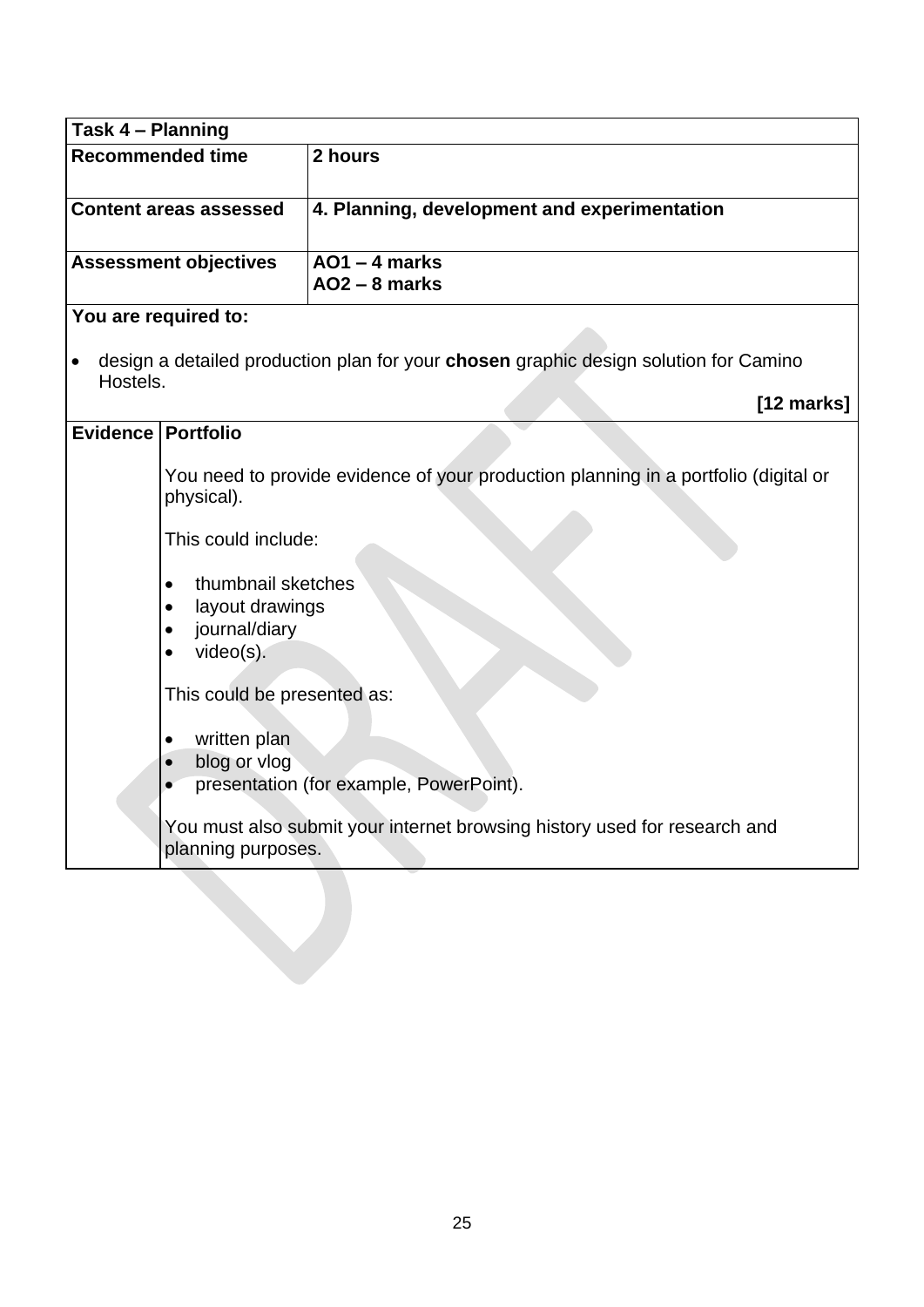| Task 4 - Planning |                                                                                                                                                                                                                                                                                                                                                  |  |
|-------------------|--------------------------------------------------------------------------------------------------------------------------------------------------------------------------------------------------------------------------------------------------------------------------------------------------------------------------------------------------|--|
| <b>Marks</b>      | <b>Descriptors</b>                                                                                                                                                                                                                                                                                                                               |  |
| $10 - 12$         | AO2 - Excellent application of knowledge and understanding for the creation of a<br>production plan that is highly relevant and effectively meets the requirements of the<br>brief. A plan that includes all required planning elements that have been<br>communicated confidently and effectively and is highly detailed.                       |  |
|                   | AO2 - Excellent application of knowledge and understanding of the presentation of<br>the production plan that is refined and is highly appropriate for the chosen graphic<br>design solution. All of the client's requirements are comprehensively considered.                                                                                   |  |
|                   | AO1 - Excellent recall of knowledge and understanding of production planning, that<br>is highly comprehensive and highly detailed.                                                                                                                                                                                                               |  |
|                   | Excellent use of technical terminology, which is highly appropriate, used with<br>confidence and fluidity throughout.                                                                                                                                                                                                                            |  |
| $7 - 9$           | AO2 - Good application of knowledge and understanding for the creation of a<br>production plan that is mostly relevant and mostly effective in meeting the<br>requirements of the brief. A plan that includes most of the required planning<br>elements that have been communicated in most parts confidently and mostly<br>detailed.            |  |
|                   | AO2 - Good application of knowledge and understanding of the presentation of a<br>production plan that is mostly refined and is mostly appropriate for the chosen<br>graphic design solution. Most of the client's requirements are considered.                                                                                                  |  |
|                   | AO1 - Good recall of knowledge and understanding of production planning, that is<br>mostly comprehensive and mostly detailed.                                                                                                                                                                                                                    |  |
|                   | Good use of technical terminology, which is mostly appropriate, and mostly<br>accurate throughout.                                                                                                                                                                                                                                               |  |
| $4 - 6$           | AO2 - Reasonable application of knowledge and understanding for the creation of a<br>production plan that is reasonably relevant and meets some requirements of the<br>brief. A plan includes some of the required planning elements that have been<br>communicated in most parts confidently and mostly effectively that is mostly<br>detailed. |  |
|                   | AO2 - Reasonable application of knowledge and understanding of the presentation<br>of the production plan that has some refinement and is appropriate in some parts<br>for the chosen graphic design solution. Some of the client's requirements are<br>considered.                                                                              |  |
|                   | AO1 - Reasonable recall of knowledge and understanding of production planning,<br>that has some detail though may be underdeveloped.                                                                                                                                                                                                             |  |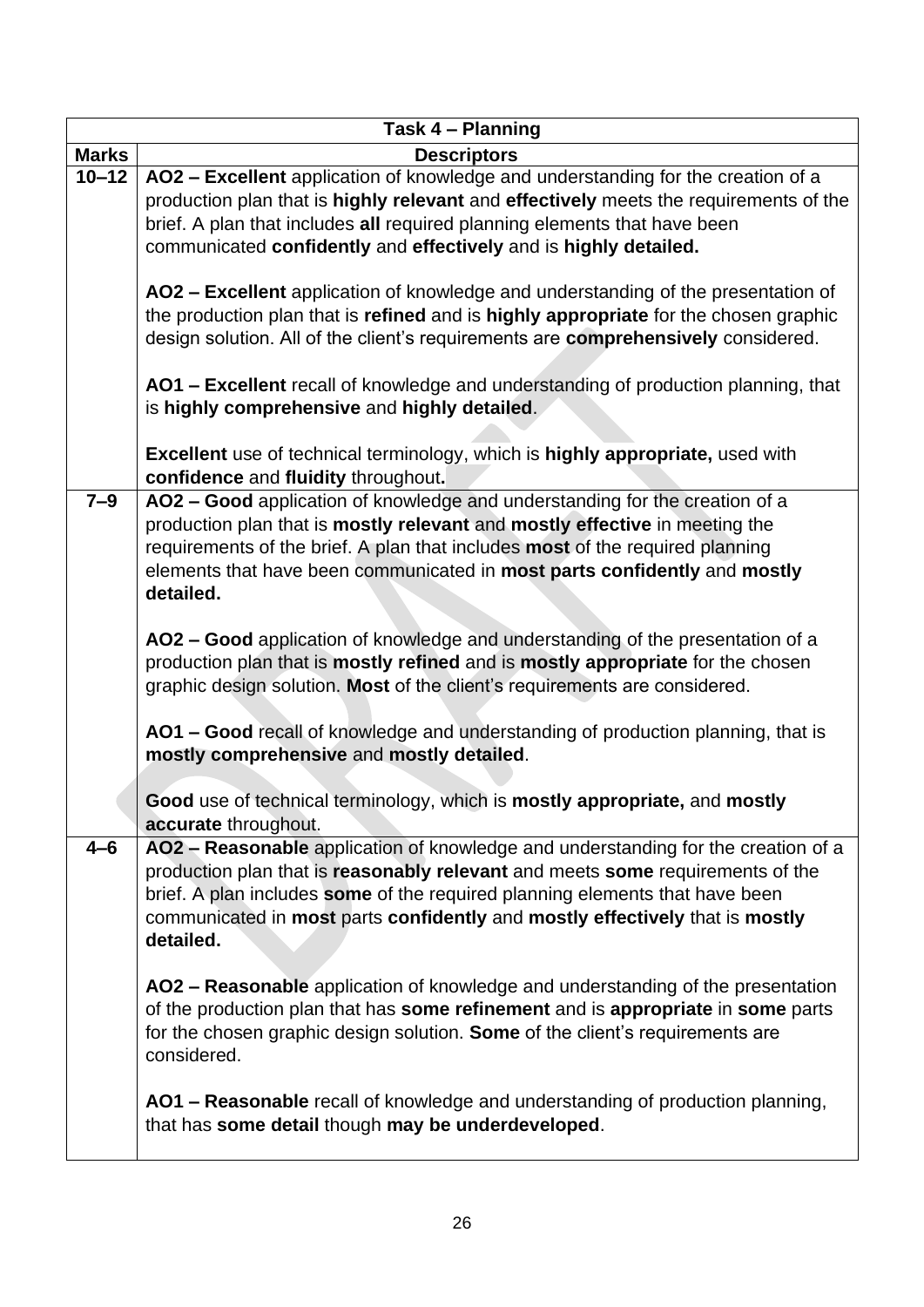|         | Reasonable use of technical terminology, which is somewhat appropriate, and has                                                                                                                                                                                                                                                   |
|---------|-----------------------------------------------------------------------------------------------------------------------------------------------------------------------------------------------------------------------------------------------------------------------------------------------------------------------------------|
|         | some accuracy throughout.                                                                                                                                                                                                                                                                                                         |
| $1 - 3$ | AO2 - Limited application of knowledge and understanding for the creation of a<br>production plan that is limited in meeting the requirements of the brief. A plan that<br>includes limited use of the required planning elements that have been<br>communicated in parts with limited detail and minimal relevance to the brief. |
|         | AO2 – Limited application of knowledge and understanding of the presentation of<br>the production plan that has limited refinement and is only appropriate in limited<br>parts for the chosen graphic design solution. There are minimal client requirements<br>considered.                                                       |
|         | AO1 - Limited recall of knowledge and understanding of production planning, that<br>has limited detail and may be underdeveloped.                                                                                                                                                                                                 |
|         | Technical terminology used is limited in accuracy and appropriateness.                                                                                                                                                                                                                                                            |
| 0       | No rewardable material.                                                                                                                                                                                                                                                                                                           |

Learners should demonstrate their ability to produce detailed and refined planning documentation that is relevant to their chose graphic design solution. This should be inclusive of all planning elements (techniques, design components and properties).

Learners will produce a body of clearly presented evidence that demonstrates their ability to plan for the successful creation of graphic design work.

# **AO1 – Learners will recall knowledge and understanding of production planning that may include the following:**

## **Recall stages of the development process:**

- planning:
	- o mind maps
	- o first sketches
	- o experimentation
	- o drafts
	- o research.

# **Recall design techniques components and properties when planning graphic design work:**

- planning:
	- o layout sketches
- design principles:
	- o hierarchy
	- o alignment
	- o balance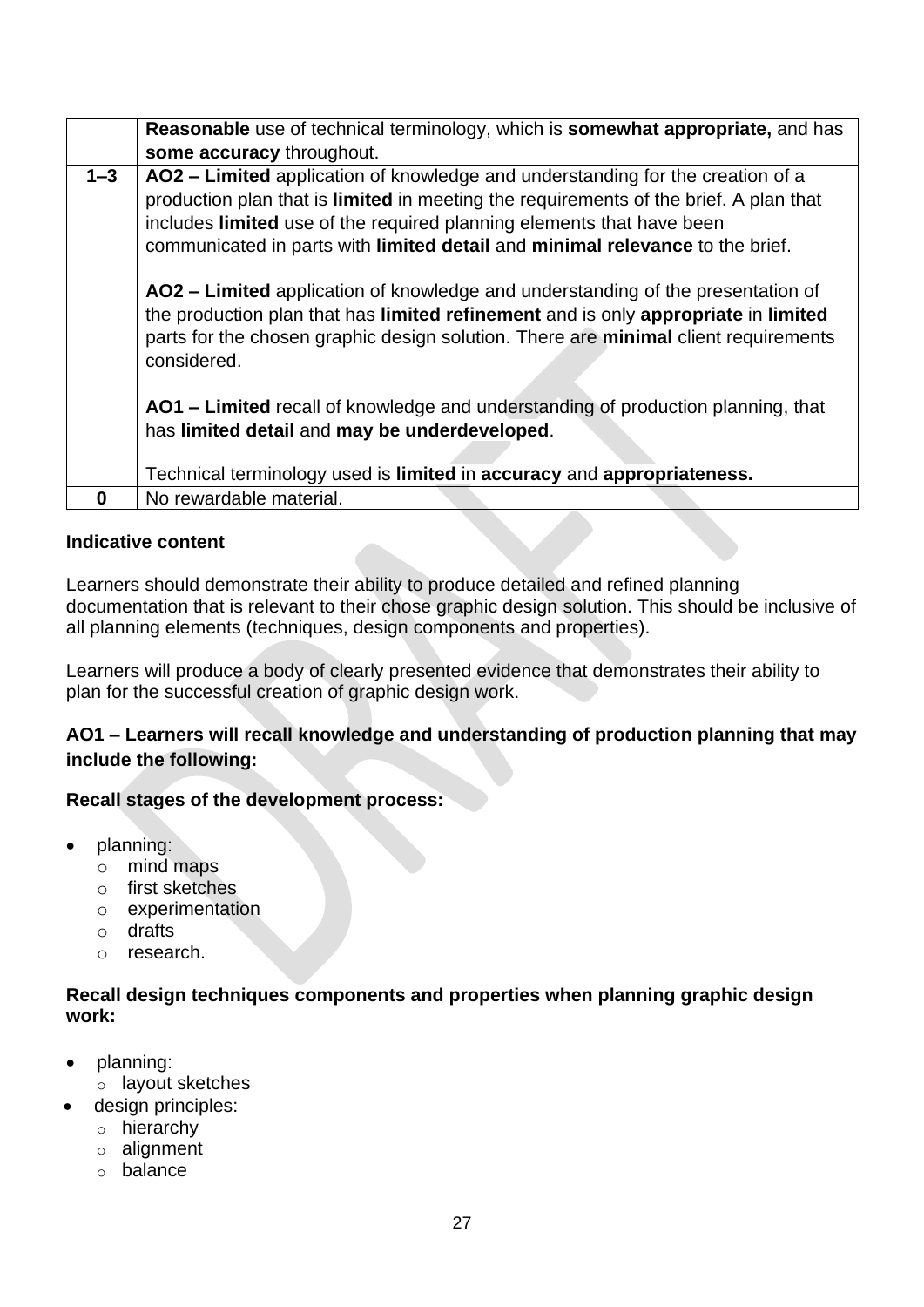- o contrast
- o repetition
- o proximity
- o positive and negative space
- techniques:
	- $\circ$  colour mixing
	- o sketching
	- o gradients
	- o digital image manipulation/creation
	- o digital illustration
	- o photography
	- o stencil
	- o free hand drawing:
		- digital
		- hand-drawn
	- o scanning
	- o collage
- create the components of the design:
	- o line
	- o colour
	- o tone
	- o composition
	- o typography
	- o imagery
- properties:
	- o colour scheme
	- o size
- resources:
	- o tools
	- o materials
	- o techniques
- timings:
	- o stages of production
	- o milestones
	- o review points
	- o final deadlines
	- o contingency.

**AO2 – Learners will apply knowledge and understanding of production planning in relation to the brief with the creation of a production plan that may include the following:**

# **Apply stages of the development process:**

- planning:
	- o mind maps
	- o first sketches
	- o experimentation
	- o drafts
	- o research.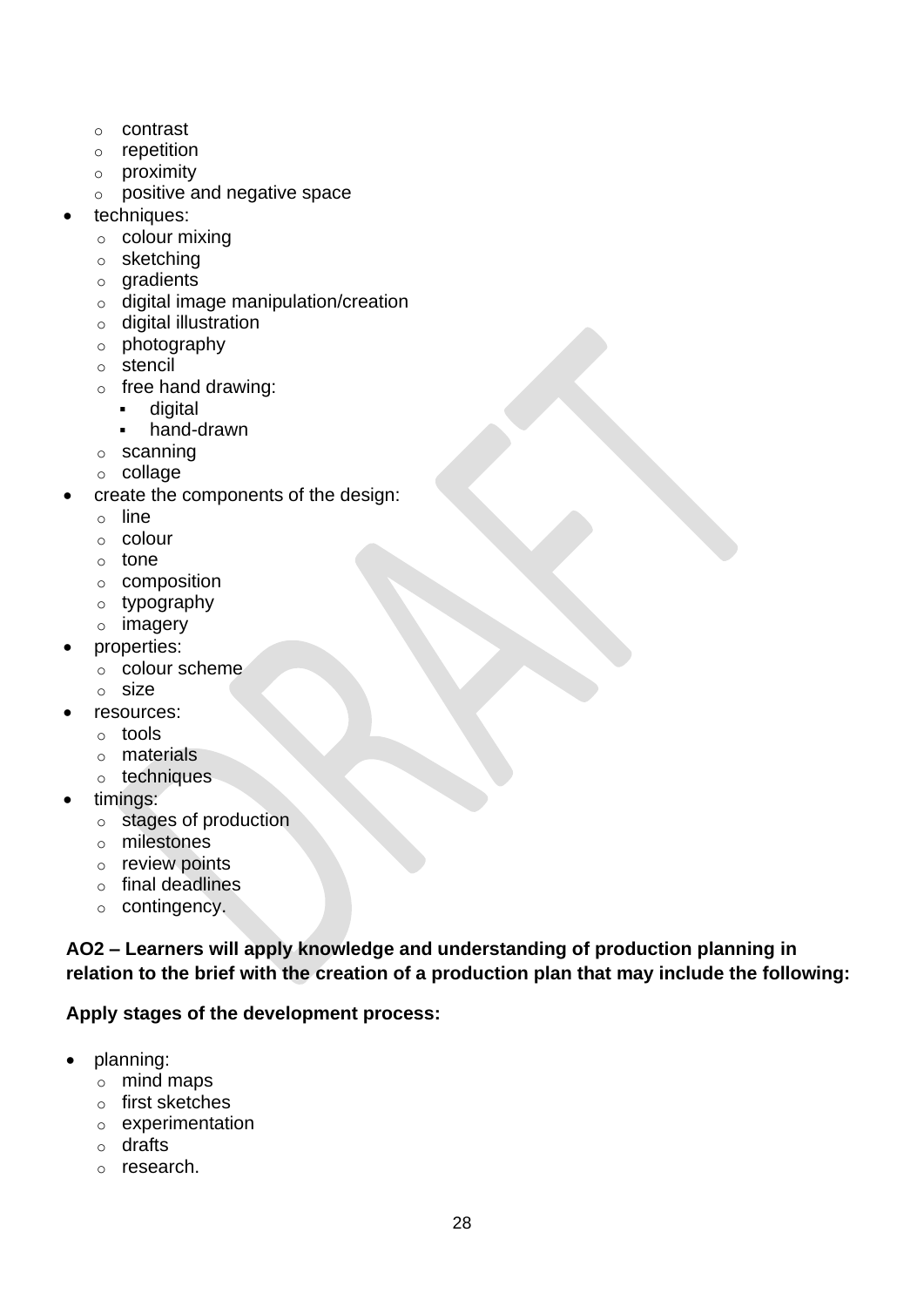# **Apply design techniques components and properties when planning graphic design work:**

- planning:
- o layout sketches
- design principles:
	- o hierarchy
	- o alignment
	- o balance
	- o contrast
	- o repetition
	- o proximity
	- o positive and negative space
- techniques:
	- $\circ$  colour mixing
	- o sketching
	- o gradients
	- o digital image manipulation/creation
	- o digital illustration
	- o photography
	- o stencil
	- $\circ$  free hand drawing:
		- digital
		- hand-drawn
	- o scanning
	- o collage
- create the components of the design:
	- o line
	- o colour
	- o tone
	- o composition
	- o typography
	- o imagery
- properties:
	- o colour scheme
	- o size
- resources:
	- o tools
	- o materials
	- o techniques
- timings:
	- o stages of production
	- o milestones
	- o review points
	- o final deadlines
	- o contingency.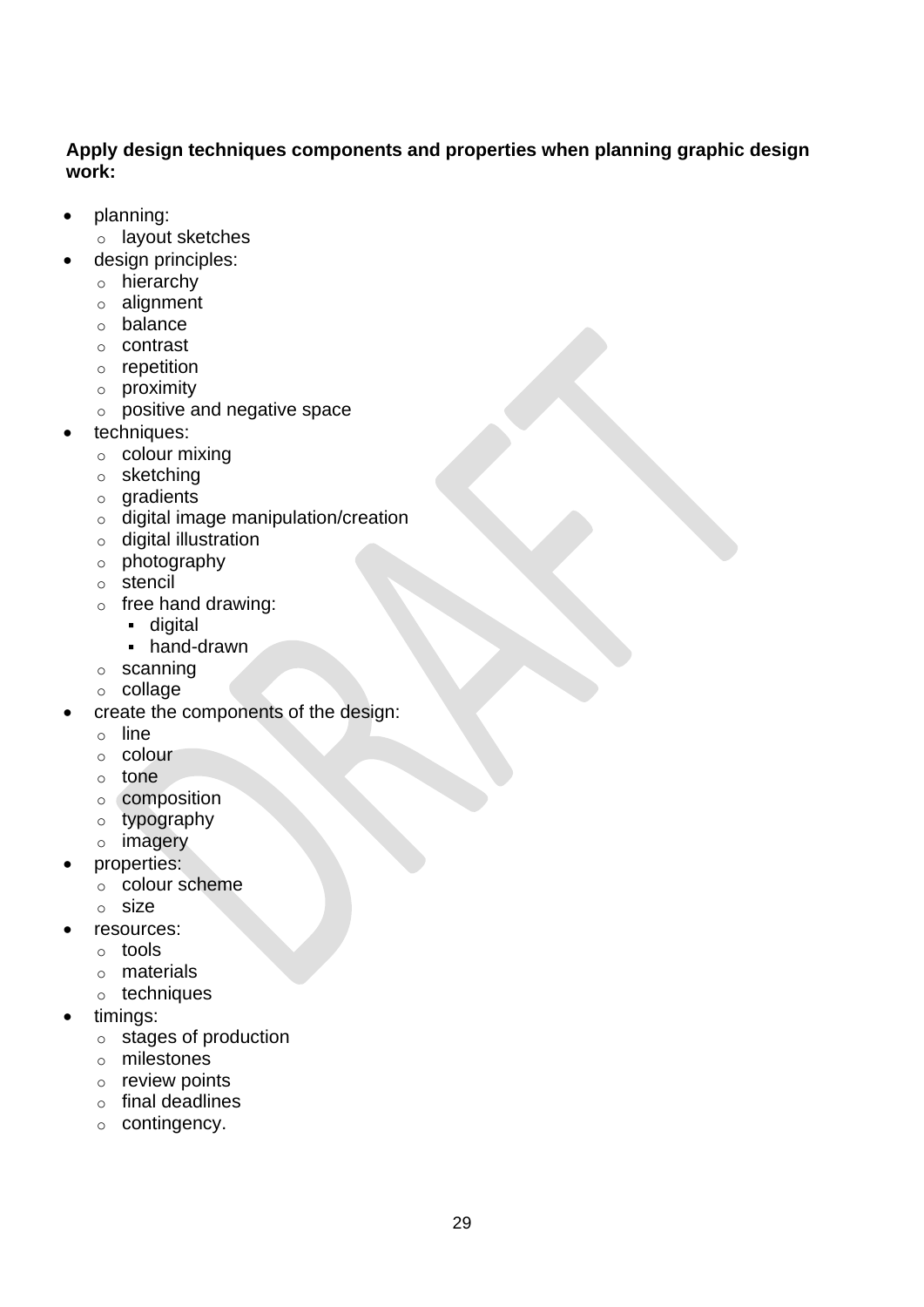| <b>Task 5 - Production</b>    |                                    |                                                                                                                                                           |
|-------------------------------|------------------------------------|-----------------------------------------------------------------------------------------------------------------------------------------------------------|
| <b>Recommended time</b>       |                                    | 5.5 hours                                                                                                                                                 |
| <b>Content areas assessed</b> |                                    | 1. Components of graphic design<br>4. Planning, development and experimentation<br>5. Graphic design production                                           |
|                               | <b>Assessment objectives</b>       | <b>AO4-24 marks</b>                                                                                                                                       |
|                               |                                    | $AO5 - 8$ marks                                                                                                                                           |
|                               | You are required to:               |                                                                                                                                                           |
|                               |                                    | create your final graphic design solution for Camino Hostels<br>show evidence of ongoing review to modify the design solution.                            |
|                               |                                    | [32 marks]                                                                                                                                                |
| Evidence   Portfolio          |                                    |                                                                                                                                                           |
|                               | a portfolio (digital or physical). | You need to provide evidence of the creation of your final graphic design solution in                                                                     |
|                               |                                    | You must show evidence of the following:                                                                                                                  |
|                               | planning                           | your creation of a final solution that builds on your development work and                                                                                |
|                               |                                    | your creation process of the final solution and decisions that you made<br>your use of ongoing review of essential technical skills, processes, tools and |
|                               |                                    | techniques to modify the design solution                                                                                                                  |
|                               | $\bullet$                          | how you justify of the final graphic design solution so that it meets the<br>requirements of the client brief.                                            |
|                               | This could be presented as:        |                                                                                                                                                           |
|                               | annotated sketch pad(s)            |                                                                                                                                                           |
|                               | annotated design sheets            |                                                                                                                                                           |
|                               |                                    | annotated technical drawings                                                                                                                              |
|                               | journal/diary                      |                                                                                                                                                           |
|                               | blog or vlog<br>video(s)           |                                                                                                                                                           |
|                               |                                    | presentation (for example, PowerPoint)                                                                                                                    |
|                               |                                    | final graphic design solution.                                                                                                                            |
|                               |                                    |                                                                                                                                                           |
|                               | purposes.                          | You must also submit your internet browsing history used for research and planning                                                                        |
|                               |                                    |                                                                                                                                                           |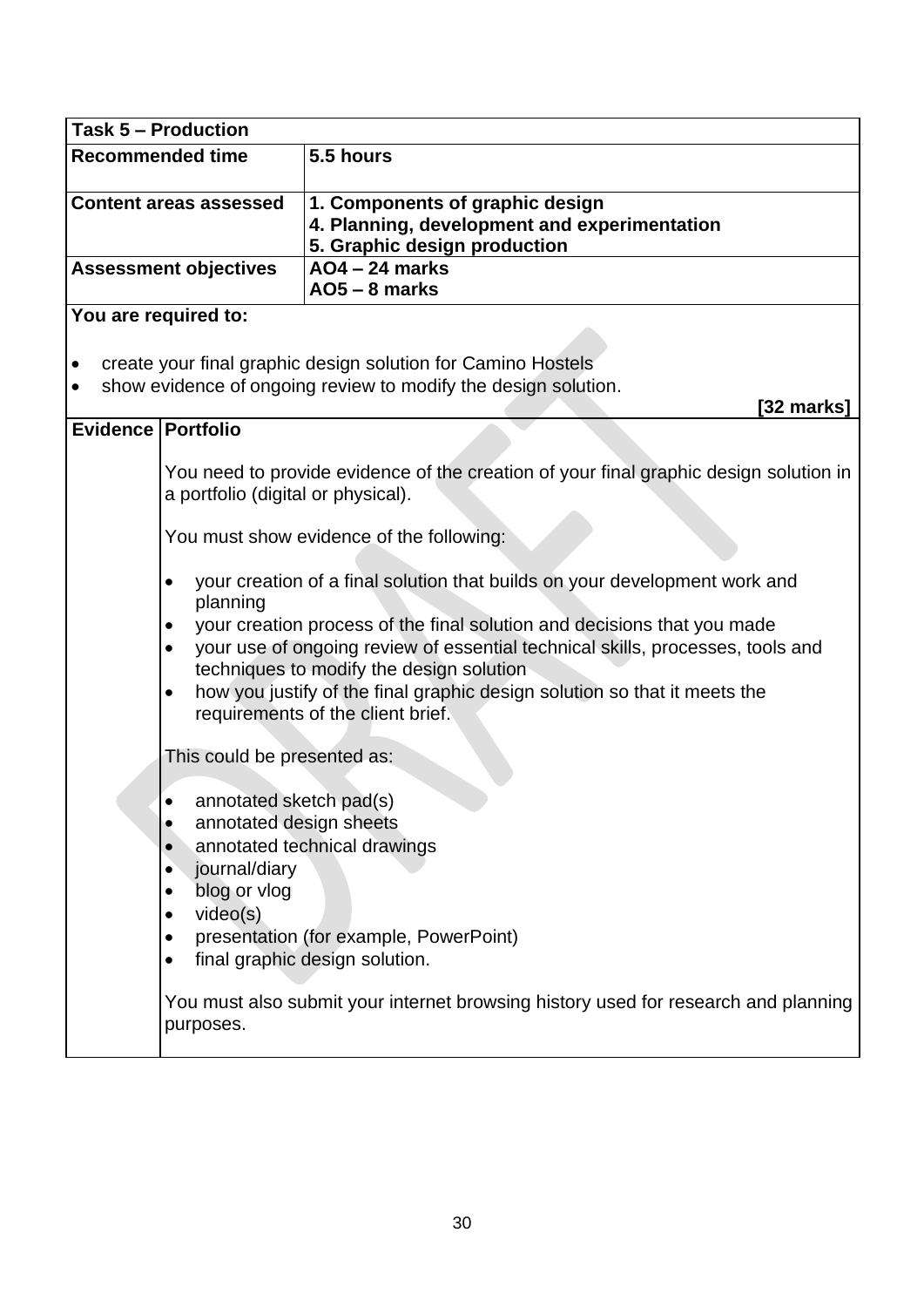|                  | Task 5 - Production - Graphic design components and principles                                                                                                                                            |
|------------------|-----------------------------------------------------------------------------------------------------------------------------------------------------------------------------------------------------------|
| <b>Marks</b>     | <b>Descriptors</b>                                                                                                                                                                                        |
| $10 - 12$        | AO4 - Excellent ability to produce a highly effective final graphic design solution<br>with the application of all graphic design components demonstrated in a highly<br>effective way.                   |
|                  | AO4 - Excellent ability to produce a highly effective final graphic design solution<br>with the application of all graphic design principles demonstrated in a highly<br>effective way.                   |
|                  | AO4 - Excellent ability to produce a final graphic design solution that meets all the<br>requirements of the brief in a highly effective way.                                                             |
| $7 - 9$          | AO4 - Good ability to produce a mostly effective final graphic design solution with<br>the application of most graphic design components demonstrated in a mostly<br>effective way.                       |
|                  | AO4 - Good ability to produce a mostly effective final graphic design solution<br>where the application of most graphic design principles are demonstrated.                                               |
|                  | AO4 - Good ability to produce a final graphic design solution that meets most of the<br>requirements of the brief in a mostly effective way.                                                              |
| $4 - 6$          | AO4 - Reasonable ability to produce a somewhat effective final graphic design<br>solution with the application of some graphic design components demonstrated in a<br>somewhat effective way.             |
|                  | AO4 - Reasonable ability to produce a final graphic design solution with the<br>application of some graphic design principles demonstrated in a reasonably<br>effective way.                              |
|                  | AO4 – Reasonable ability to produce a final graphic design solution that meets<br>some of the requirements of the brief in a reasonable effective way.                                                    |
| $1 - 3$          | AO4 - Limited ability to produce a final graphic design solution that is limited in<br>effectiveness with limited application of graphic design components demonstrated<br>in a minimally effective way.  |
|                  | AO4 - Limited ability to produce a final graphic design solution that is limited in<br>effectiveness with limited application of graphic design principles, demonstrated in<br>a minimally effective way. |
|                  | AO4 - Limited ability to produce a final graphic design solution that meets limited<br>requirements of the brief in a minimally effective way.                                                            |
| $\boldsymbol{0}$ | No rewardable material.                                                                                                                                                                                   |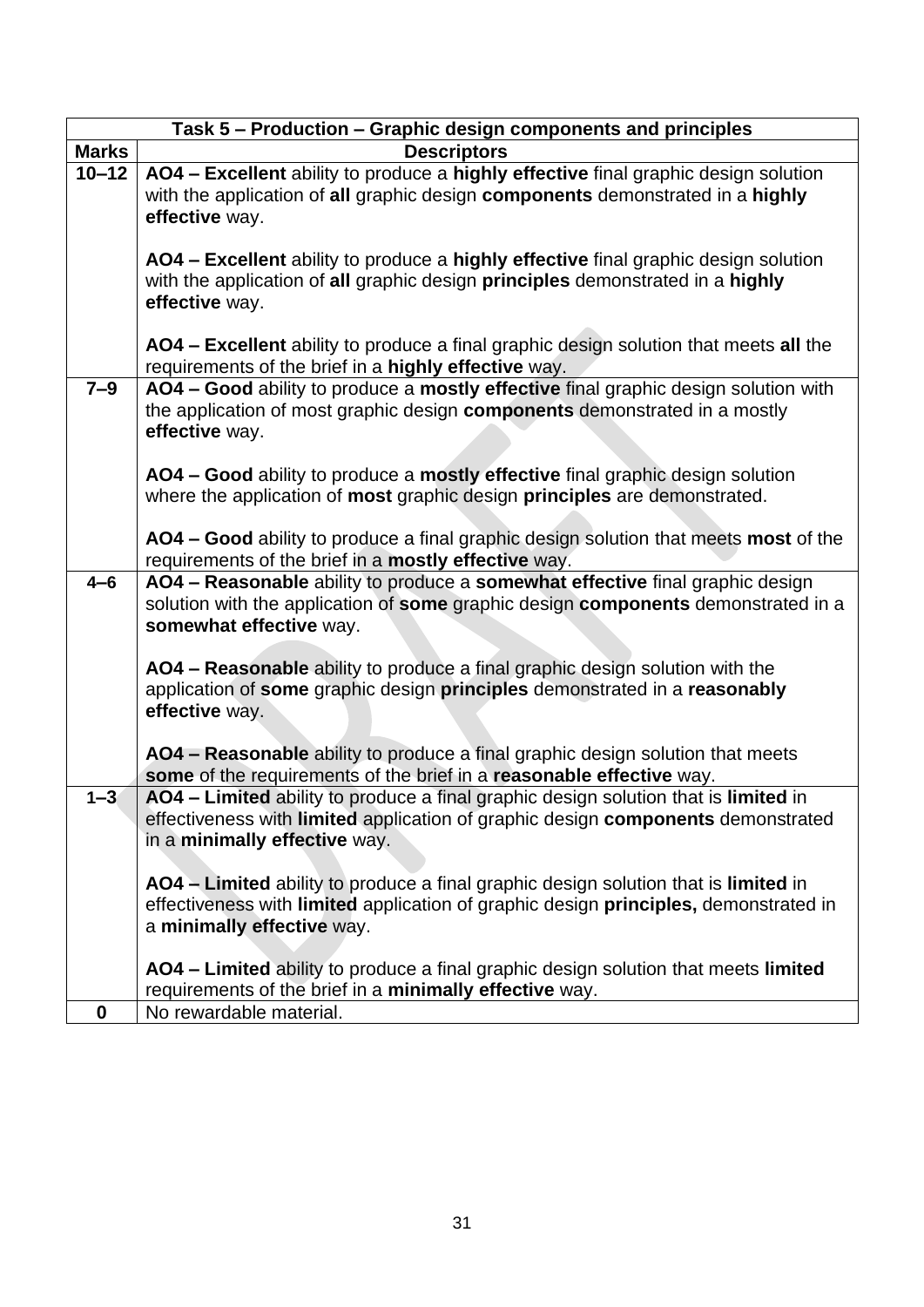- Learners should demonstrate their ability to produce creative and varied final graphic design solutions that effectively meets the requirements of the client brief.
- Learners will produce a body of evidence that demonstrates a wide range of graphic design techniques using appropriate tools and materials.
- Ideas should be visually communicated and annotated to demonstrate correct use of graphic design language in a format relevant to their discipline.
- Final work will be informed by the research undertaken and relevant for the chosen graphic design solution.

#### **AO4 – Learners will demonstrate the application of tools, processes and techniques in their final graphic design components and principles that may include the following:**

**Application of tools, processes and techniques in components of graphic design**:

- components:
	- o line
	- o colour
	- o tone
	- o composition
	- o typography
	- o imagery
- visual language of graphic design.

# **Application of tools, processes and techniques in graphic design principles:**

- hierarchy
- alignment
- balance
- contrast
- repetition
- proximity
- positive and negative space.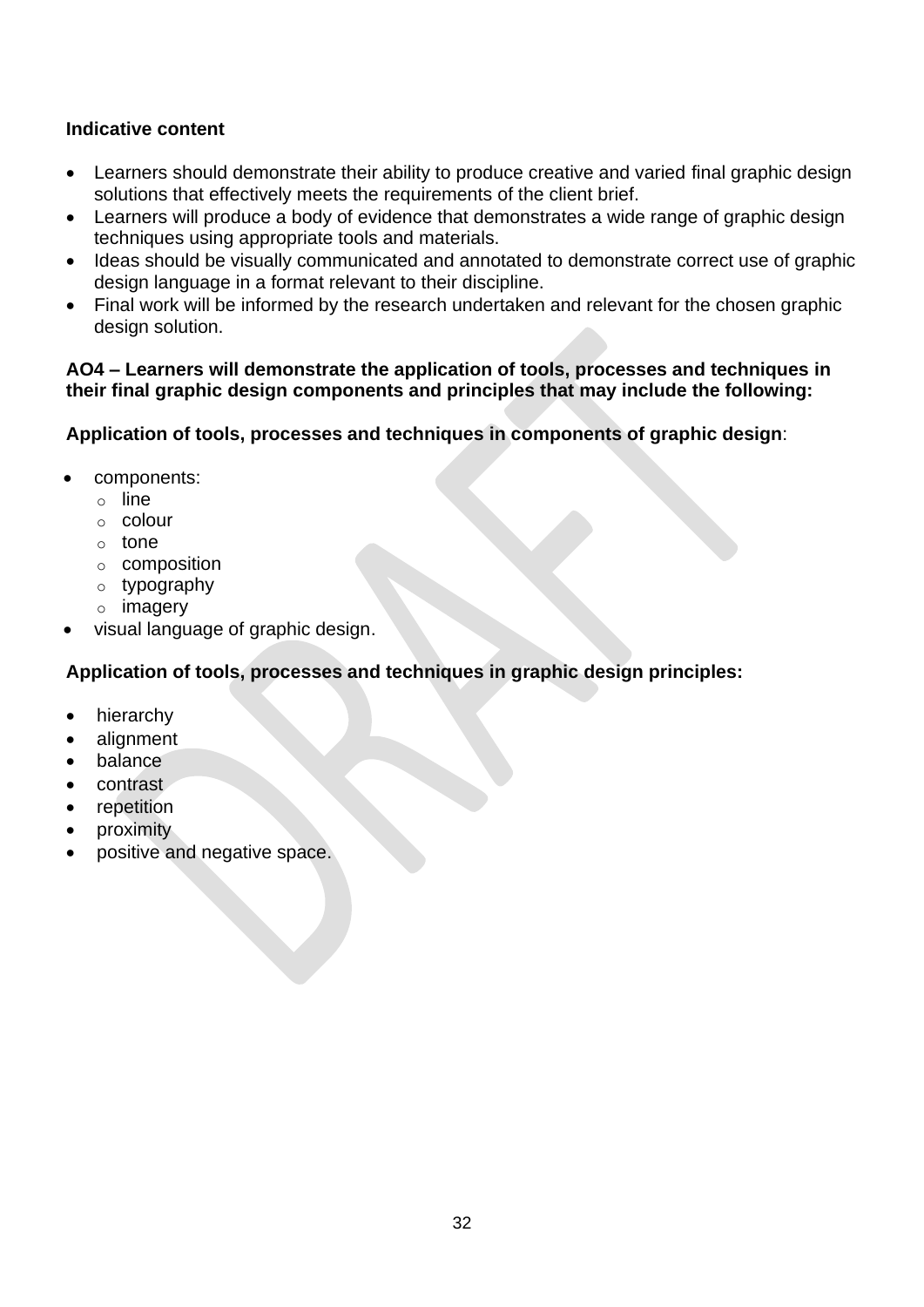|                  | Task 5 - Production- Graphic design - Tools materials and techniques                                                                                                                                        |
|------------------|-------------------------------------------------------------------------------------------------------------------------------------------------------------------------------------------------------------|
| <b>Marks</b>     | <b>Descriptors</b>                                                                                                                                                                                          |
| $10 - 12$        | AO4 - Excellent ability to produce a highly effective final graphic design solution<br>with the comprehensive and skilful application of tools demonstrated in a highly<br>effective way.                   |
|                  | AO4 - Excellent ability to produce a highly effective final graphic design solution<br>with the comprehensive and skilful application of materials demonstrated in a<br>highly effective way.               |
|                  | AO4 - Excellent ability to produce a highly effective final graphic design solution<br>with the comprehensive and skilful application of techniques demonstrated in a<br>highly effective way.              |
| $7-9$            | AO4 - Good ability to produce a mostly effective final graphic design solution with<br>the mostly detailed and mostly skilful application of tools demonstrated in a<br>mostly effective way.               |
|                  | AO4 - Good ability to produce a mostly effective final graphic design solution with<br>the mostly detailed and mostly skilful application of materials demonstrated in a<br>mostly effective way.           |
|                  | AO4 - Good ability to produce a mostly effective final graphic design solution with<br>the mostly detailed and mostly skilful application of techniques demonstrated in a<br>mostly effective way.          |
| $4 - 6$          | AO4 - Reasonable ability to produce a somewhat effective final graphic design<br>solution that has some detail and some skilful application of tools demonstrated in<br>a somewhat effective way.           |
|                  | AO4 - Reasonable ability to produce a somewhat effective final graphic design<br>solution that has some detail and some skilful application of materials<br>demonstrated in a somewhat effective way.       |
|                  | AO4 - Reasonable ability to produce a somewhat effective final graphic design<br>solution that has some detail and some skilful application of techniques<br>demonstrated in a somewhat effective way.      |
| $1 - 3$          | AO4 - Limited ability to produce a minimally effective final graphic design solution<br>that has limited detail and minimal skilful application of tools demonstrated in a<br>minimally effective way.      |
|                  | AO4 - Limited ability to produce a minimally effective final graphic design solution<br>that has limited detail and minimal skilful application of materials demonstrated in<br>a minimally effective way.  |
|                  | AO4 - Limited ability to produce a minimally effective final graphic design solution<br>that has limited detail and minimal skilful application of techniques demonstrated<br>in a minimally effective way. |
| $\boldsymbol{0}$ | No rewardable material.                                                                                                                                                                                     |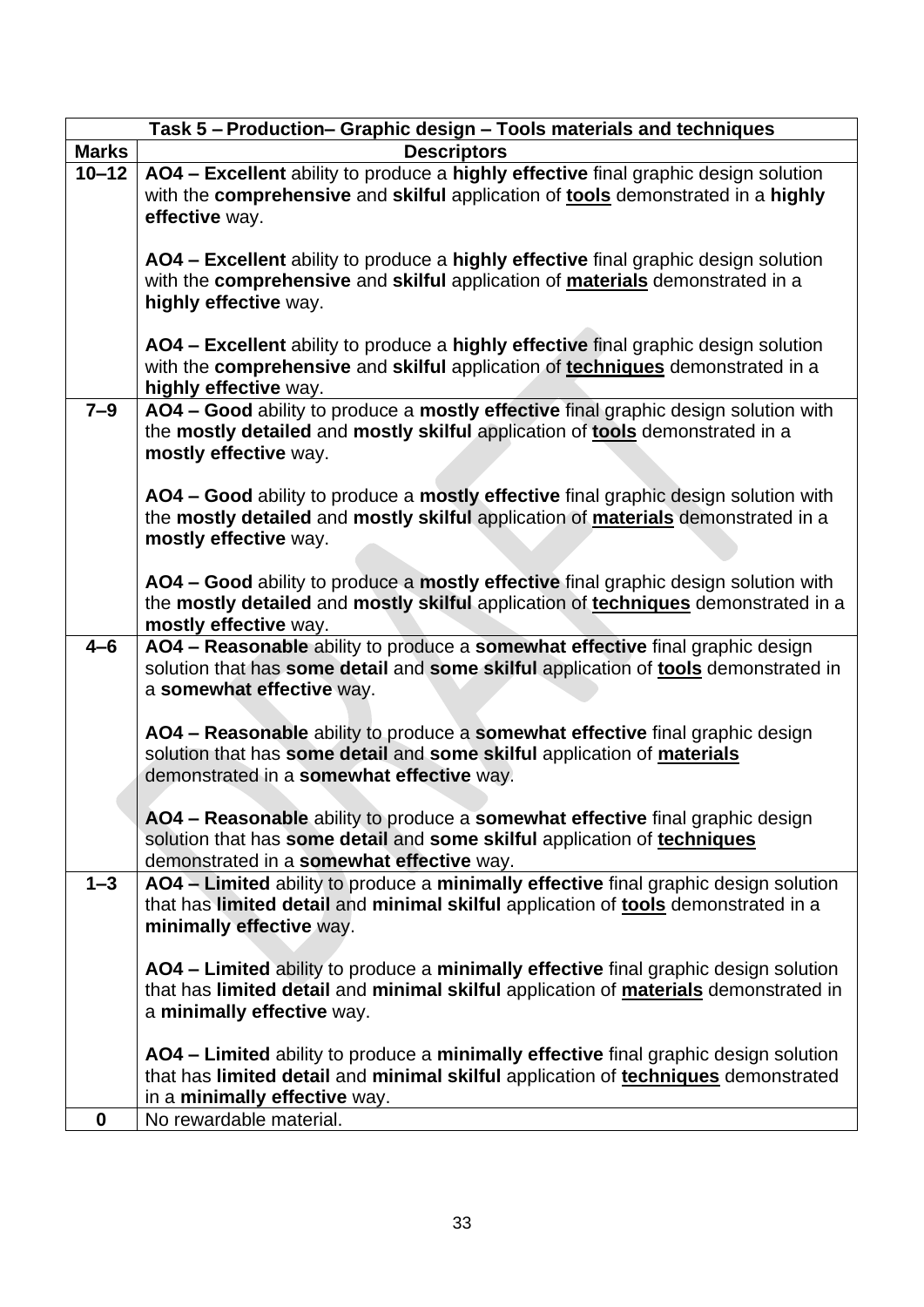- Learners should demonstrate their ability to produce creative and varied final graphic design solutions that effectively meets the requirements of the client brief.
- Learners will produce a body of evidence that demonstrates a wide range of graphic design techniques using appropriate tools and materials.
- Ideas should be visually communicated and annotated to demonstrate correct use of graphic design language in a format relevant to their discipline.
- Final work will be informed by the research undertaken and relevant for the chosen graphic design solution.

## **AO4 – Learners will demonstrate the application of tools, processes and techniques to develop graphic design components and principles that may include the following:**

# **Demonstration of application of materials in graphic design:**

- paints
- inks
- paper
- marker pens
- charcoal
- card
- acetate.

# **Demonstration of application of tools in graphic design:**

- pens
- brushes
- pencils
- tablet
- scanner or scanner apps
- software applications
- camera
- computer.

# **Demonstration of application of techniques in graphic design:**

- colour mixing
- sketching
- **gradients**
- contrast
- alignment
- digital image manipulation
- digital illustration
- photography
- mono print
- lino print
- stencil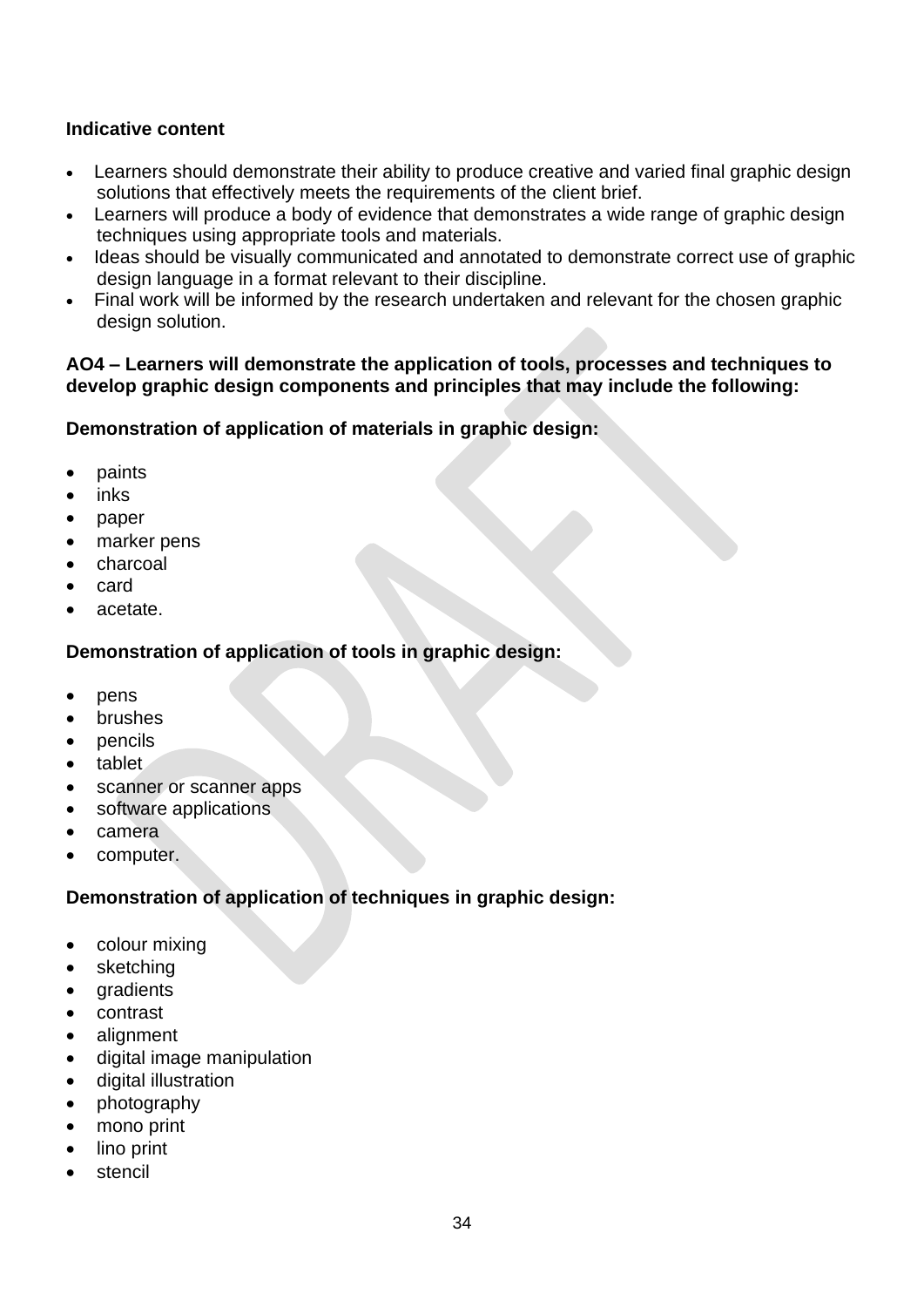- freehand drawing:
	- o digital
	- o hand-drawn
- scanning
- collage.

|              | Task 5 - Review of development work                                                                                                                                         |
|--------------|-----------------------------------------------------------------------------------------------------------------------------------------------------------------------------|
| <b>Marks</b> | <b>Descriptors</b>                                                                                                                                                          |
| $7 - 8$      | AO5 - Excellent ongoing analysis and evaluation of the use of tools, materials and,<br>techniques and the communication of ideas for the modification and creation of their |
|              | final graphic design solution and how well this meets the requirements of the brief                                                                                         |
|              | that is comprehensive and highly detailed.                                                                                                                                  |
|              |                                                                                                                                                                             |
|              | AO5 - Demonstrating highly developed analytical thinking skills. Supported with                                                                                             |
|              | excellent and highly reasoned judgments.                                                                                                                                    |
| $5-6$        | AO5 - Good ongoing analysis and evaluation of the use of tools, materials and,                                                                                              |
|              | techniques and the communication of ideas for the modification and creation of their                                                                                        |
|              | final graphic design solution and how well this meets the requirements of the brief                                                                                         |
|              | that is mostly comprehensive and mostly detailed.                                                                                                                           |
|              |                                                                                                                                                                             |
|              | AO5 - Demonstrating developed analytical thinking skills. Supported with good and                                                                                           |
|              | mostly reasoned judgments.                                                                                                                                                  |
| $3 - 4$      | AO5 - Reasonable ongoing analysis and evaluation of the use of tools, materials                                                                                             |
|              | and techniques and the communication of ideas for the modification and creation of                                                                                          |
|              | their final graphic design solution and how well this meets the requirements of the<br>brief that is somewhat comprehensive and in some detail.                             |
|              |                                                                                                                                                                             |
|              | AO5 - Demonstrating reasonable analytical thinking skills. Supported with                                                                                                   |
|              | reasonable and some reasoned judgments with some justification of the selected                                                                                              |
|              | tools, materials, and techniques in response to the ongoing modification and creation                                                                                       |
|              | of their chosen graphic design solution.                                                                                                                                    |
| $1 - 2$      | AO5 - Limited ongoing analysis and evaluation of the use of tools, materials and,                                                                                           |
|              | techniques and the communication of ideas for the modification and creation of their                                                                                        |
|              | final graphic design solution and how well this meets the requirements of the brief                                                                                         |
|              | that is limited and has minimal detail.                                                                                                                                     |
|              |                                                                                                                                                                             |
|              | AO5 - Demonstrating limited analytical thinking skills. Supported with limited and                                                                                          |
|              | basic judgments with some tenious justification of the selected tools, materials,                                                                                           |
|              | and techniques in response to the ongoing modification and creation of their chosen                                                                                         |
| $\bf{0}$     | graphic design solution that have limited relevance.<br>No rewardable material.                                                                                             |
|              |                                                                                                                                                                             |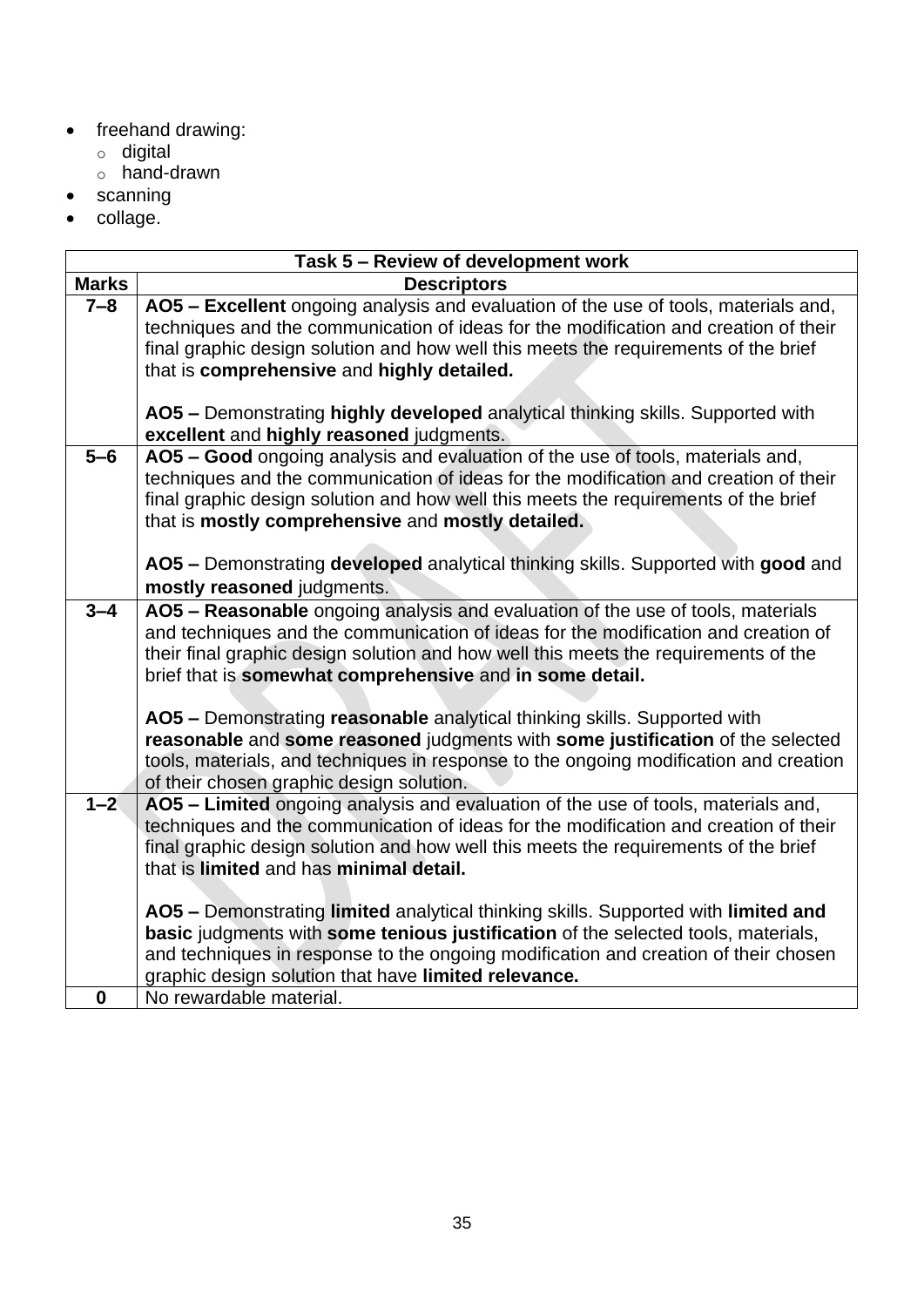**AO5 – Learners will analyse and evaluate their graphic design in terms required modifications and improvements in relation to meeting the brief that may include the following:** 

- client requirements
- communication of ideas
- appropriateness for target audience
- potential problems and solutions:
	- o time
	- o resources
	- o skills
- effective use of resources.

**AO5 – Learners will analyse and evaluate their use of the application of tools, processes and techniques for the required modification and ongoing development of graphic design components and principles to include reasoned justification for the selection of tools, processes and techniques that may include the following:** 

# **Ongoing analysis and evaluation of:**

the communication of ideas.

# **Ongoing analysis and evaluation of components of graphic design**:

- components:
	- o line
	- o colour
	- o tone
	- o composition
	- o typography
	- o imagery
- visual language of graphic design.

# **Ongoing analysis and evaluation of graphic design principles:**

- hierarchy
- alignment
- balance
- contrast
- repetition
- proximity
- positive and negative space.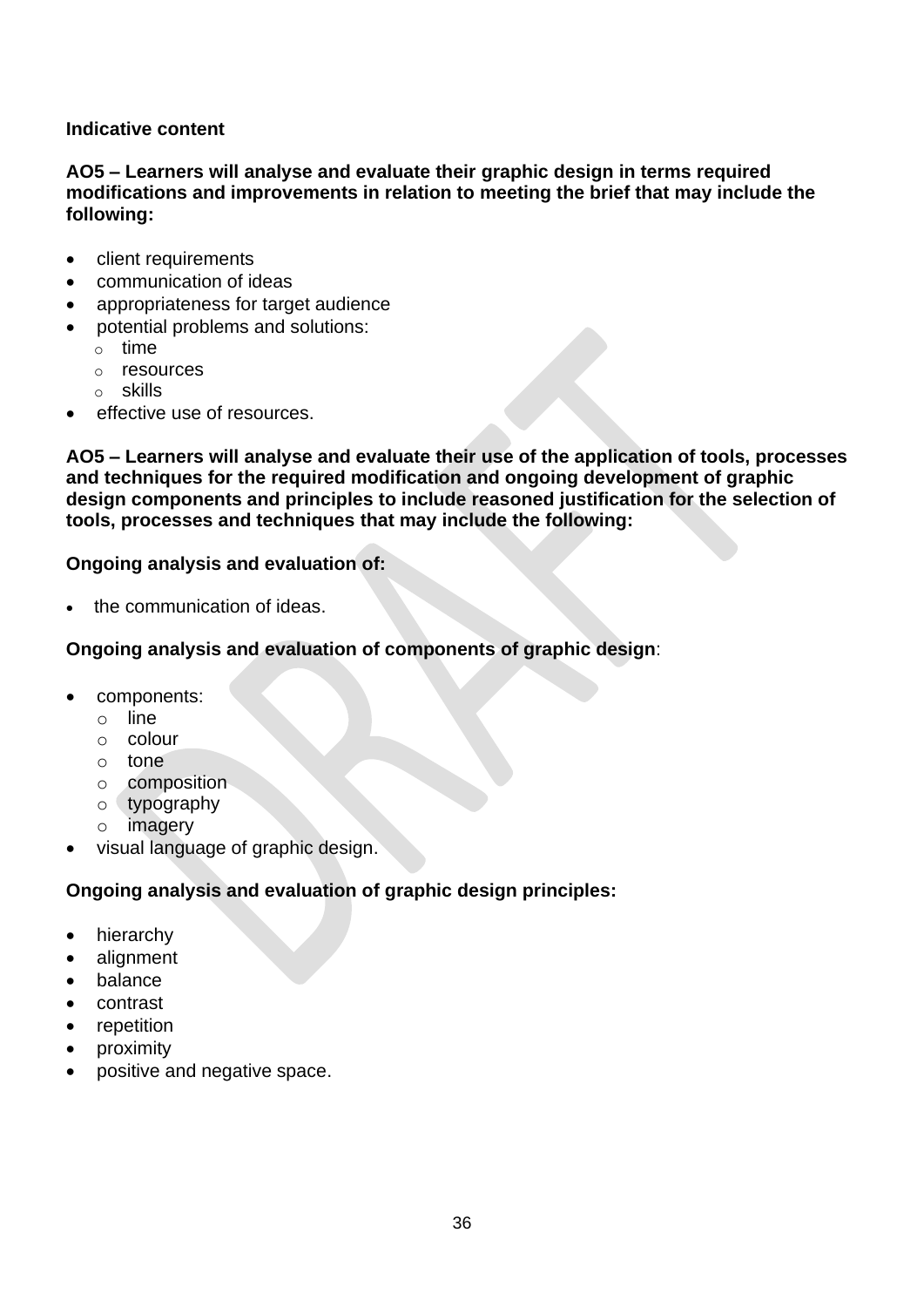# **Ongoing analysis and evaluation of application of materials in graphic design:**

- paints
- inks
- paper
- marker pens
- charcoal
- card
- acetate.

# **Ongoing analysis and evaluation of application of tools in graphic design:**

- pens
- brushes
- pencils
- tablet
- scanner or scanner apps
- software applications
- camera
- computer.

# **Ongoing analysis and evaluation of application of techniques in graphic design:**

- colour mixing
- sketching
- gradients
- contrast
- alignment
- digital image manipulation
- digital illustration
- photography
- mono print
- lino print
- stencil
- freehand drawing:
	- o digital
	- o hand-drawn
- scanning
- collage.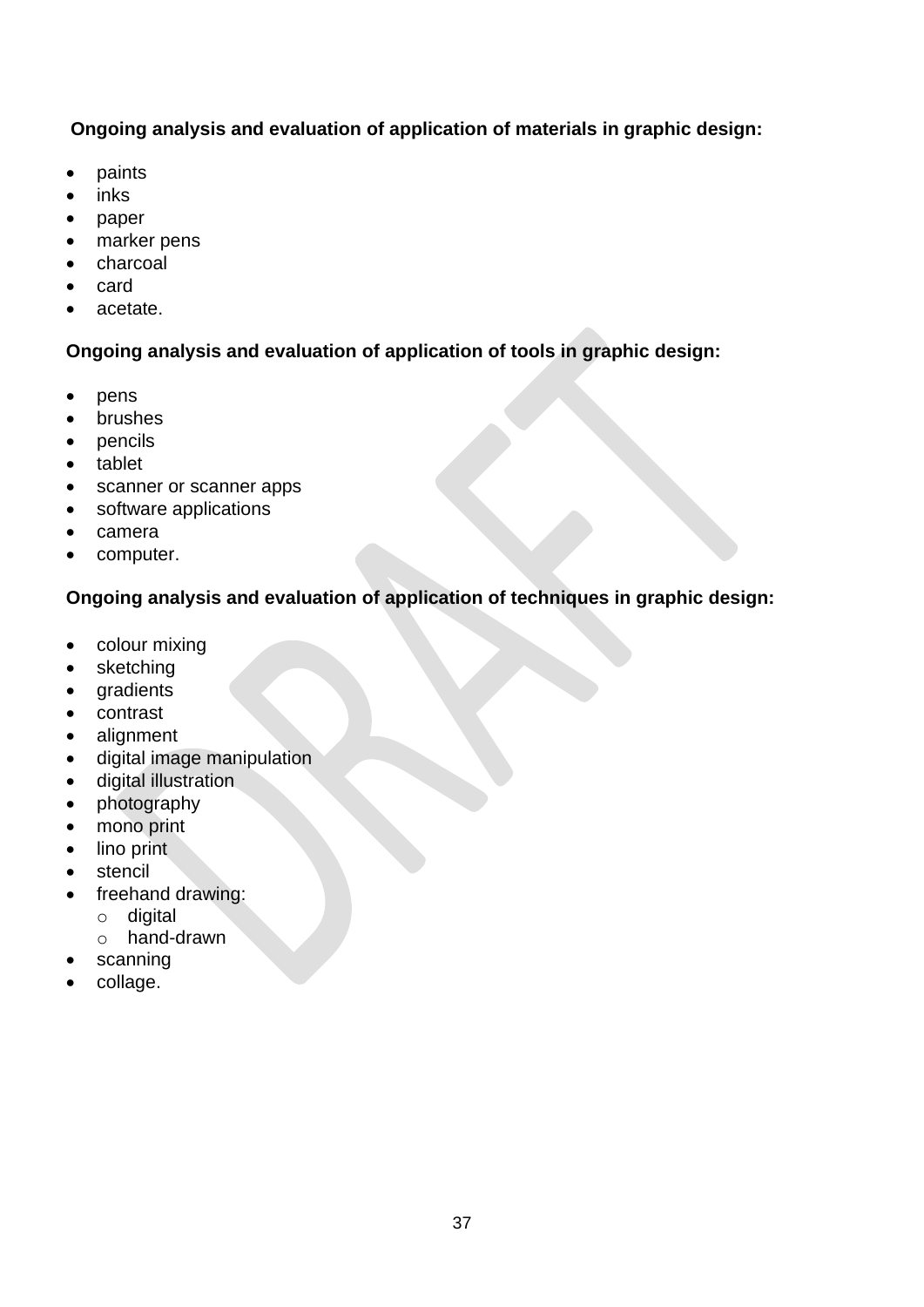| Task 6 - Presentation         |                                                                                                                               |                                                                                                                                                                         |
|-------------------------------|-------------------------------------------------------------------------------------------------------------------------------|-------------------------------------------------------------------------------------------------------------------------------------------------------------------------|
| <b>Recommended time</b>       |                                                                                                                               | 1.5 hours                                                                                                                                                               |
| <b>Content areas assessed</b> |                                                                                                                               | 6. Display, present and promote graphic design work                                                                                                                     |
|                               | <b>Assessment objectives</b>                                                                                                  | $AO2 - 4$ marks<br>$AO4 - 8$ marks                                                                                                                                      |
|                               | You are required to:                                                                                                          |                                                                                                                                                                         |
|                               |                                                                                                                               | present your final work to Camino Hostels in an appropriate presentation format.                                                                                        |
|                               |                                                                                                                               | $[12 \text{ marks}]$                                                                                                                                                    |
| Evidence   Portfolio          |                                                                                                                               |                                                                                                                                                                         |
|                               | format (digital or physical).                                                                                                 | You need to provide evidence of your final graphic design solution in an appropriate                                                                                    |
|                               |                                                                                                                               | You must show evidence of the following:                                                                                                                                |
|                               | $\bullet$<br>planning                                                                                                         | your creation of a final solution that builds on your development work and                                                                                              |
|                               |                                                                                                                               | your creation process of the final solution and decisions that you made                                                                                                 |
|                               |                                                                                                                               | your use of ongoing review to modify the design solution<br>how you justify the final graphic design solution so that it meets the<br>requirements of the client brief. |
|                               | This could be presented as:                                                                                                   |                                                                                                                                                                         |
|                               | physical portfolio<br>physical mounted work<br>finalised design sheets<br>showreel<br>exhibition<br>video(s)<br>presentation. |                                                                                                                                                                         |
|                               | planning purposes.                                                                                                            | You must also submit your internet browsing history used for research and                                                                                               |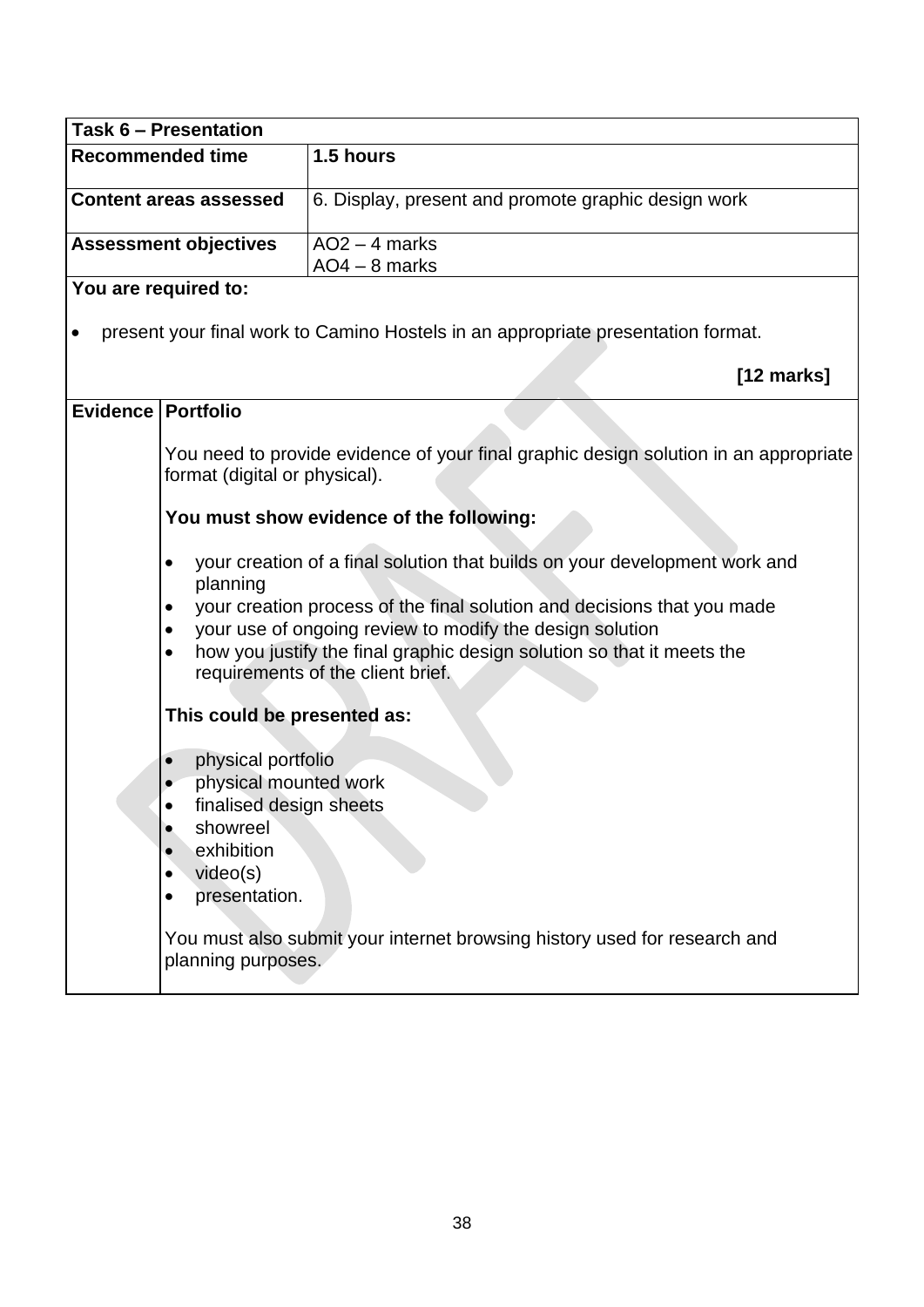|              | <b>Task 6 - Presentation</b>                                                                                                 |
|--------------|------------------------------------------------------------------------------------------------------------------------------|
| <b>Marks</b> | <b>Descriptors</b>                                                                                                           |
| $10 - 12$    | AO4 - Excellent presentation of final graphic design solution shown through                                                  |
|              | confident and consistent use of visual communication that is highly effective.                                               |
|              | Information presented is comprehensive and highly detailed.                                                                  |
|              |                                                                                                                              |
|              | AO2 - Excellent justification of choices in meeting the requirements of the brief                                            |
|              | supported by highly relevant examples.                                                                                       |
|              |                                                                                                                              |
|              | <b>Excellent</b> use of technical terminology, which is highly appropriate, used with                                        |
|              | confidence and fluidity throughout.                                                                                          |
| $7-9$        | AO4 - Good presentation of final graphic design solution shown through consistent                                            |
|              | use of visual communication that is mostly effective. Information presented is                                               |
|              | mostly relevant with few errors.                                                                                             |
|              | AO2 – Good justification of choices in meeting the requirements of the brief                                                 |
|              | supported by mostly relevant examples.                                                                                       |
|              |                                                                                                                              |
|              | Good use of technical terminology, which is appropriate, but may contain some                                                |
|              | errors.                                                                                                                      |
| $4 - 6$      | AO4 - Reasonable presentation of final graphic design solution shown through use                                             |
|              | of visual communication that is partially effective. Information presented may lack                                          |
|              | relevance and contain some errors throughout.                                                                                |
|              |                                                                                                                              |
|              | AO2 - Reasonable justification of choices in meeting the requirements of the brief                                           |
|              | supported by some relevant examples.                                                                                         |
|              |                                                                                                                              |
|              | Reasonable use of technical terminology, which is at times inappropriate and can                                             |
|              | lack in relevance and will contain some errors.                                                                              |
| $1 - 3$      | AO4 - Limited presentation of final graphic design solution shown through use of                                             |
|              | visual communication that is ineffective. Information presented has minimal or no                                            |
|              | relevance and contains errors throughout.                                                                                    |
|              |                                                                                                                              |
|              | AO2 - Limited justification of choices in meeting the requirements of the brief<br>supported by minimally relevant examples. |
|              |                                                                                                                              |
|              | Limited use of technical terminology, which is attempted but inappropriate, lacks                                            |
|              | relevance and contains errors throughout.                                                                                    |
| $\bf{0}$     | No rewardable material.                                                                                                      |
|              |                                                                                                                              |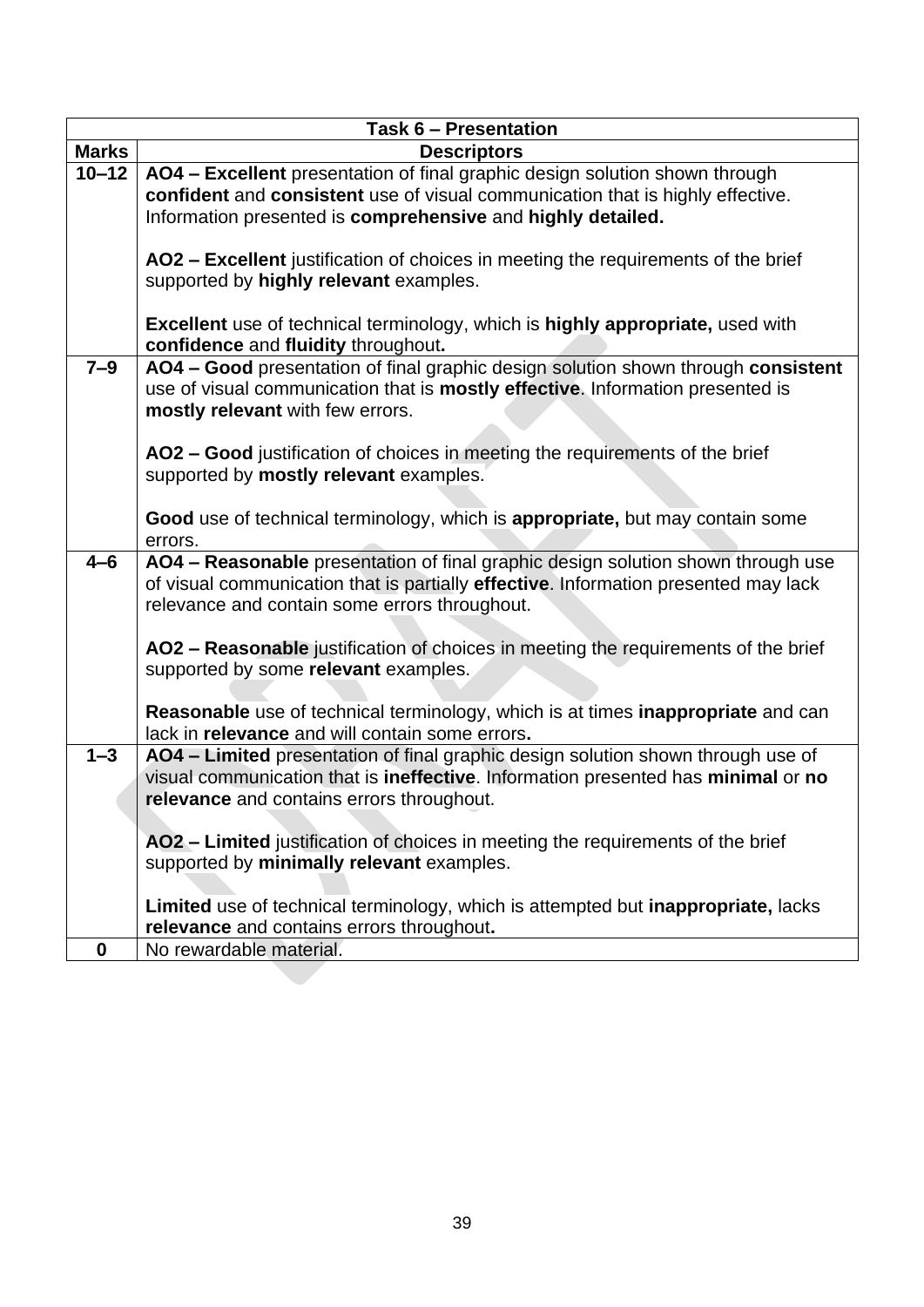# **AO4 – Learners will demonstrate the presentation of their graphic design solution that may include the following:**

- Learners should demonstrate their ability to present information in a clear and logical sequence.
- Learners should demonstrate they understand how graphic designers working in different disciplines use presentation formats that best promote their work to a target audience.
- The learner will use a portfolio format which is appropriate to the design work produced.
- The choice of format will be based on the discipline, for example if the work is physical or digital, the size and platform of the finished design work.
- The learner may use PowerPoint or a similar software application to collate evidence for this. However, this content area is about presenting graphic design work in an appropriate format in their chosen discipline, therefore separate evidence must be provided (eg a web link to a digital portfolio or photographs of a physical portfolio).
- The learner will understand the purpose of displaying, presenting and promoting work:
	- o enhance design profile
	- o showcase work
	- o attract new clients
	- o enhance employment opportunities
- digital and physical methods of displaying, presenting, and promoting graphic design work:
	- o website
	- o social media
	- o static
	- o interactive
	- o vlog or blog
	- o showreel
	- o pitching
- physical:
	- o presentation folder
	- o exhibition
	- o design sheets
	- o design presentation boards
	- o book
	- o pitching.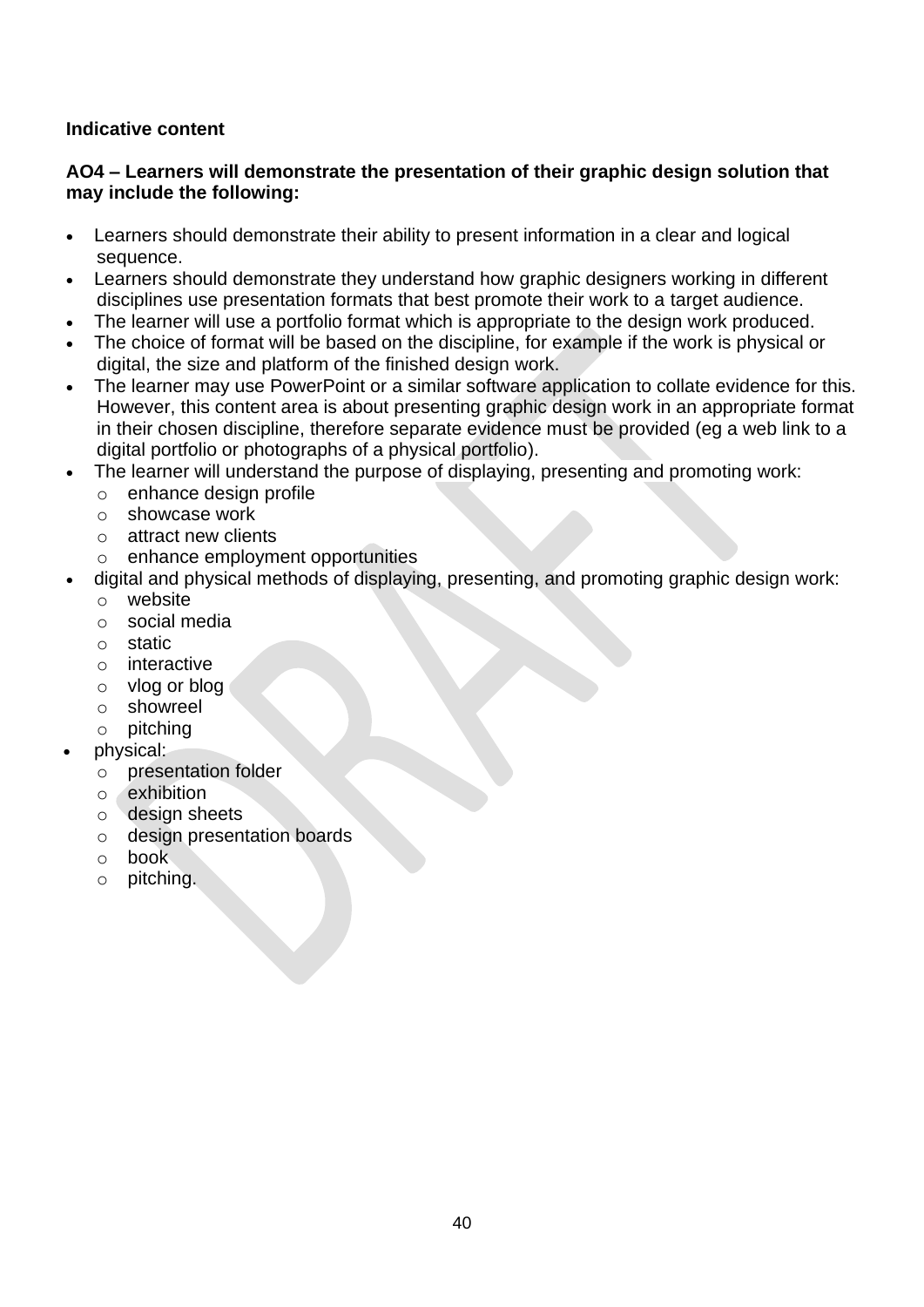| Task 7 - Evaluation           |                                                                                                                                                                                           |                                                                                                                                                                 |
|-------------------------------|-------------------------------------------------------------------------------------------------------------------------------------------------------------------------------------------|-----------------------------------------------------------------------------------------------------------------------------------------------------------------|
| <b>Recommended time</b>       |                                                                                                                                                                                           | 1.5 hours                                                                                                                                                       |
| <b>Content areas assessed</b> |                                                                                                                                                                                           | 4. Planning, development and experimentation<br>5. Graphic design production<br>6. Display, present and promote graphic design work                             |
|                               | <b>Assessment objectives</b>                                                                                                                                                              | AO <sub>5</sub>                                                                                                                                                 |
|                               | You are required to:                                                                                                                                                                      |                                                                                                                                                                 |
| $\bullet$                     |                                                                                                                                                                                           | evaluate your graphic design solution in response to the requirements of the client brief.                                                                      |
|                               |                                                                                                                                                                                           | $[12 \text{ marks}]$                                                                                                                                            |
| Evidence   Portfolio          |                                                                                                                                                                                           |                                                                                                                                                                 |
|                               | areas:<br>meeting the needs of the client<br>٠<br>communication of ideas<br>$\bullet$<br>$\bullet$<br>$\bullet$<br>identify improvements.<br>$\bullet$<br>This could be presented as:     | You need to provide evidence of your evaluation (digital or physical) in following<br>appropriateness for target audience<br>identify successes with the design |
|                               | sketch pad(s) annotations<br>$\bullet$<br>written report<br>$\bullet$<br>journal/diary<br>$\bullet$<br>blog or vlog<br>$\bullet$<br>video(s)<br>$\bullet$<br>audio recording<br>$\bullet$ | presentation (for example, PowerPoint).                                                                                                                         |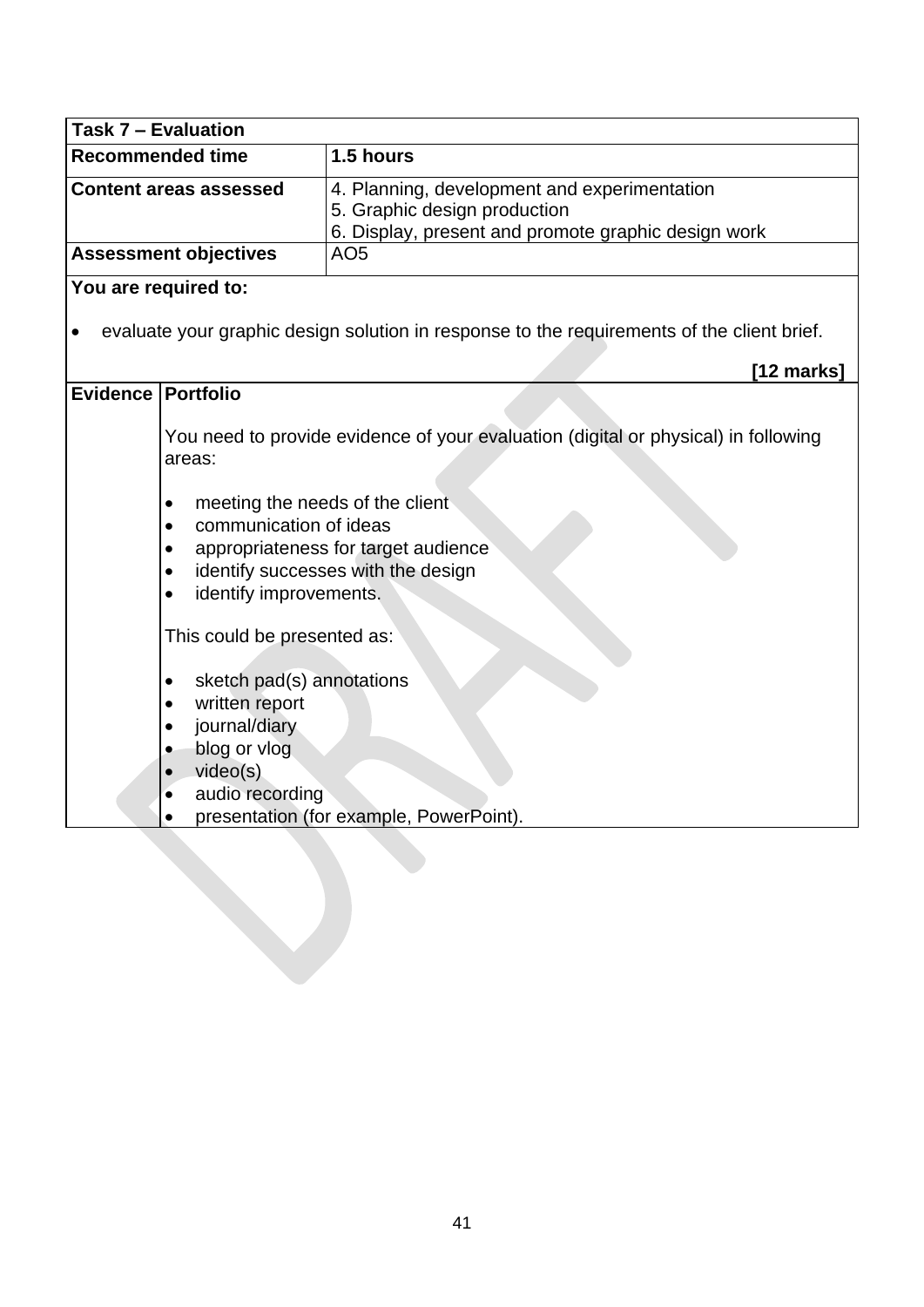| Task 7 - Evaluation |                                                                                                                                                                                                                                                                              |  |
|---------------------|------------------------------------------------------------------------------------------------------------------------------------------------------------------------------------------------------------------------------------------------------------------------------|--|
| <b>Marks</b>        | <b>Descriptors</b>                                                                                                                                                                                                                                                           |  |
| $10 - 12$           | AO5 - Excellent analysis and evaluation of how the final graphic design solution<br>meets the requirements of the client brief that is <b>comprehensive</b> and <b>highly</b><br>detailed.<br>AO5 - Supported by excellent and highly relevant examples of successes and how |  |
|                     | the final graphic design solution could be improved.                                                                                                                                                                                                                         |  |
| $7 - 9$             | AO5 – Good analysis and evaluation of how well the final graphic design solution<br>meets the requirements of the client brief that is mostly detailed.                                                                                                                      |  |
|                     | AO5 - Supported by good and mostly relevant examples of successes and what<br>could be improved.                                                                                                                                                                             |  |
| $4 - 6$             | AO5 - Reasonable analysis and evaluation of how well the final graphic design<br>solution meets the requirements of the client brief that has some detail.                                                                                                                   |  |
|                     | AO5 – Supported by reasonable examples that have some relevance of successes<br>and what could be improved.                                                                                                                                                                  |  |
|                     | AO5 – Limited analysis and evaluation of how well the final graphic design solution<br>meets the requirements of the client brief that have minimal detail.                                                                                                                  |  |
| $1 - 3$             |                                                                                                                                                                                                                                                                              |  |
|                     | AO5 - Supported by examples of successes and what could be improved that have<br>minimal or no relevance.                                                                                                                                                                    |  |
| $\bf{0}$            | No rewardable material.                                                                                                                                                                                                                                                      |  |

# **AO5 – Learners will analyse and evaluate their ability to produce a final graphic design solution and how this meets the requirements of the brief that may include the following:**

Learners will produce clearly presented evidence that demonstrates their ability to evaluate the final graphic design solution in relation to:

- meeting the needs of the client
- communication of ideas
- appropriateness for target audience
- effective use of resources
- identify improvements
- identify successes with the design.

# **Analysis and evaluation of:**

• the communication of ideas.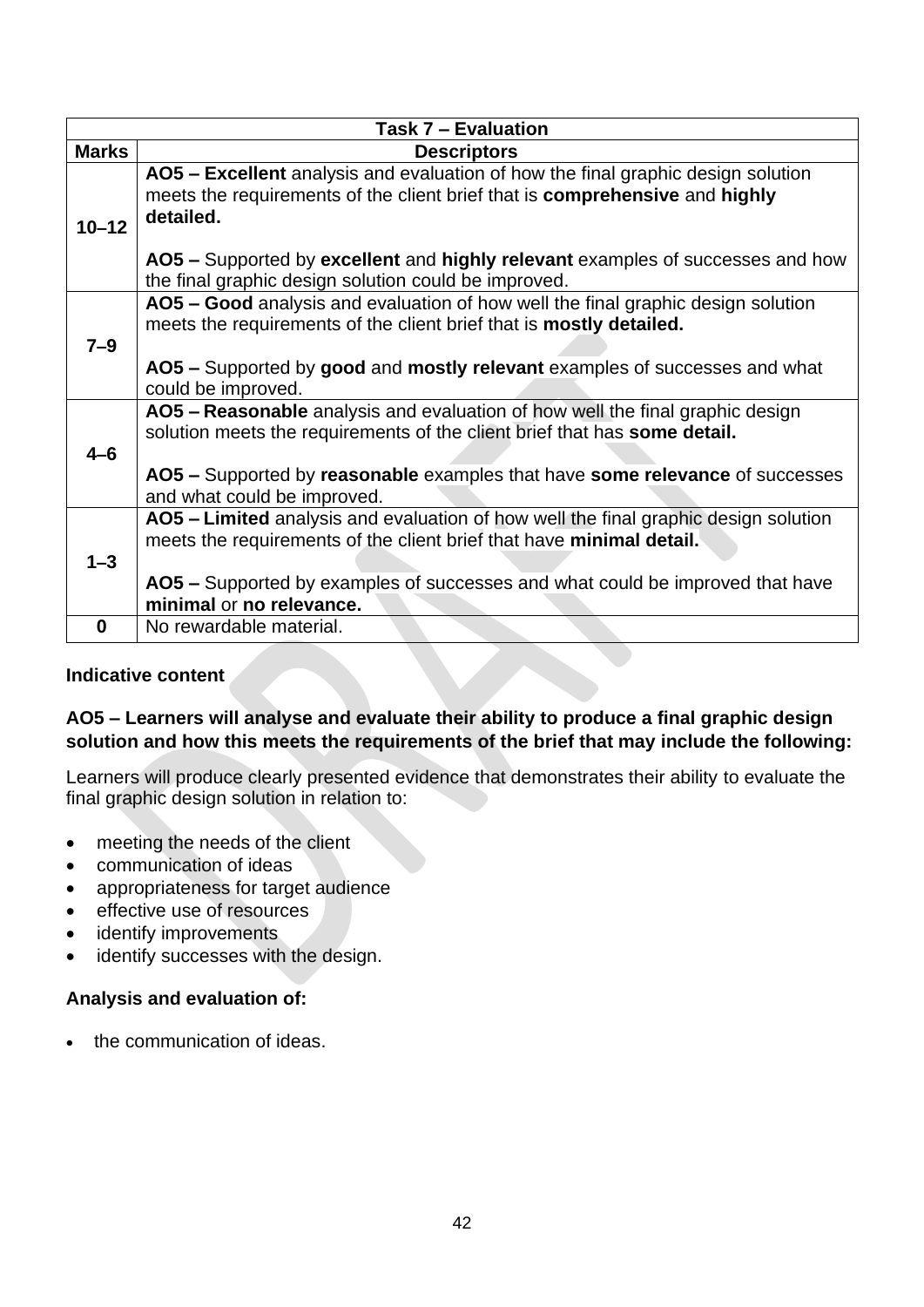# **Analysis and evaluation of components of graphic design**:

- components:
	- o line
	- o colour
	- o tone
	- o composition
	- o typography
	- o imagery
- visual language of graphic design.

# **Analysis and evaluation of graphic design principles:**

- hierarchy
- alignment
- balance
- contrast
- repetition
- proximity
- positive and negative space.

# **Analysis and evaluation of application of materials in graphic design:**

- paints
- inks
- paper
- marker pens
- charcoal
- card
- acetate.

# **Analysis and evaluation of application of tools in graphic design:**

- pens
- brushes
- pencils
- tablet
- scanner or scanner apps
- software applications
- camera
- computer.

# **Analysis and evaluation of application of techniques in graphic design:**

- colour mixing
- sketching
- gradients
- contrast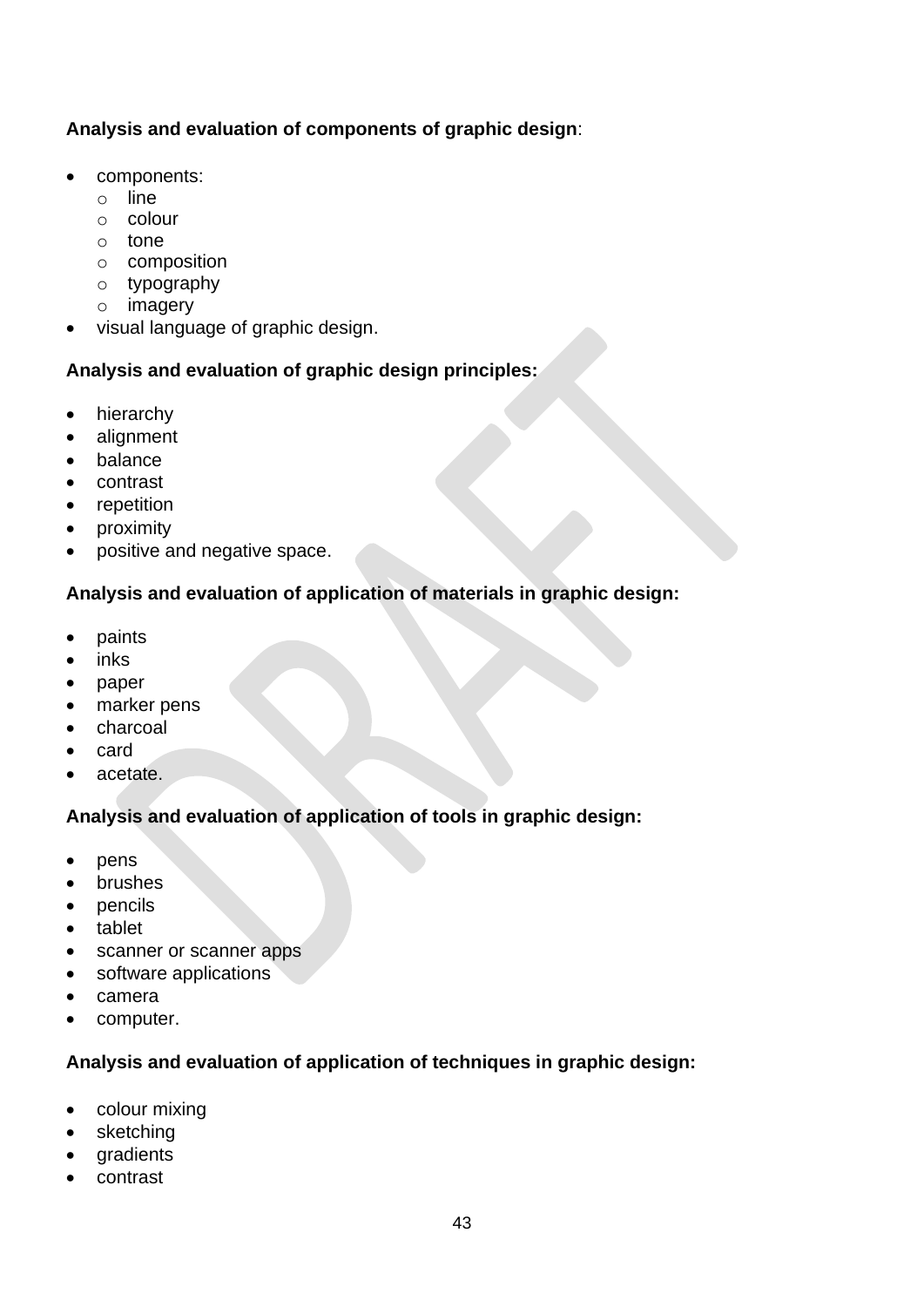- alignment
- digital image manipulation
- digital illustration
- photography
- mono print
- lino print
- stencil
- freehand drawing:
	- o digital
	- o hand-drawn
- scanning
- collage.

# **This is the end of the internal synoptic project.**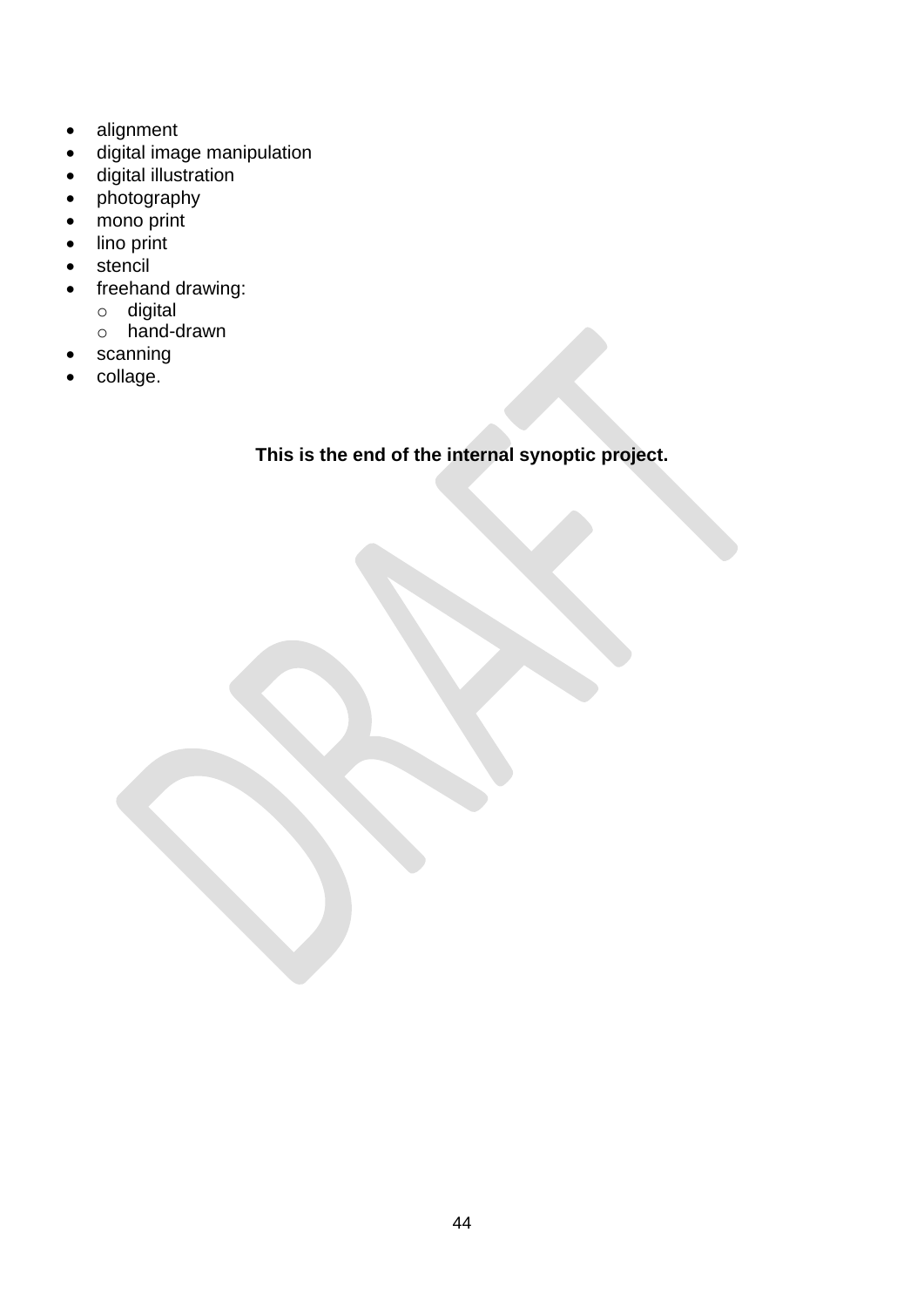# <span id="page-44-0"></span>**Mark scheme**

The purpose of this mark scheme is to give you:

- examples and criteria of the types of response expected from a student
- information on how individual marks are to be awarded
- the allocated assessment objective(s) and total marks for each question.

Learners choose any one of four design options to focus on to support differentiation and learner choice. Regardless of their choice, the constructs outlined in each task are applicable to each option.

# <span id="page-44-1"></span>**Marking guidelines**

# **General guidelines**

You must apply the following marking guidelines to all marking undertaken. This is to ensure fairness to all learners, who must receive the same treatment. You must mark the first student in exactly the same way as you mark the last.

- The mark scheme must be referred to throughout the marking period and applied consistently. Do not change your approach to marking once you have been standardised.
- Reward learners positively, giving credit for what they have shown, rather than what they might have omitted.
- Utilise the whole mark range and always award full marks when the response merits them.
- Be prepared to award zero marks if the learner's response has no creditworthy material.
- Do not credit irrelevant material that does not answer the question, no matter how impressive the response might be.
- If you are in any doubt about the application of the mark scheme, you must consult with your centres internal quality assurer.

# **Guidelines for using extended response marking grids**

Extended response mark grids have been designed to assess learners' work holistically. They consist of levels-based descriptors and indicative content.

# **Levels-based descriptors**

Each level is made up of several descriptors for across the AO range – AO1 to AO5, which when combined provide the quality of response that a student needs to demonstrate. Each level-based descriptor is worth varying marks.

The grids are broken down into levels, with each level having an associated descriptor indicating the performance at that level. You should determine the level before determining the mark.

Indicative content reflects content-related points that a student may make but is not an exhaustive list, nor is it a model answer. Learners may make all, some or none of the points